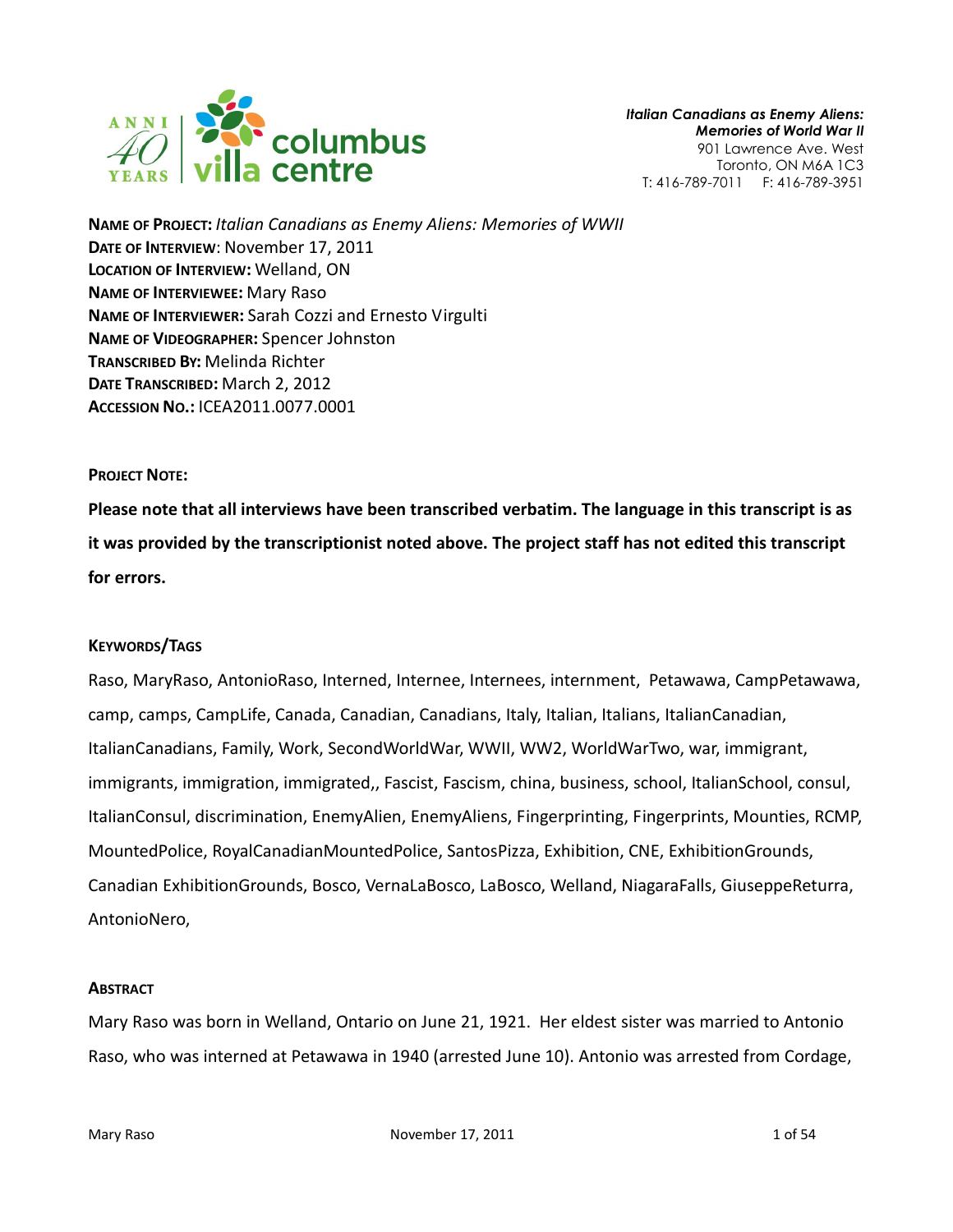

where he worked as an inspector. He was held at the Exhibition Grounds in Toronto before being taken to Petawawa. He was released around nine or ten months later. Mary's sister (along with her daughter and mother-in-law) came to live with Mary while Antonio was in the camp because their home was confiscated. Mary believes Antonio was arrested because he started the Sons of Italy chapter in Welland. While Mary's husband was not interned, he was fingerprinted and was ordered to report weekly to the Royal Canadian Mounted Police (RCMP). Mary says that she did not have to report because she was Canadian-born. After Mary's husband died (she was 39 years old at the time) she worked to support the family by opening up her own business selling high-priced china. She was very successful and she worked until she was 88 years old. Mary's brothers were also business owners; one brother opened the first pizzeria in Welland ― Santos Pizza.

### INTERVIEW

MR: Mary Raso, interviewee SC: Sarah Cozzi, interviewer EV: Ernesto Virgulti, interviewer SJ: Spencer Johnston, videographer

[Title screen]

# [Fades in at 00:00:10]

MR: I'm Mary Raso. I was born here in Welland, that's near Niagara Falls. And, uh, um, actually my brother-in-law, Frank, uh, uh, Antonio Raso was married to my eldest sister and, uh, they were, they both were born in Italy. But they had, uh, English traditions and, uh—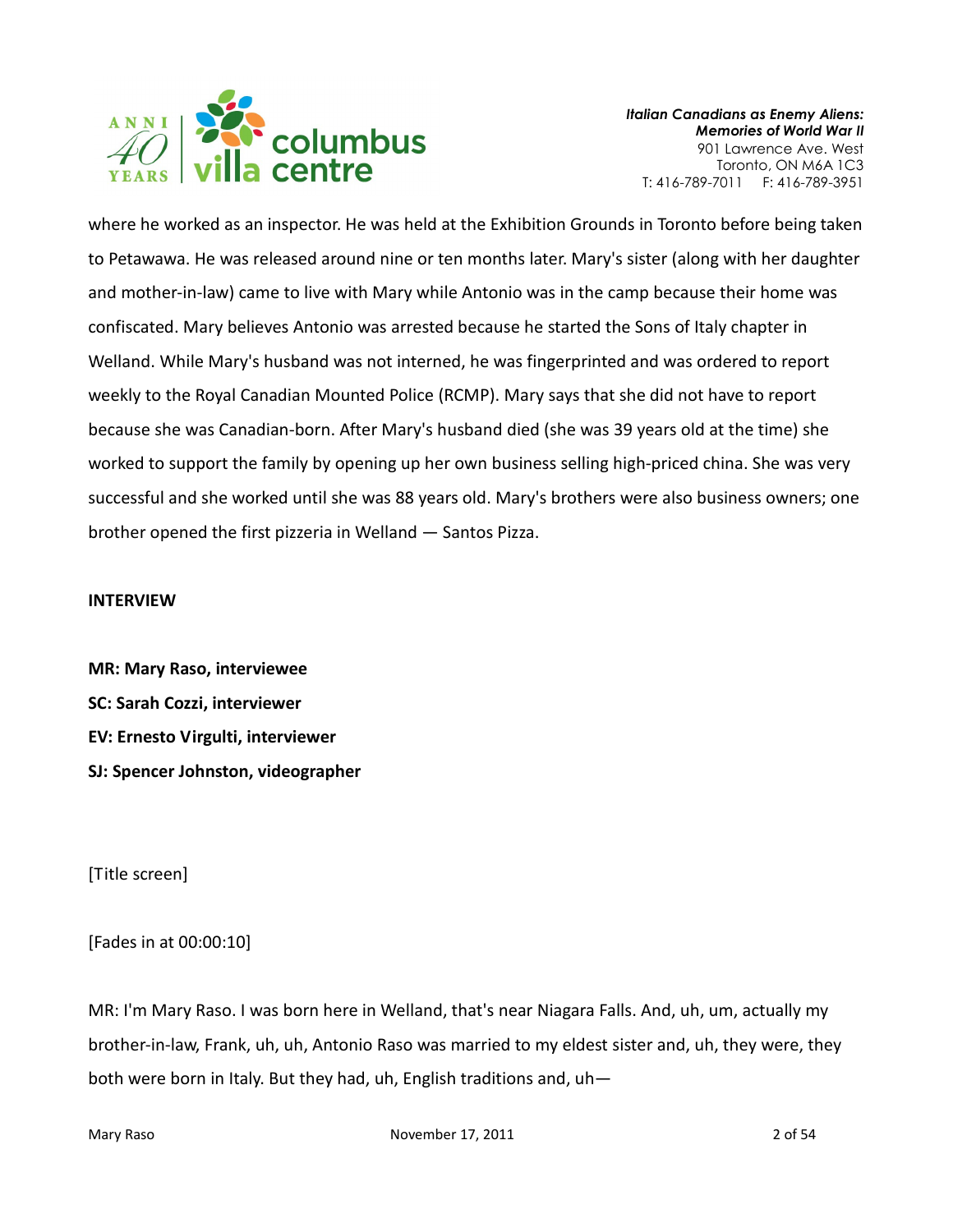

SC: Okay, so starting with you. So you were born in Welland and what was the date again?

MR: Pardon?

SC: What year were you born in?

MR: I was born on June the 21, 1921.

SC: Okay. And you lived your whole time in Welland?

MR: I lived in Welland all my life.

SC: Okay. And, um, um, work, um. So okay you went to school in Welland?

MR: Yes.

SC: At which school?

MR: Which. Uh, uh, just at a public school education.

SC: Okay. And can you tell me a little bit about that?

MR: The school?

SC: Especially during the war time years?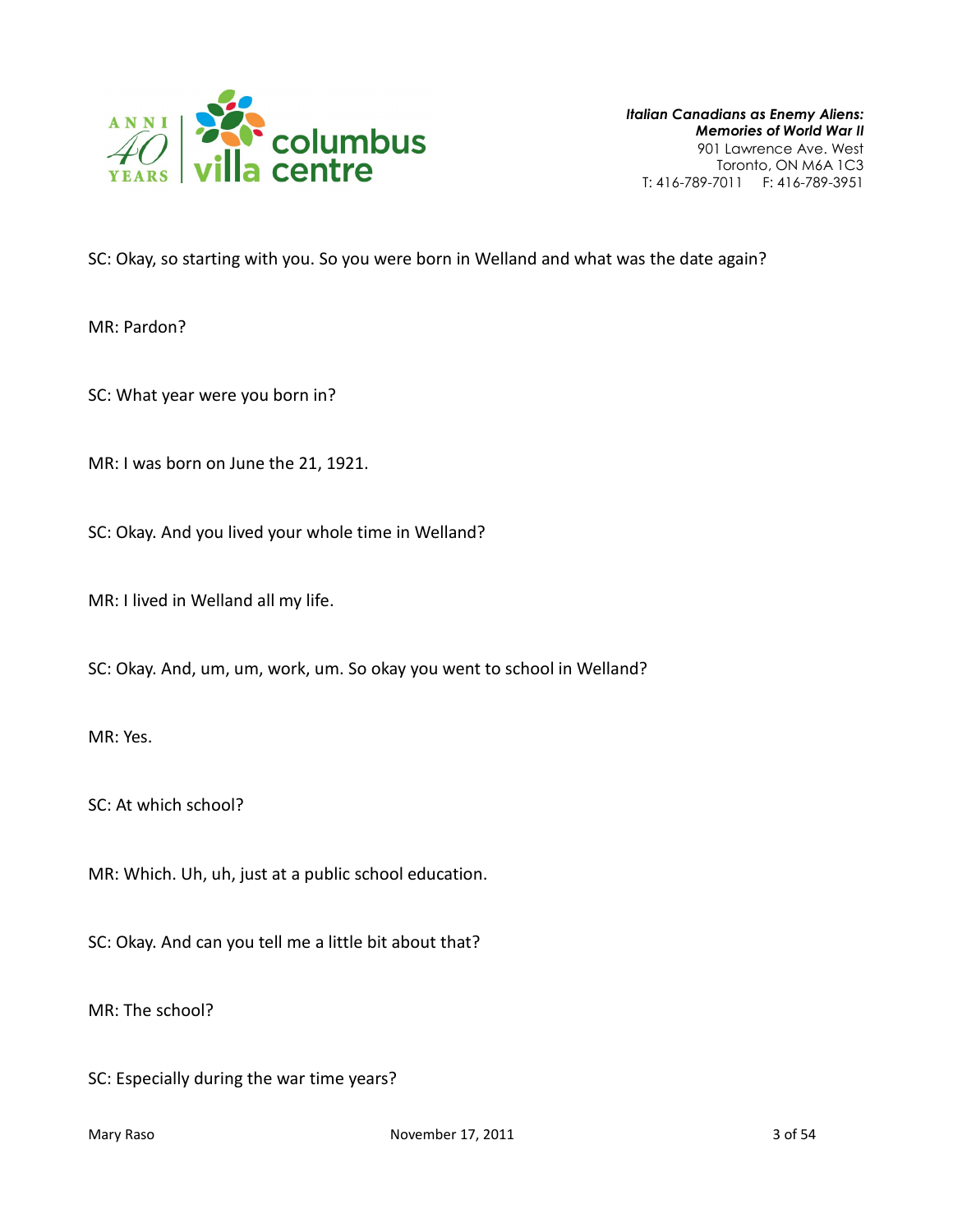

MR: Uh, well, the school actually went with the other children. We weren't very happy at school and learning was another thing. And, uh, in those days perhaps a lot of us were not allowed to, uh, attend. Once you've had the, uh, the grade eight, they felt that you had enough.

SC: You finished school. And did you take Italian classes? Language classes?

MR: Just evening Italian classes I attended. And, they, they were most informative. And, uh, nice youngsters. And we, we played and we learned.

SC: Were the classes in Welland?

MR: Yes. That, uh, the school was held at the old, uh, hall on Park Street.

SC: Okay.

MR: And, uh—

SC: How many kids were in the class?

MR: Oh, I'd say about 30.

SC: Oh! Wow. Okay.

MR: Yes.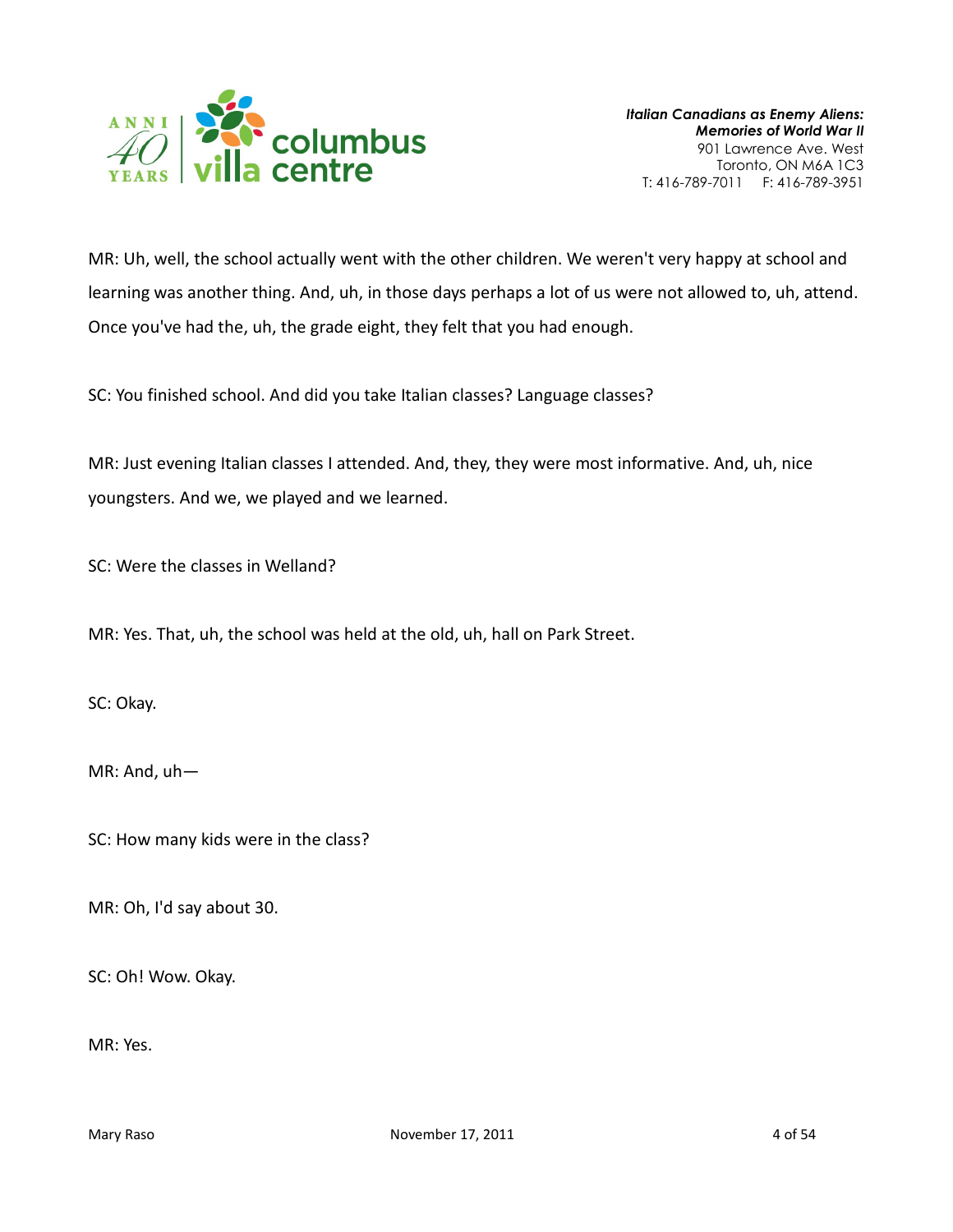

SC: And, uh, do you remember what your teacher's name was by chance?

MR: Uh, pardon?

SC: Do you remember what your teacher's name was by chance?

MR: Um.

SC: It's okay if you don't.

MR: Yeah. I'd like to say but I can't think very well. [laughs]

EV: [laughs]

SC: Um, uh—

MR: We found that, uh, in all the time that we went, we probably went about three, four years, only once did we see a minister from Toronto. Otherwise we were all Canadian.

SC: Right. And how often would you go to Italian school?

MR: Oh, maybe one night a week.

SC: Okay. Uh—

MR: You're going to half to fill in for me.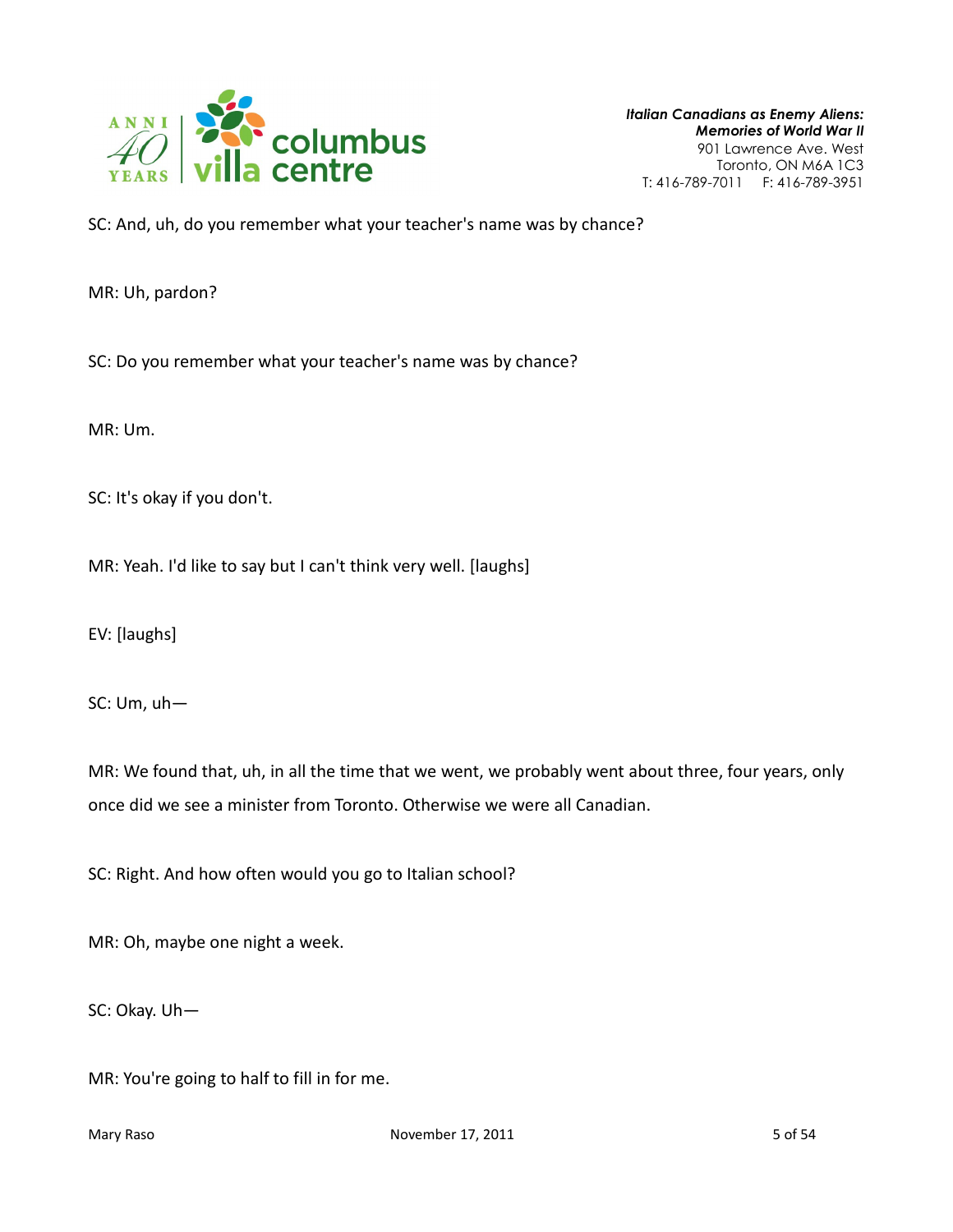

EV: How was it, what was it like being Italian—

MR: [sighs]

EV: —in those days?

MR: Well, it was the language of my mother and my father. Uh, I, I took pride in my Italian but, uh, again, I'm Canadian. I, I'm born and bred here so I followed our rule. [cell phone rings]

EV: Shoot. My apologies. Turn this off. Sorry. Go ahead.

MR: Uh—

EV: Did you experience, um, because you were Italian growing up with an Italian family, did you experience any discrimination—

MR: Well—

EV: —or—

MR: —we've found some discrimination really after the war started. Once, uh, the, uh, Italians went to war it was a different story altogether. And, uh, I remember the one time a girl, uh, where I worked she, uh, interviewed me and I answered as honestly as I could. And then, uh, one question was asked. I didn't know the answer sincerely and, uh, she says, "Well, you should know." Well, I thought, I thought that was kind of rude. Really, she was of Italian heritage like I am. She says, "Well, you should know."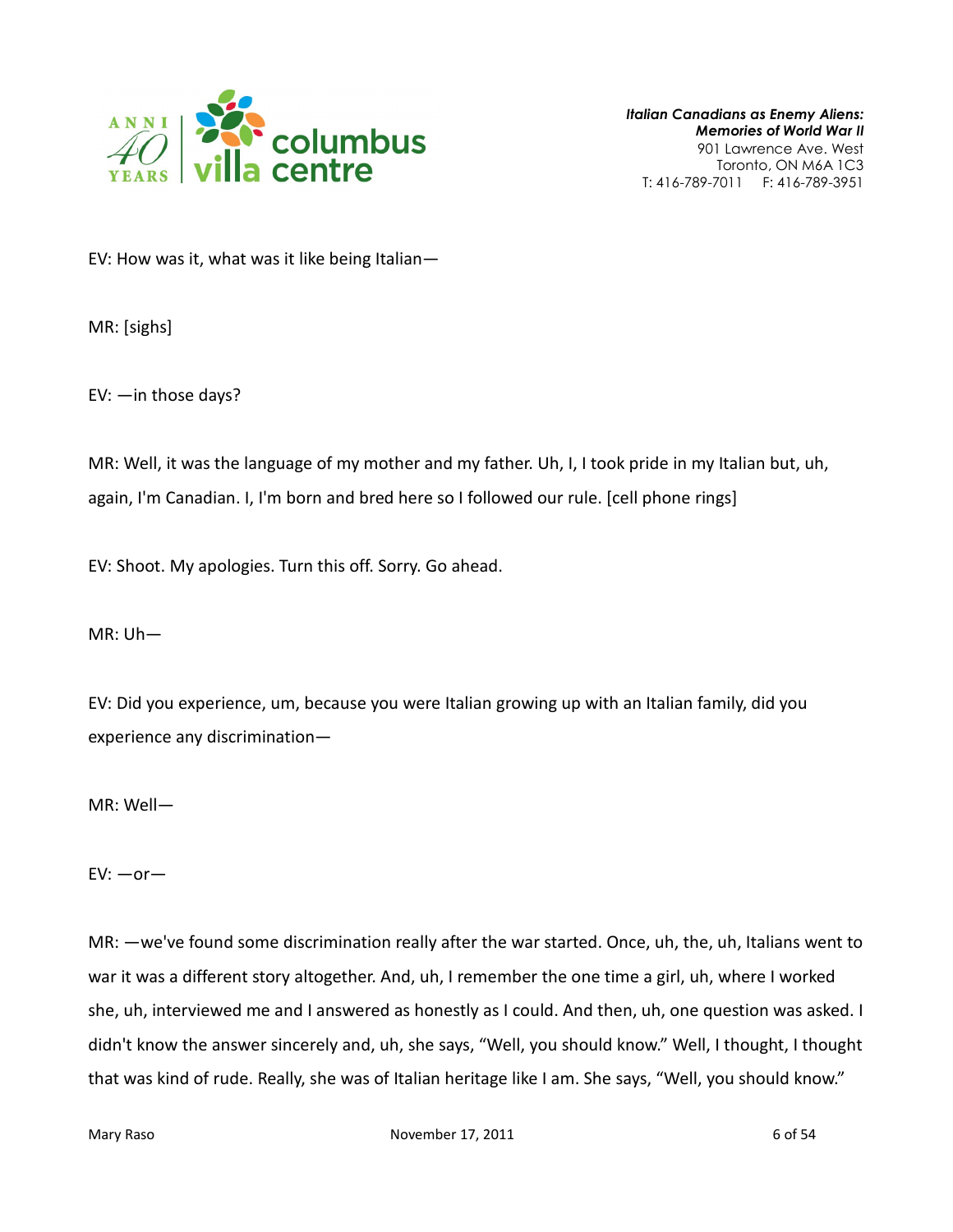

Well, I didn't know.

EV: Hmm.

MR: And, uh, but other than that the youngsters were wonderful. The Italian songs sometimes that we sang, uh, very cheerful and, uh, it was nice to sort of get together and speak Italian because it was the language of our parents. And, uh, we had, they had to learn English or they wouldn't be able even to buy a loaf of bread.

EV: Yes.

MR: So, this is how we went on until we found the change in the war.

SC: And the war—

MR: The war brought—

SC: Sorry?

[picture fades out at 00:04:45 but sound remains]

MR: The war brought a lot of changes. We were, felt subdued, you know—[picture returns at 00:04:50] and, uh, it was hard coming over that so we just had to, had to obey the law and we did. You know, and, uh, there was fingerprinting done. I remember my husband used to go once a week to get fing, fingerprinted. I didn't because I was Canadian born. And, uh, uh, you go to the market and you ask the farmer, "How much are those?" "Speak English. Speak English." You know, you couldn't even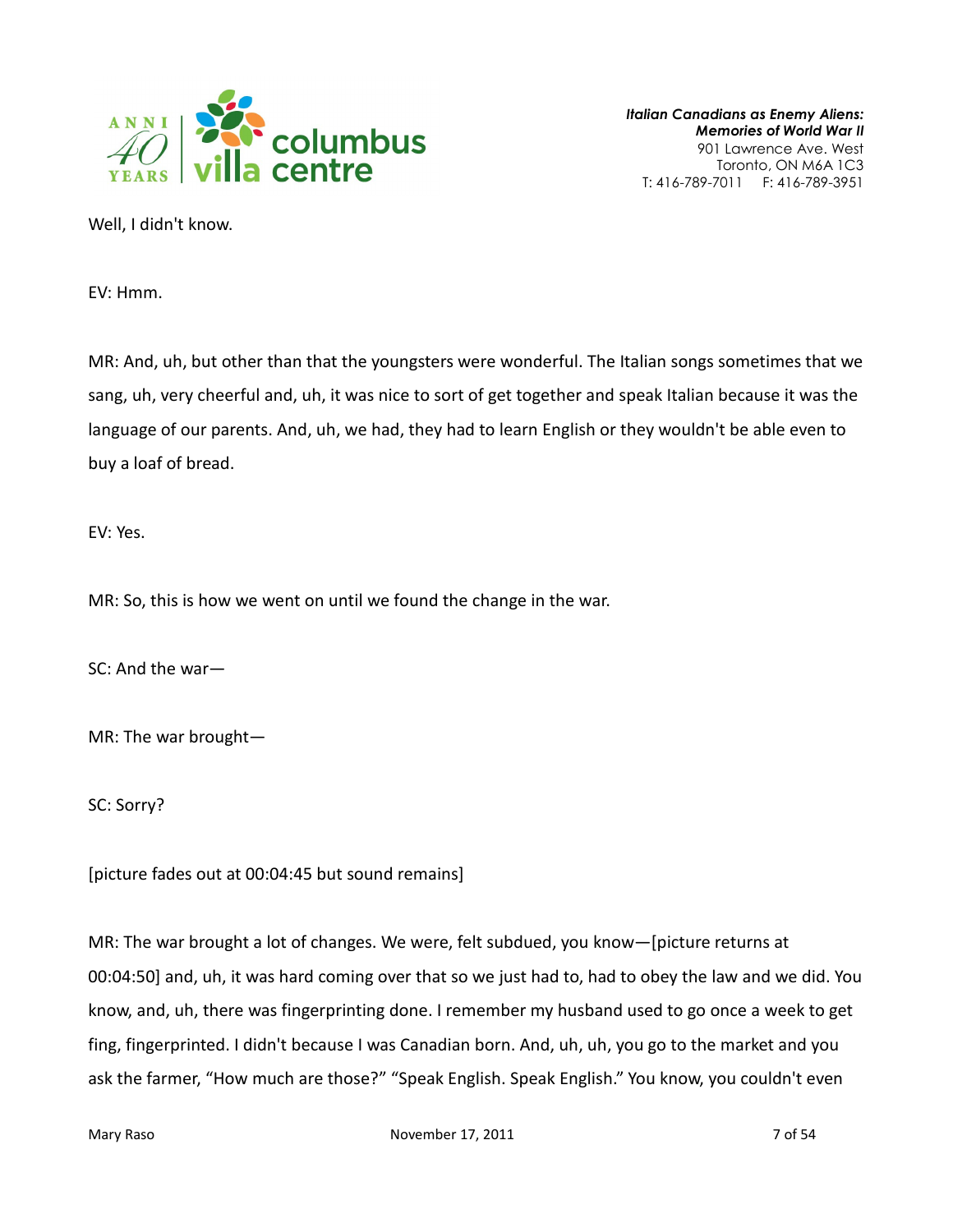

go to the market anymore. And, uh, my mother would speak a little English. It was half English and half Italian. But she managed to get on more with her hands in different ways than anything. And though everybody was fingerprinted. And—

EV: So there was a definite change—

MR: Oh yes.

EV: —from before when you—

MR: Oh yes.

EV: So prior to the war—

MR: Oh yeah.

EV: —you didn't face—

MR: Oh definitely.

EV: —any sort of discrimination—

MR: Yeah.

EV: —uh, from, from the non-Italians.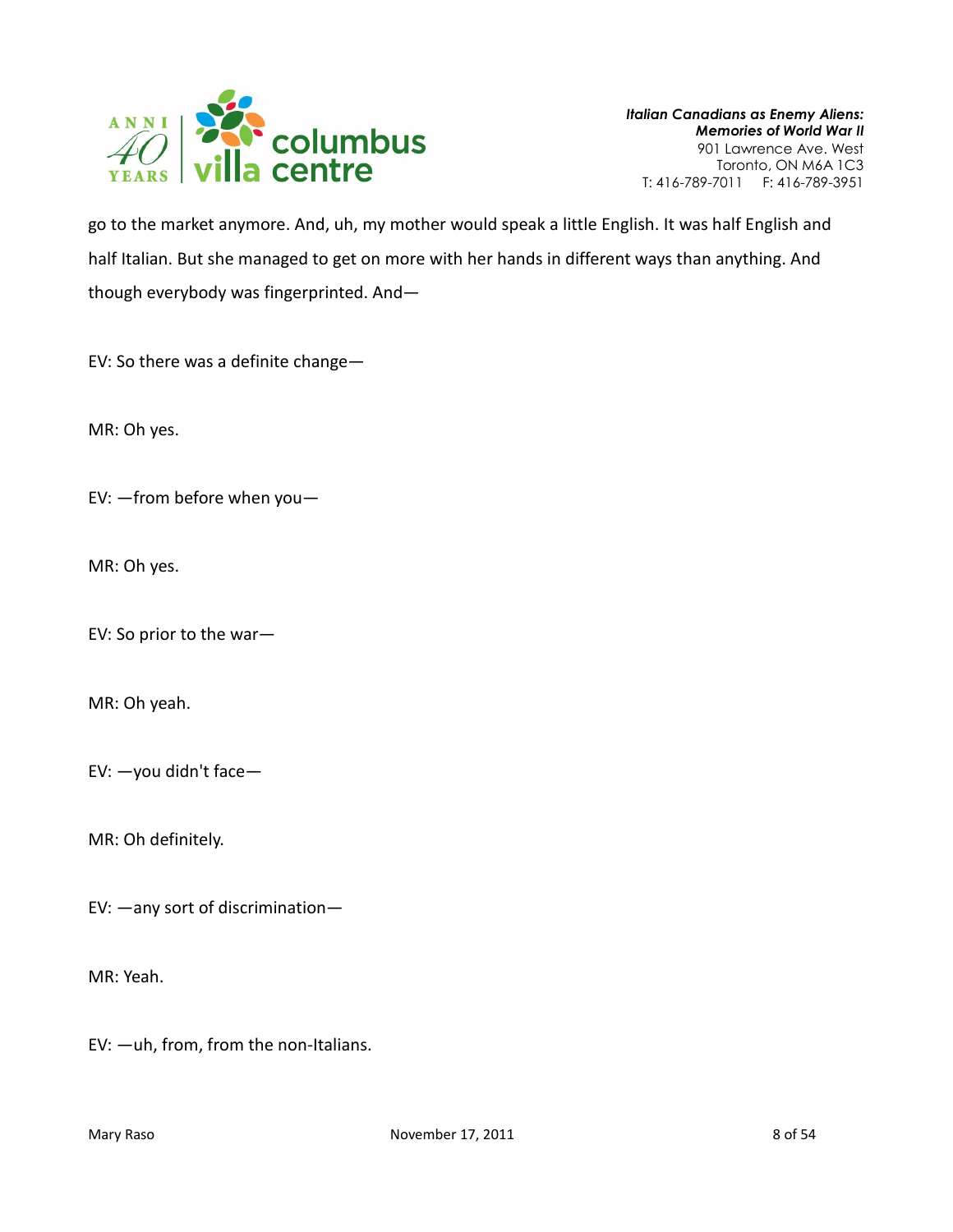

MR: Yeah. Yeah. Yeah.

EV: Oh.

MR: You know, because the Italians were so, uh, close, even more you should say, they were, I think, a little more than any of them. And the Germans too, you know. But, uh, we, we went to work. We played like we usually played. And, uh, uh, you know, time went on, as a matter of fact I might have been 14, if I was that. And, uh, you know, it was hard.

SC: Now, were you working at the time when the war broke out or—

MR: Yes, I was working.

SC: And where were you working?

MR: I was working at Messo<sup>[?]</sup>. It's a cotton mill.

SC: Okay.

RM: Yeah.

SC: Okay.

MR: And it was nice working there. But right away, you know, they weren't discriminating. Sincerely they were good people. But, uh, you know, we, we could feel it with some, you know, either your English friends all of a sudden you have to be careful. And we did but it, it was hard for us.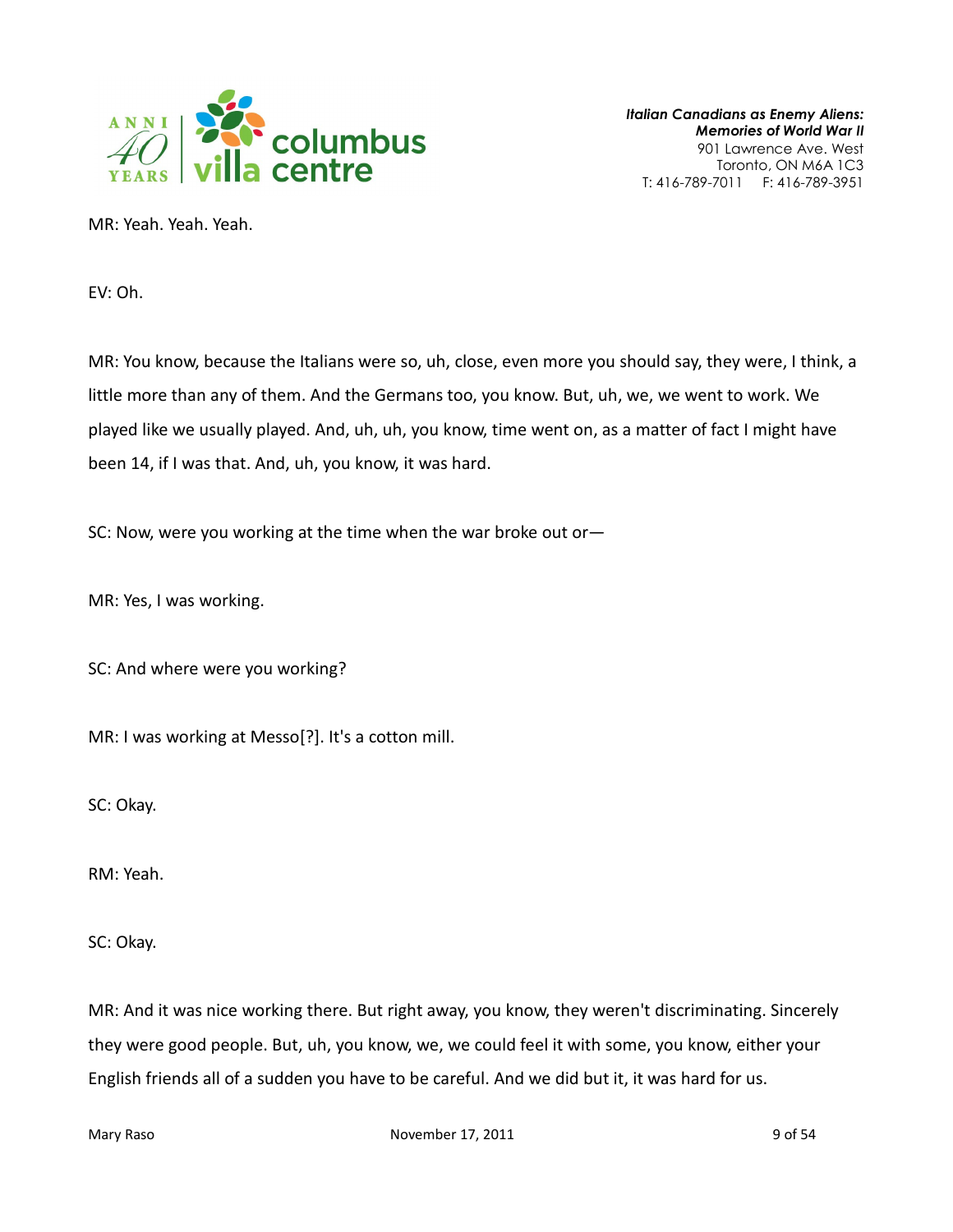

EV: So it's not just the maybe the people, your, your own friends all of a sudden—

MR: Uh—

EV: —are—

MR: No. No. No. It was everybody, generally.

EV: Generally.

MR: Anybody that had, as they say, a smell of Italy, that was it, you know. And I remember that we had never had the, the consul, the Italian consul here in Welland and, uh, uh, so the one night he came and, uh, there were questions, a lot that I didn't know and so in Italian he spoke to me, "Come si nome<sup>[?]"</sup> I told him my name. And then he asked me a question. He says, uh, "Qui es commada piase[?]' "Comment ton piase[?]" [laughing] I know it Italian but I don't know Italian. So I says, "I'm going to shoot." "It's sintagong[?]." He says to me, "Brava."

### SC: Hmm.

MR: And I got ahead. And, uh, they were hard times. No kidding. And we felt cheated. A lot of our friends that knew us. No. No. It not, it wasn't everybody. Like our friends that, I had even English friends, no. But, you know, you always felt a little—It was hard.

EV: Yeah. So why did the consul come down [the rest of the sentence is drowned out]—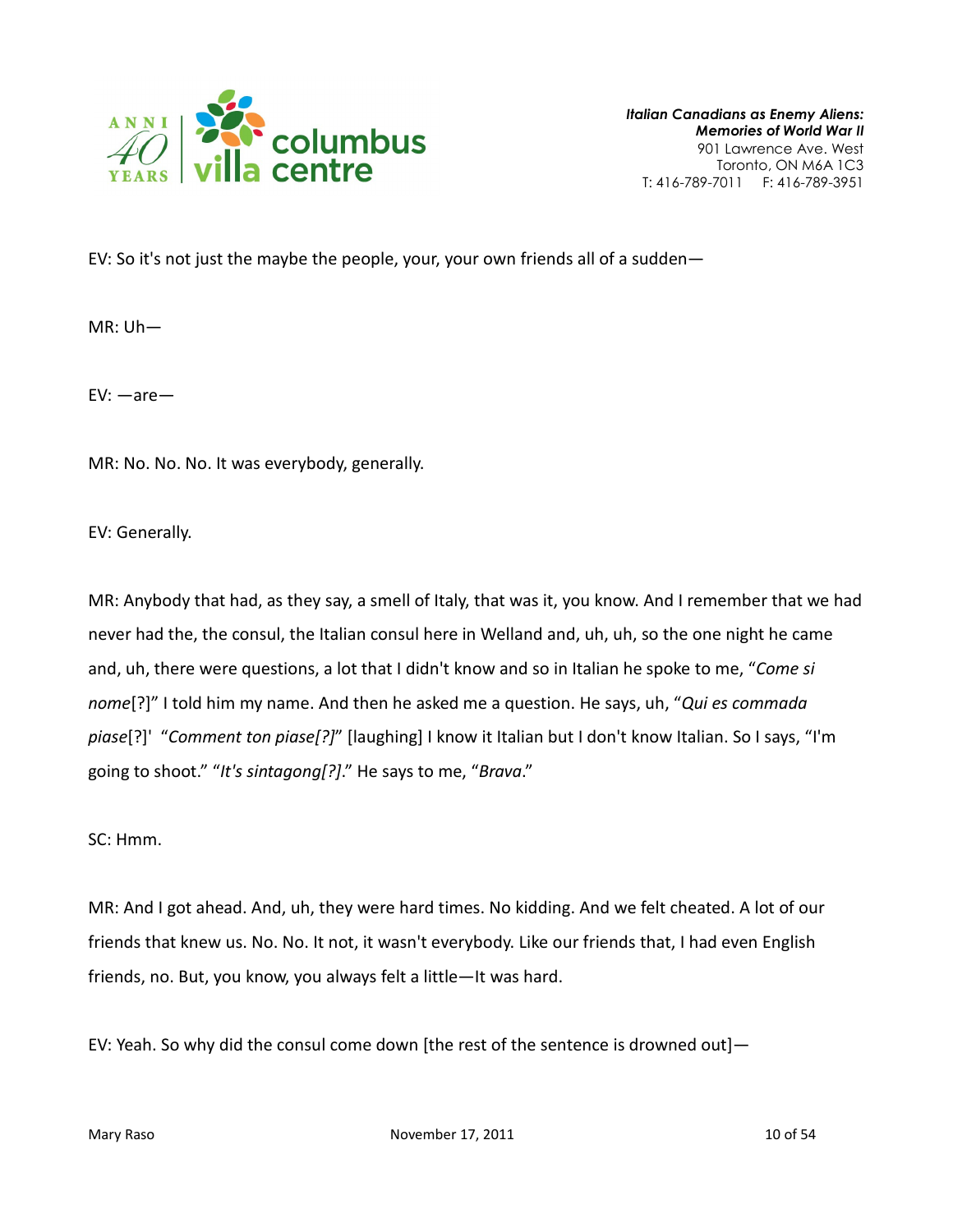

MR: I think once in a while the, uh, the consul came down for to check all the schools. I think there was one at the Falls, one at Welland, and the other around here, I don't know. But I think there was in the Falls. And it was nice to see. We'd never seen, uh, you know, a director or English, Italian, yes. But not, uh, you know, I mean English, yes and not Italian.

SC: So you'd mentioned the, uh, the fingerprinting and that you did not have to go because you were Canadian?

MR: Yes.

SC: Now, did your parents have to go to be fingerprinted?

MR: Pardon?

SC: Did your parents ever have to go to be fingerprinted?

MR: No.

SC: No? Okay.

MR: No. No. No. No. No. They were kept free, the older people. I know that, uh my sister, actually, she was called by the mounties to, uh, go and, uh, my brother-in-law was already at Petawawa, but, uh, they asked her questions and, you know, she was taken in the cellar for them to, uh, ask questions. She's just a lady. She was there with my brother. What could we do—

EV: Right.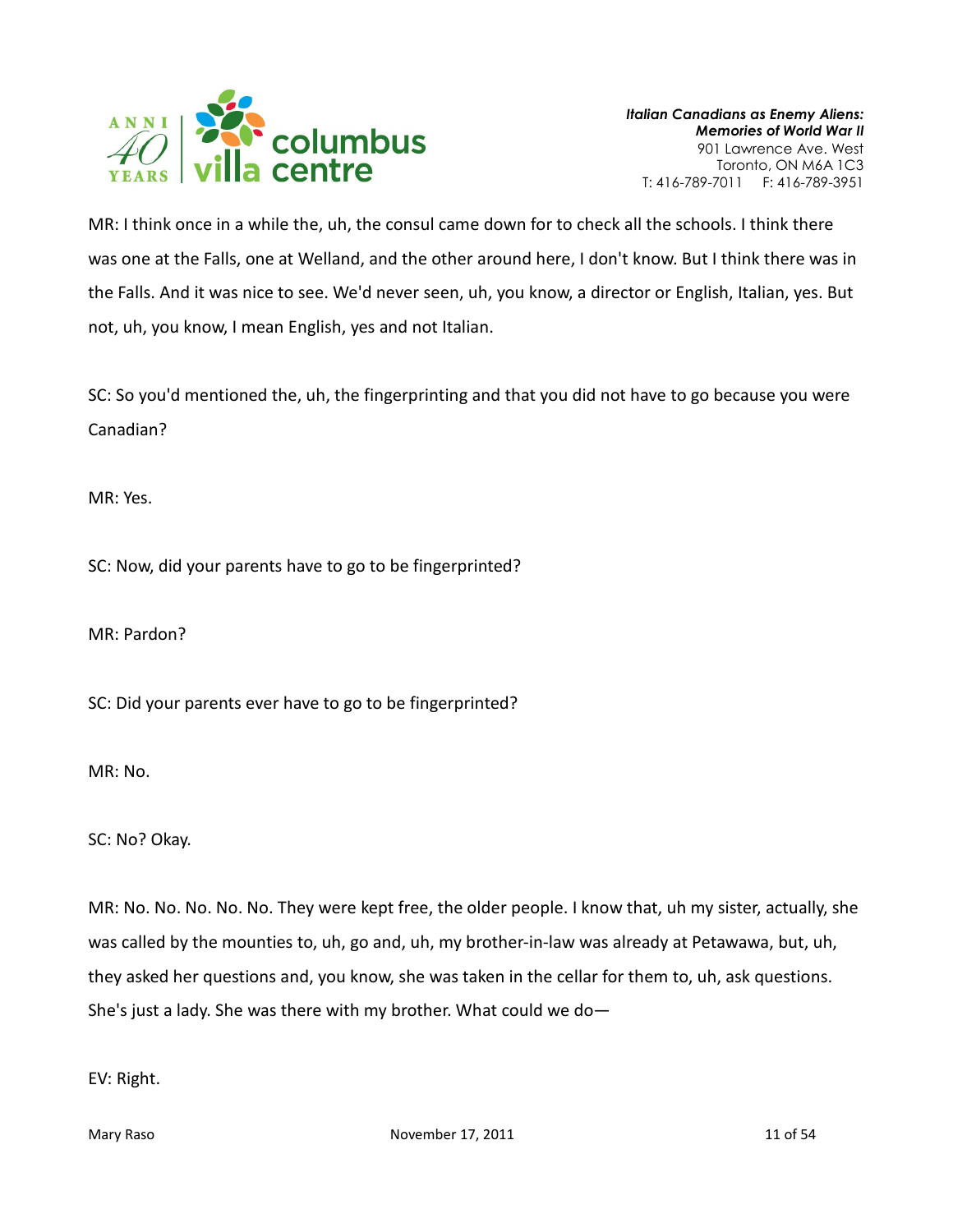

MR: —you know? And, uh, I think it's war time and everybody, perhaps we watch before we leap or, you know, I suppose in other countries it could be the same, you know. We were lucky here. We were strong. And really, the, uh, I don't think that perhaps, uh, it happened everywhere. Maybe at just certain times. Because you hear a lot of, we heard a lot of good people attending the meetings after the war because they had Sons of Italy and, uh, they got together and they did but after a while they closed them. They didn't have them anymore. One or two, you know, months after the war they stopped and you didn't hear. Just, we just had bad memories now. And, uh, it was an awful experience.

[fades out at 00:10:30] [fades in at 00:10:31]

SC: Yeah and then after the war just what—Did you continue working at—

MR: Uh—

SC: —at the cotton mill or?

MR: Yeah.

SC: Or...

MR: Yeah. I did, uh, actually work. I worked until I was married. I had ch—three children as a matter of fact. Then my husband passed away. And of course that meant I had to go to work. He didn't leave us penniless but if I spent what I had, then what? So I went to work and, uh, uh, worked about four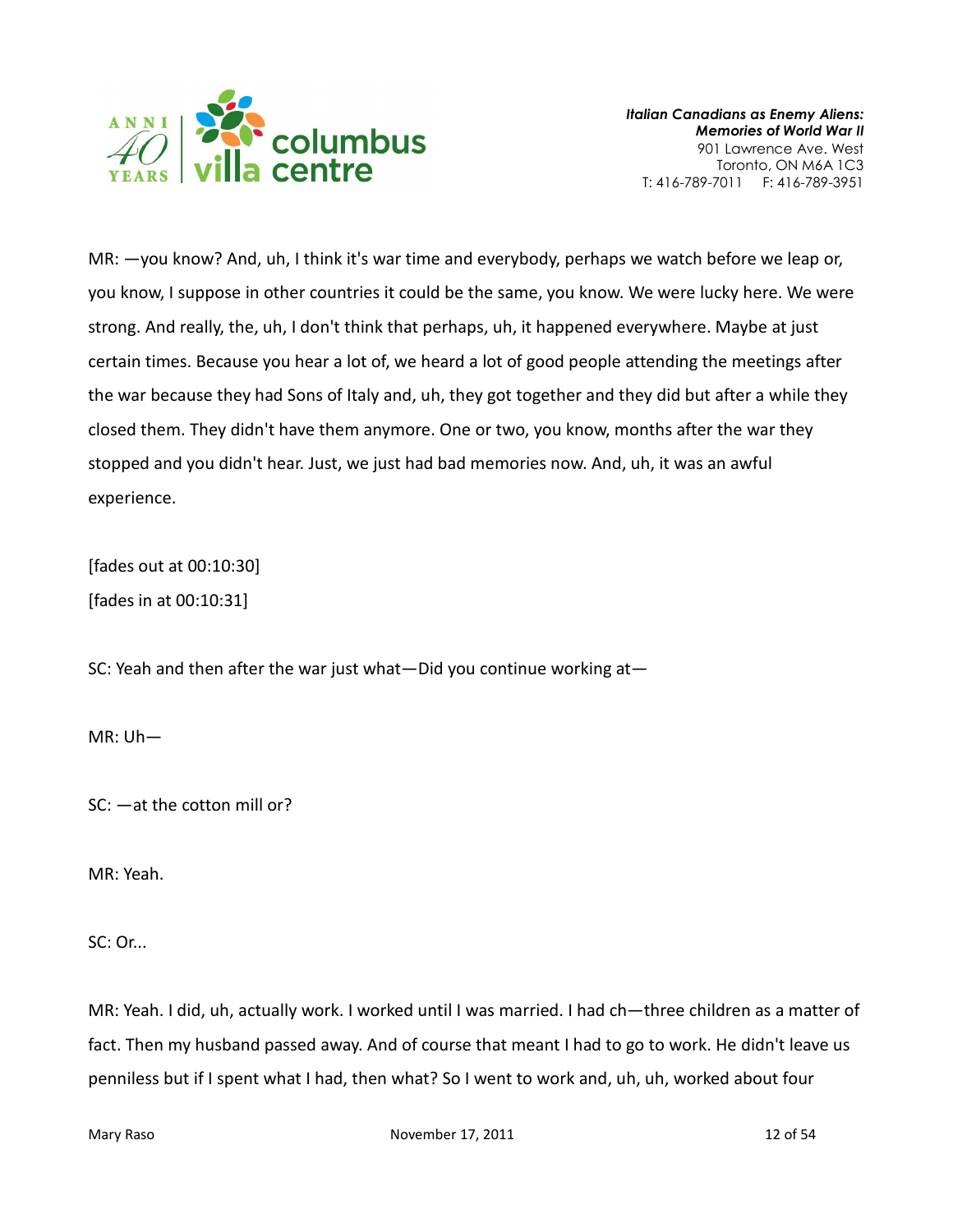

months, something like that. Then my brothers knew a lot of people that were starting business and so I started my own. And, uh, you know, where there's a will, there's a way. There were years—One, about a year and a half, I took in sales two million dollars.

SC: Wow.

MR: Yeah.

SC: And, and what were you selling?

MR: Pardon?

SC: What kind of things were you selling?

MR: I was selling high priced china, the best. And we gave them an explanation and, uh, we carried china from all over the world. Of course nobody beats the Dalton china. It's made in England.

EV: So where was your store? Where—You had a store?

MR: I had—Yes, I had a very large store. Uh, it's called the Welland Plaza and then, uh, we moved to the, uh, mall. I still liked it at the plaza. I feel that if you make a friend and it's a true one, they don't change. They would still, would still come. I gave, 'cause my son was with me, and, uh, you, you know, he was, would help. He was a teacher by trade. And, uh, actually, uh, things didn't work out for him and, uh, so he helped me. He didn't have to go anywhere. We had our own business. I had hired people. But, uh, with people if, you know, it's just like a little puppy. It think if you treat them right— You know, we, we had big stores here in the area. Nobody beat my china. Of course, though, I did think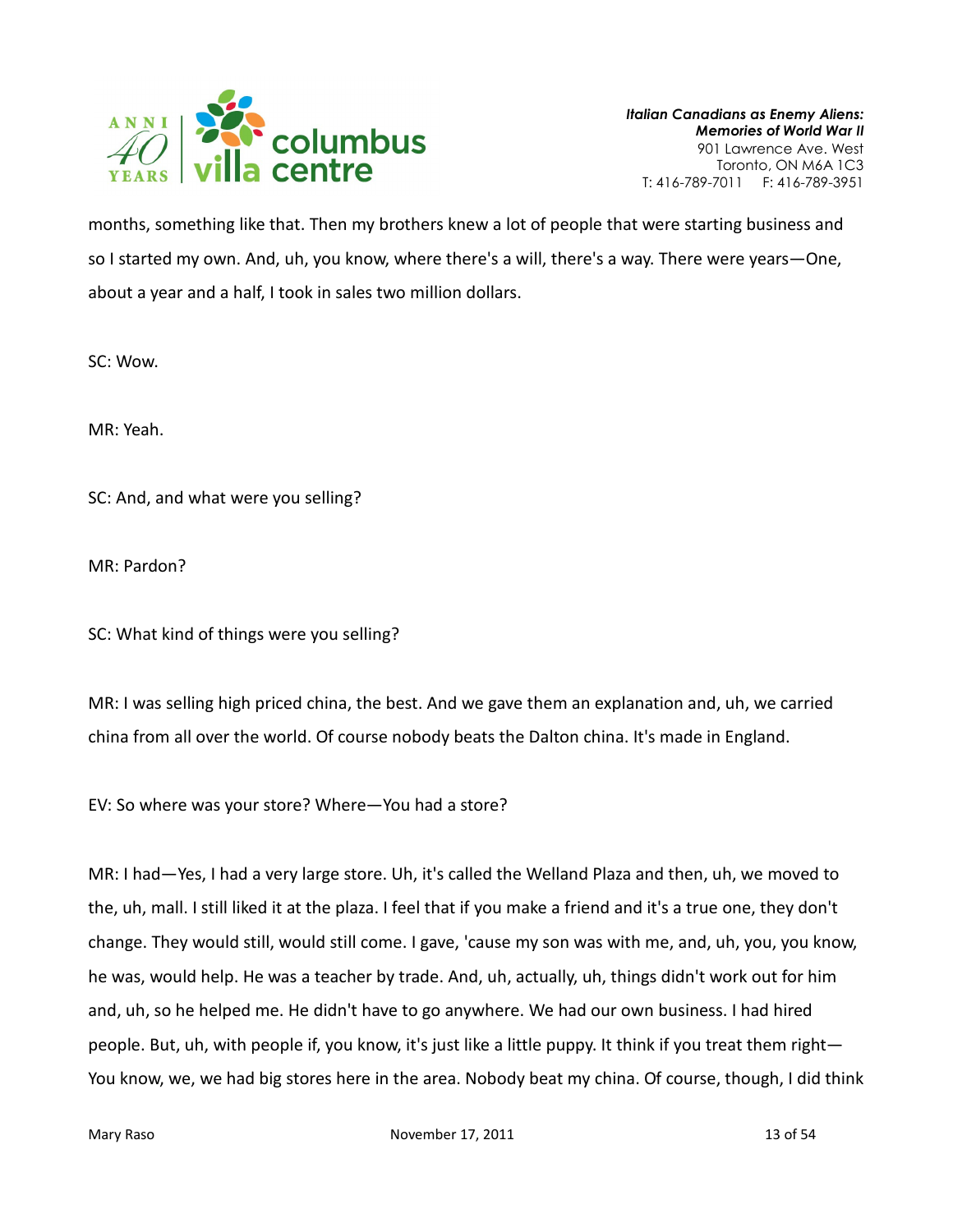

English in our way of living today. You know? You don't go back. You go forward. And, uh, I did, did well, very. My—People from around the area all came to my shop. Figurines that, uh—There was one day that Michael Dalton came in. And, uh, uh, actually, I think in, I took in, what, uh, I think \$13,000 one day and, uh, uh, so I called my brother. We're a very close-knit family. I called him. He had a store of shoes. It was because of him that I got interested. I had my brother to watch over if I, you know, did, things didn't go right. And, uh, so, you know, I called him, "Jim, you know what? I, I took in 13, \$13,000 today." "1300?" No, I says, "Took in 13 today." "1300?" I says, "No, 13,000." [laughing] "Wow," he says, "You do have a good business."

EV: How long did you have this business?

MR: 44 years.

EV: Wow.

MR: [laughs] I had worked until I was 88.

EV: Oh my God.

MR: Yeah. And, uh, uh, it was wonderful. Knowing things, I learned so much. There's a lot to learn about china. It's not buying a cup and saucer. And this is what I did, if I sold something, I always give a history. I feel that they should know what they—but I wanted them to know what we were buying and it's as a matter of fact, Michael Dalton's still a friend of ours. You know, and, uh, his was the highest. Things now have changed for another, started going another way. But people will be people, I guess?

EV: Yeah.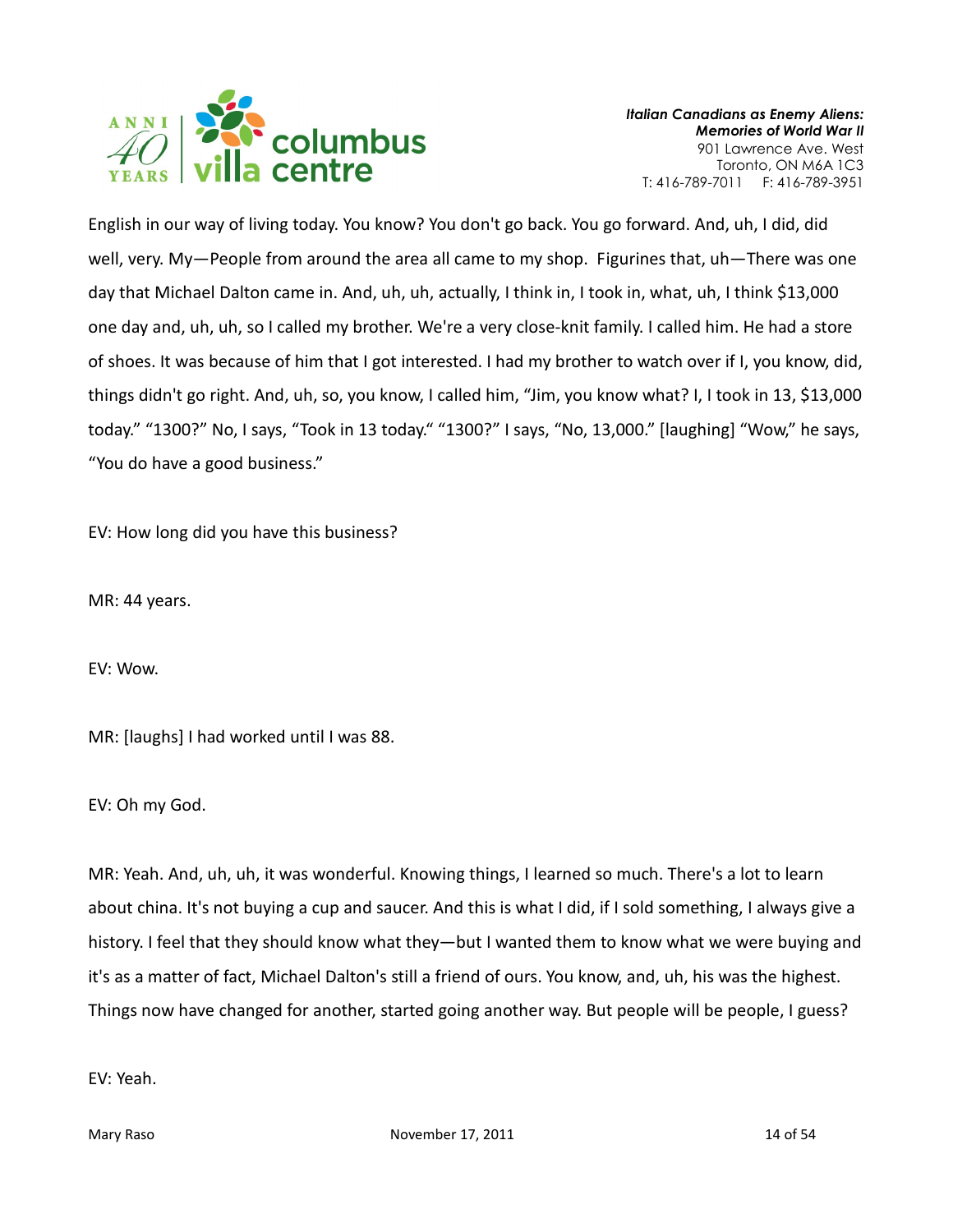

MR: You know?

EV: Remarkable, remarkable career you had.

MR: You know, yeah. Oh yeah! Oh yeah! And with my husband, uh—

EV: By yourself!

MR: Yeah. Yeah. I had my brothers that were just—we're such a close family. My—I had two more, two brothers, three brothers altogether. They did not marry. Uh, they, they were all business people, my brothers. My brother bought the first pizza, pizzeria here in Welland. He was working in Buffalo and then, now my brother, Jim, says, "Tim, well, you've got all this, come to Welland, come home." And, uh, so, we, he talked, we talked him into it. And he's the first pizza man that, uh—. And still they buy, a lot of them carry his name: Santo's. And, uh, you know—

EV: What year was that? What year?

MR: Oh, yeah, okay, about 1965, 1966. Yeah. And, uh, I've had some tragedies. I lost my husband. I was only, uh, I think 39 years old and, uh, just a heart attack. Uh, and then, uh, one of my greatest difficulties that I've had, I had a daughter. My three children are all educated. And, uh, the young one was, she came a long time after. She was so clever, really. Uh, she got the highest marks in Canada for nuclear medicine.

EV: Wow.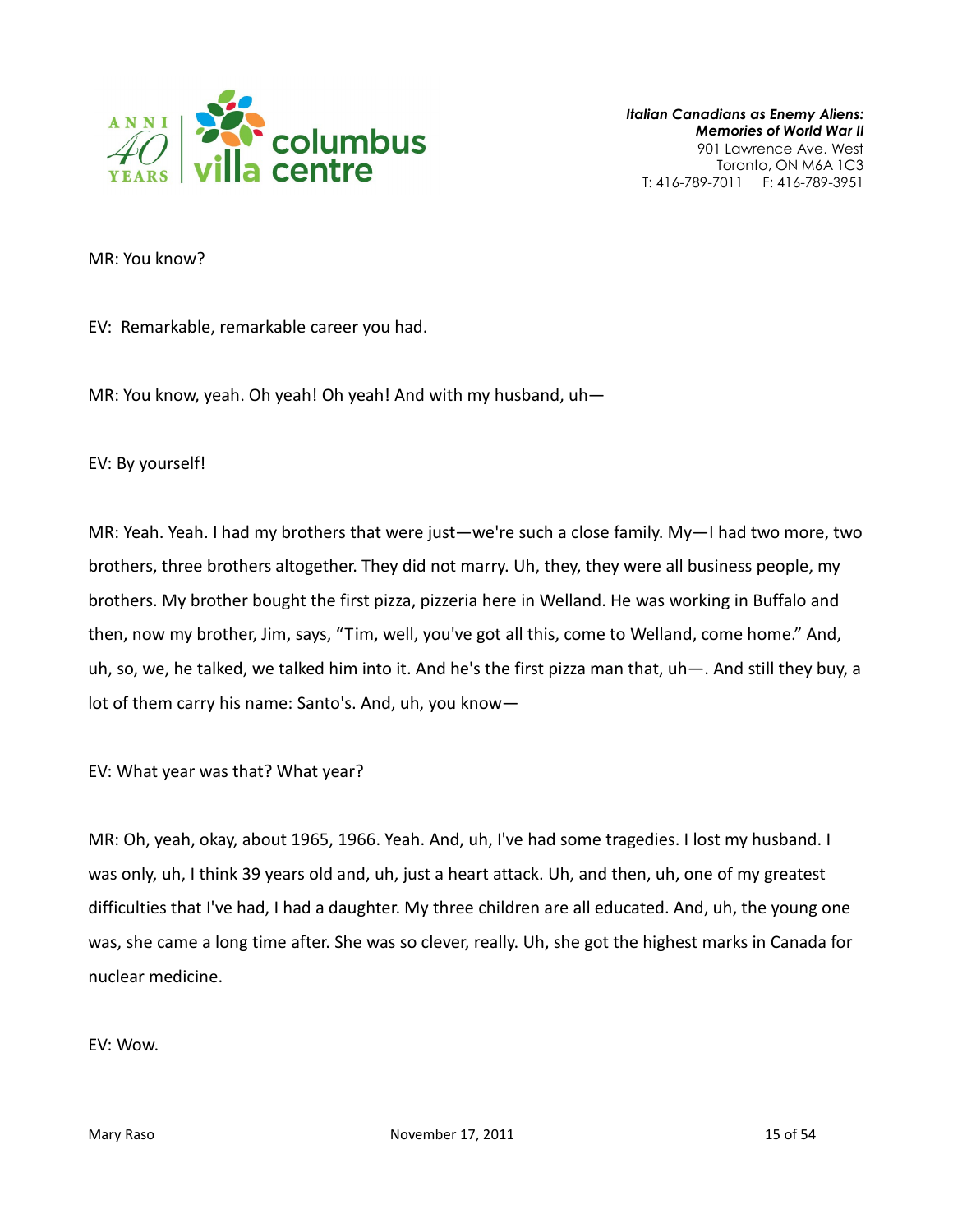

MR: And, uh, the, uh, dean sent me a letter after she passed away, and, uh you know, he says, "Most of them have to work so hard just to get their tests. But, you know you, you know, have, you know, you're the best in the country." But after, um, they were married in July, after three, three months, she was shot coming home from work. I guess they were, as they say, they were watching, you know, where she would go. And anyway, uh, you know, they had, uh, beaten her up and left her on the floor. So she started to cry for help. What else do you do? So they came back and one shot her.

EV: How did that happen?

MR: And that has, uh, you know, that has been also in my life something I can't get over.

EV: How did that happen?

MR: Well they, uh, the one was 15 years old. He's, he, uh, they're all out. Yugoslavian, uh, I think he's on parole. The young one that did actually the shooting, he was on parole for about seven years and the other one, I guess, uh, suffered, uh, he was just the third party and, you know, we didn't, uh, so that's, that's hard. Money's nothing.

### EV: No.

MR: Mmm mmm. I've got her room set, left just the way, uh, she left it on her wedding day. You know, her cards and her things. And, uh—

EV: What's the reason? What happened?

### MR: Pardon?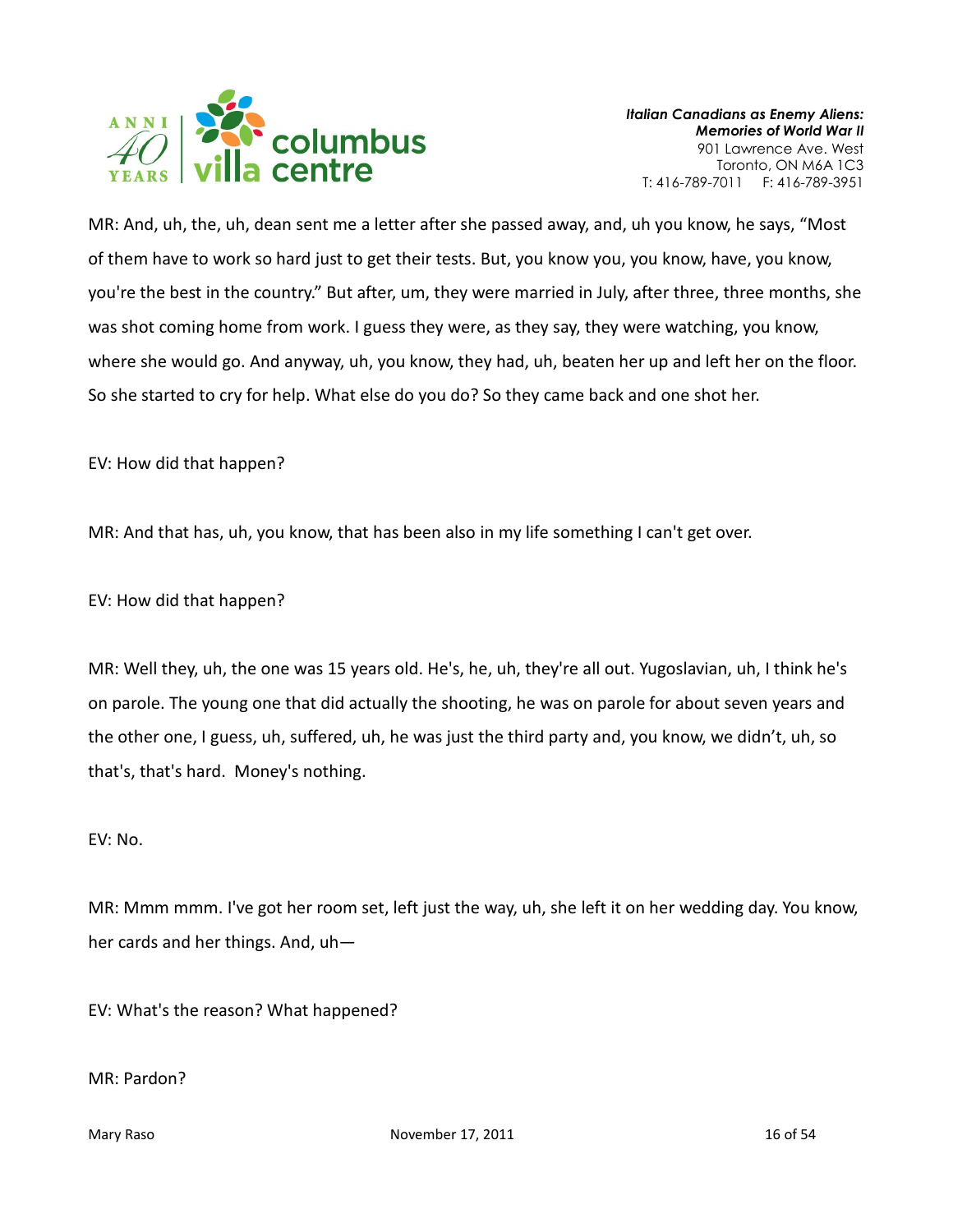

EV: What happened? What, what, what was the reason for that? Do you know?

MR: They were just after credit cards!

EV: Jeez.

MR: They were after credit cards. And she had this little sports car. They thought, well, and, uh—. It was kind of funny, the next day af, the police were brought, um, surveying I guess, and, uh, this car from nowhere starts speeding so they chase them and they found her card and, uh, nothing. About— Nothing in there. And, uh this was it. This has controlled my life.

EV: Yes. I'm sure.

MR: Yeah. I still cry every day.

EV: Okay.

MR: God help.

[fades out at 00:18:29]

[fades in at 00:18:30]

MR: You're married, okay? I don't want to see you with another man. You know, and, uh, time went on and, uh, you know, we, he, he, we found that he had passed away. But this was the point that I was getting at. I was lying down, um, in the bedroom and she came to my room and it was a vision. She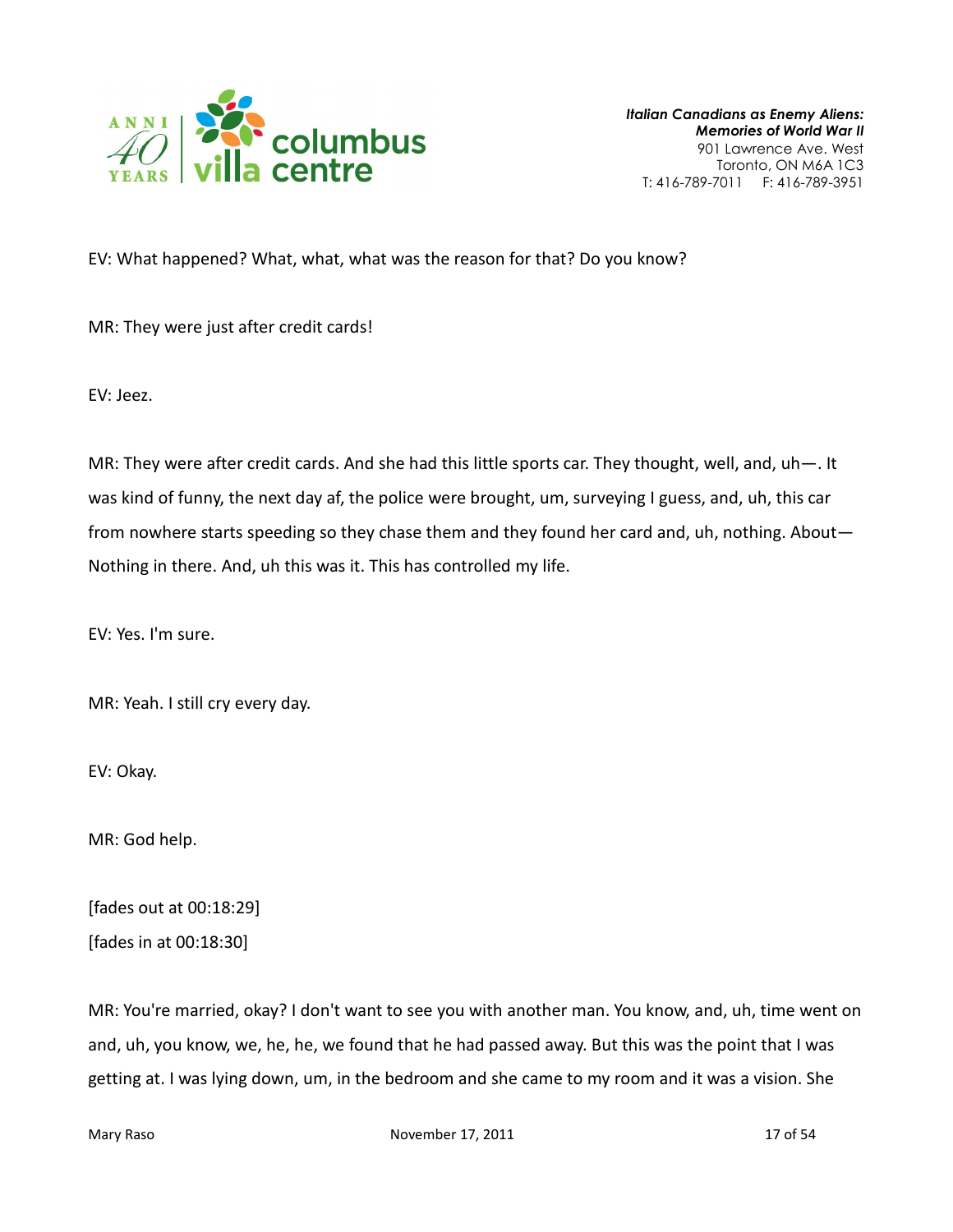

laid down beside me. She look at me. I look at her. Nothing was ever said. But you don't hear them anyway. And then she disappeared. But I didn't want her to go. It's a sad life.

EV: Yeah...Okay. So shall we, uh—

SC: Go backwards—

EV: —go back to the war?

MR: Yeah.

EV: Let's go back to the war, Mary—

MR: Yeah.

EV: —is that okay?

MR: Yeah! That's fine.

EV: Just before—

MR: I, I'm giving you my time so you go ahead. [laughs]

EV: Whatever you like. Whatever you want to say is, is fine.

MR: Uh, uh, gosh, what can I say? My—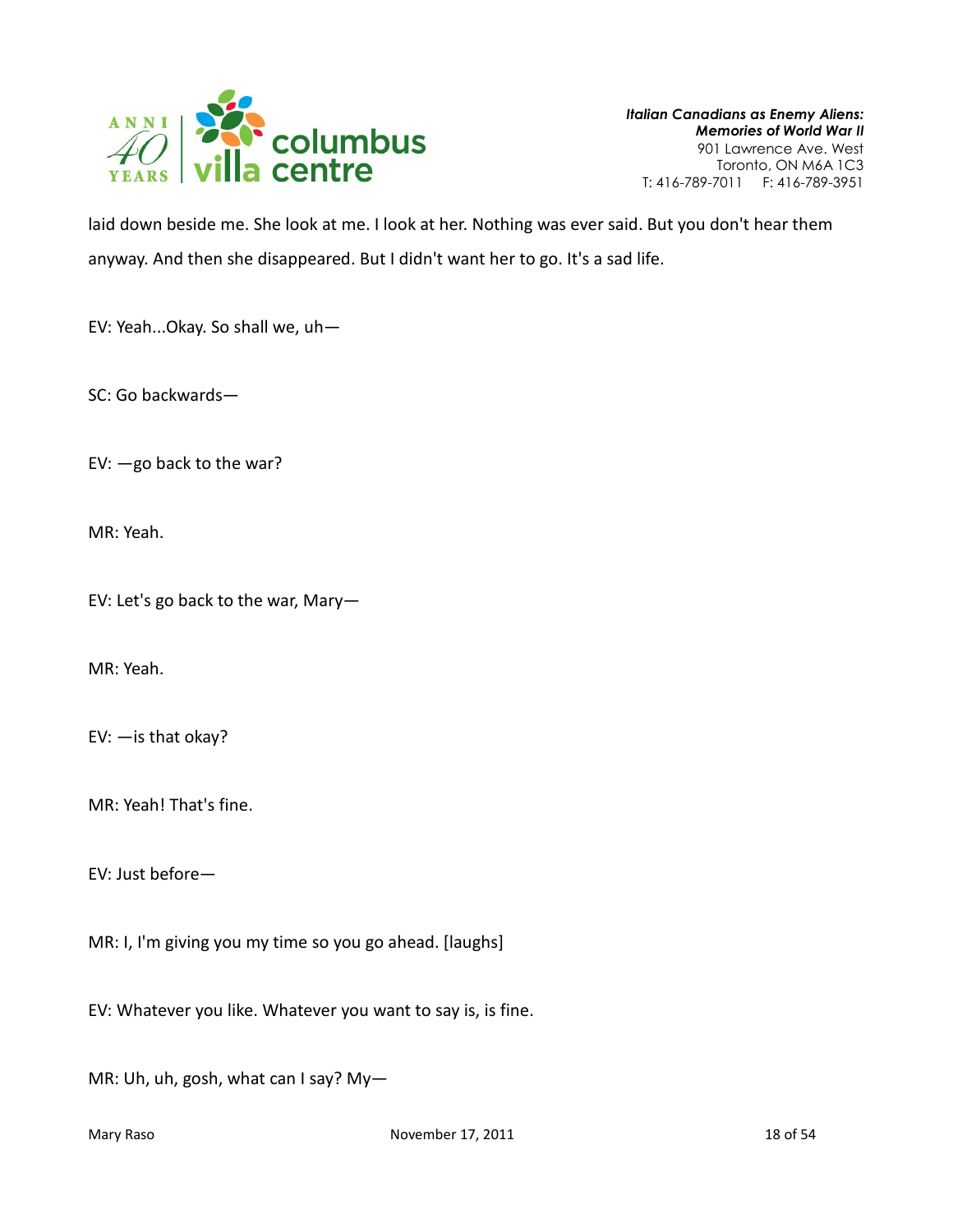

SC: Let's, let's start with, uh, when was your sister—When did your sister and your brother-in-law marry?

MR: They married in, I believe in 1948.

SC: Okay.

MR: My sister and brother-in-law. And Mr. Raso was a very intelligent man. Of all the people around he was one of the most intelligent. Maybe this was—He played in a band. In Italy, most of the people, the shoemakers, uh, in between time they, they're taught to play. So he played in the Welland band many a time. And very, very, uh, qualified. He was an inspector at the Cordage. At, uh, very smart, really, and, uh, golly, what could I say? He was always very—

[00:20:15]

EV: —doing before, uh—

MR: Pardon?

EV: Just before the war, what was he doing?

MR: Uh, that was the same job he was doing, yes. Until—

EV: He was working for what, sorry?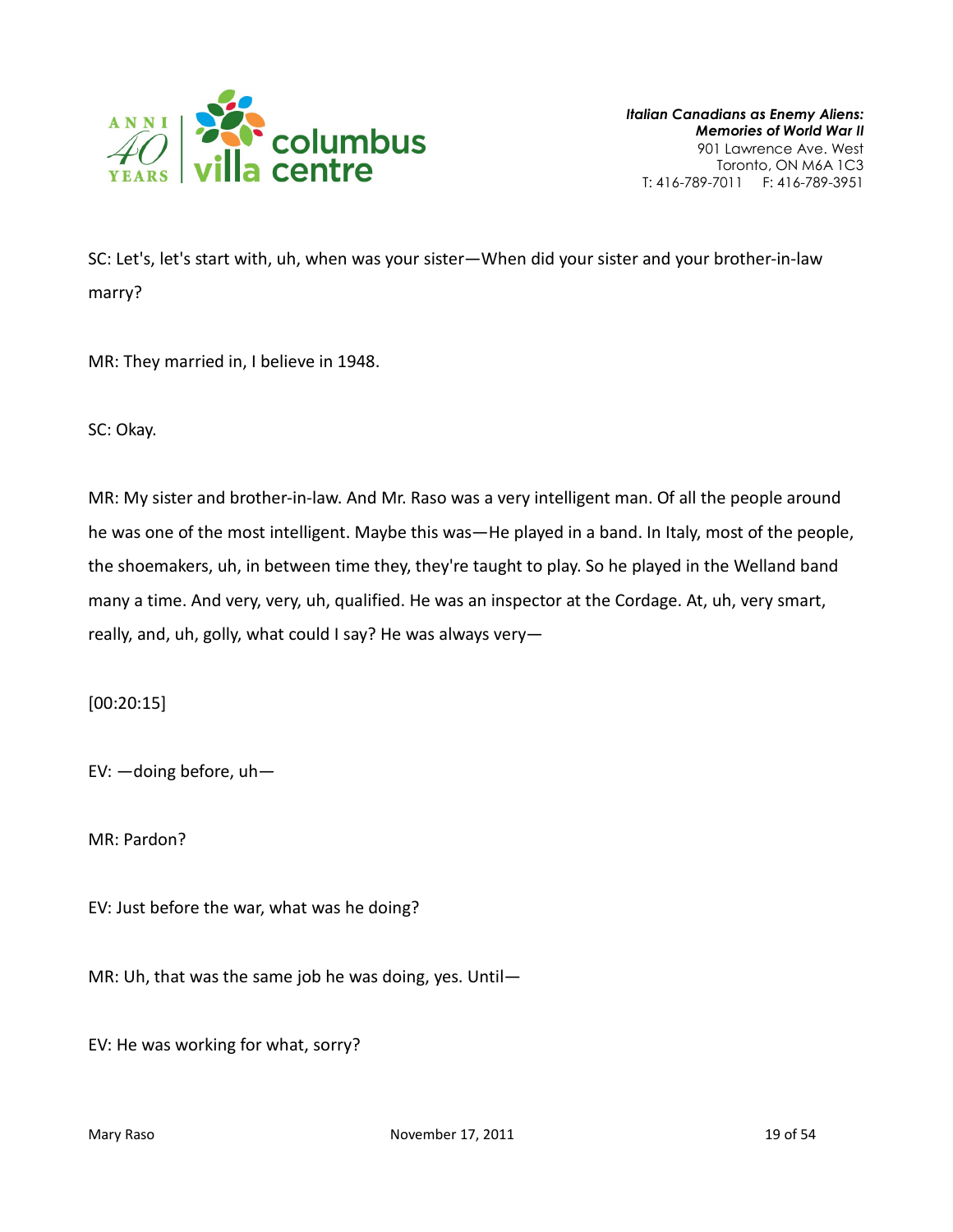

MR: An inspector for cord. They making hemp into rope.

EV: Oh.

MR: So, that, uh, for the wheat fields. They, that would go to the wheat fields. And, uh—

SC: The factor was here in Welland.

MR: Yeah, yeah. And, uh, and, uh, [sighs] it's a tough experience. But I lived two all the time[?]. [laughs]

EV: So—

SC: So—

EV: Go ahead.

SC: So the war broke out—

MR: Uh huh.

SC: —and, and what, what happened, and—?

MR: When the war broke out we just followed the, the pack, you know? We went to, like, to school. I went to work. The other people all went to work. And, uh, it's, you know, there really was no change that way. No. We were sort of looked down on but I can't say that they really, no. No. There wasn't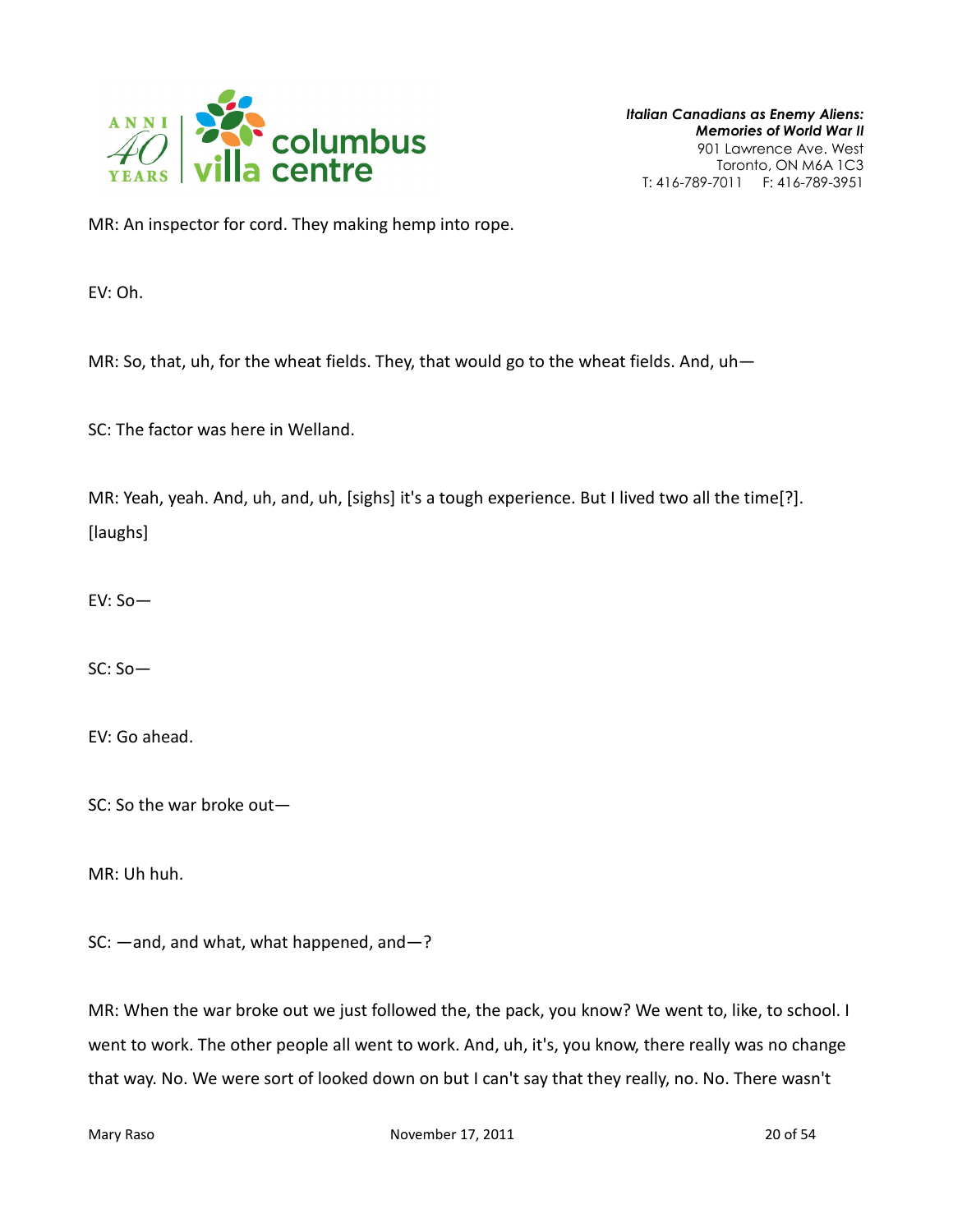

that kind of existence. People around here in Welland are very, very good. They were very, and even better ones 'cause now society has changed. And, uh, you know, it's, uh, it's different today.

SC: So, um, so when the RCMP—

MR: Uh huh.

SC: Was it the RCMP that came—

MR: Yes.

SC: —to see your brother-in-law?

MR: Yes.

SC: Was he at work or did that happen at home or?

MR: No, my brother-in-law was working actually. And, uh, like, my sister was working at the time too. Well, she had stopped at night to visit my mother a little and I was coming home with my sister. So, uh, the, uh, on the next road we could see, we could hear too, a man, a man on a bicycle, on a t—uh, not a bicycle, m, uh, what are they? Motorbike?

EV: Motorbike?

MR: Yeah. And, uh, you know, we knew him, and, uh, so he went that way. In the meantime, my niece, my sister's daughter, she was home, she was home with her grandmother and, uh, you know, she,

Mary Raso **November 17, 2011** 21 of 54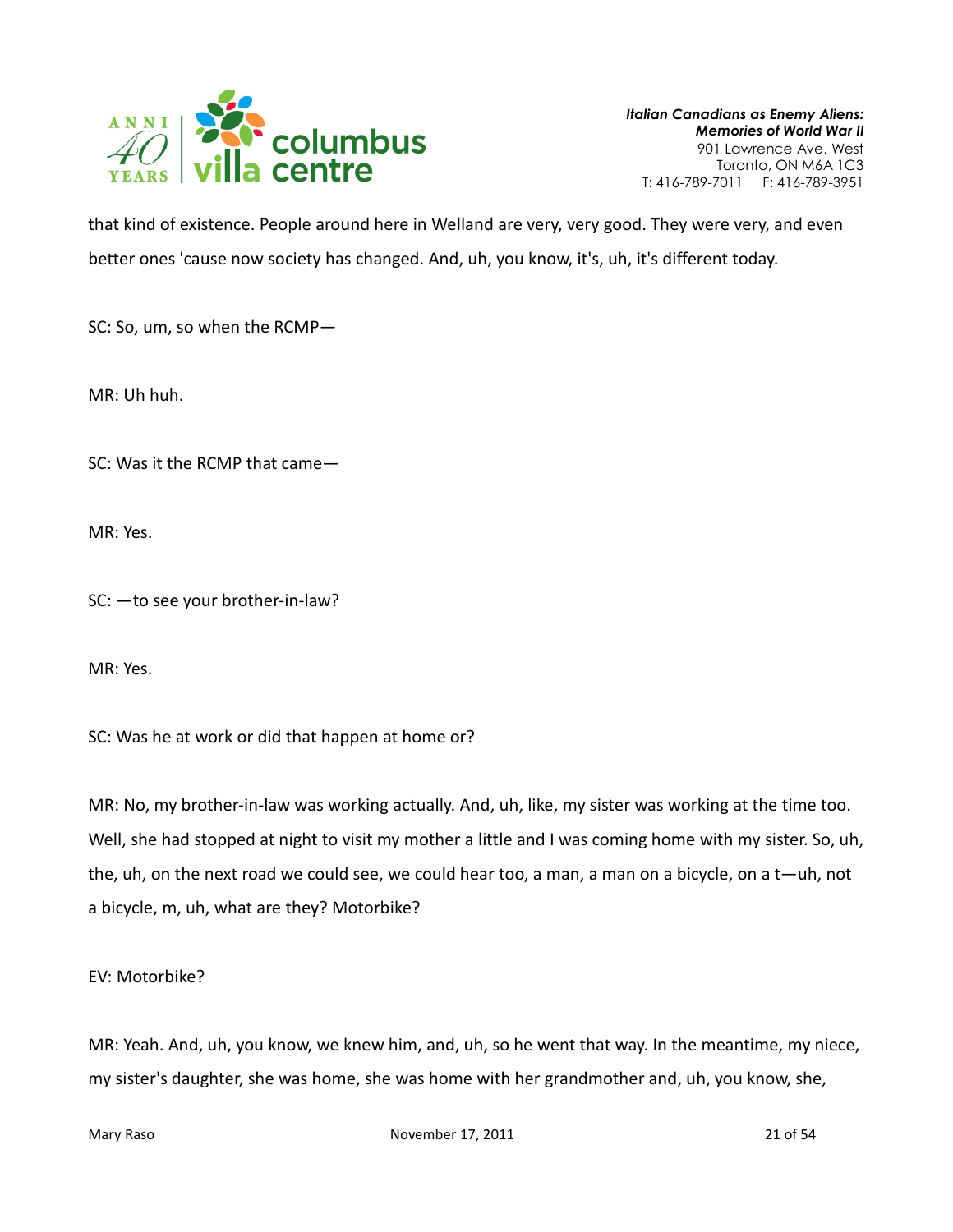

"Mom, come home. The police are at our house." And my sister thought, 'Oh my gosh. What do the police want?' Well, it took a little while and she didn't come home so I went. I was detained and, uh, they were most polite really but there was nothing much that was said. The only that, uh, it was there and, um, some of them though can be just—Well, some people across the street and they were hollering, uh, "Put him in jail, you wop." Oh yeah. Yeah.

EV: So they were waiting for him to come home?

MR: Yeah. They were waiting for him to come home. Instead he was marched off to, uh, Toronto and then, uh, the, uh...The, the, Exhibition Grounds?

EV: Yes.

MR: Thats' where they were held. And, uh, then after, uh, my sister did hire a lawyer but that didn't do anything. The thing that helped him that he fought his own case with the lawyers there, he says, uh, "Italy had started the war in 1922. I was here in 1921. How could I be involved?" And I think that is what—They let him go and then he started to work at Port Robinson. And things—He was fine after that.

EV: So he, uh, let's go back a little bit.

MR: Yeah.

EV: Um, was he picked up? Why was he arrested?

MR: I'll tell you why. This is what we think sincerely. He was picked up for the simple reason that he

Mary Raso **November 17, 2011** 22 of 54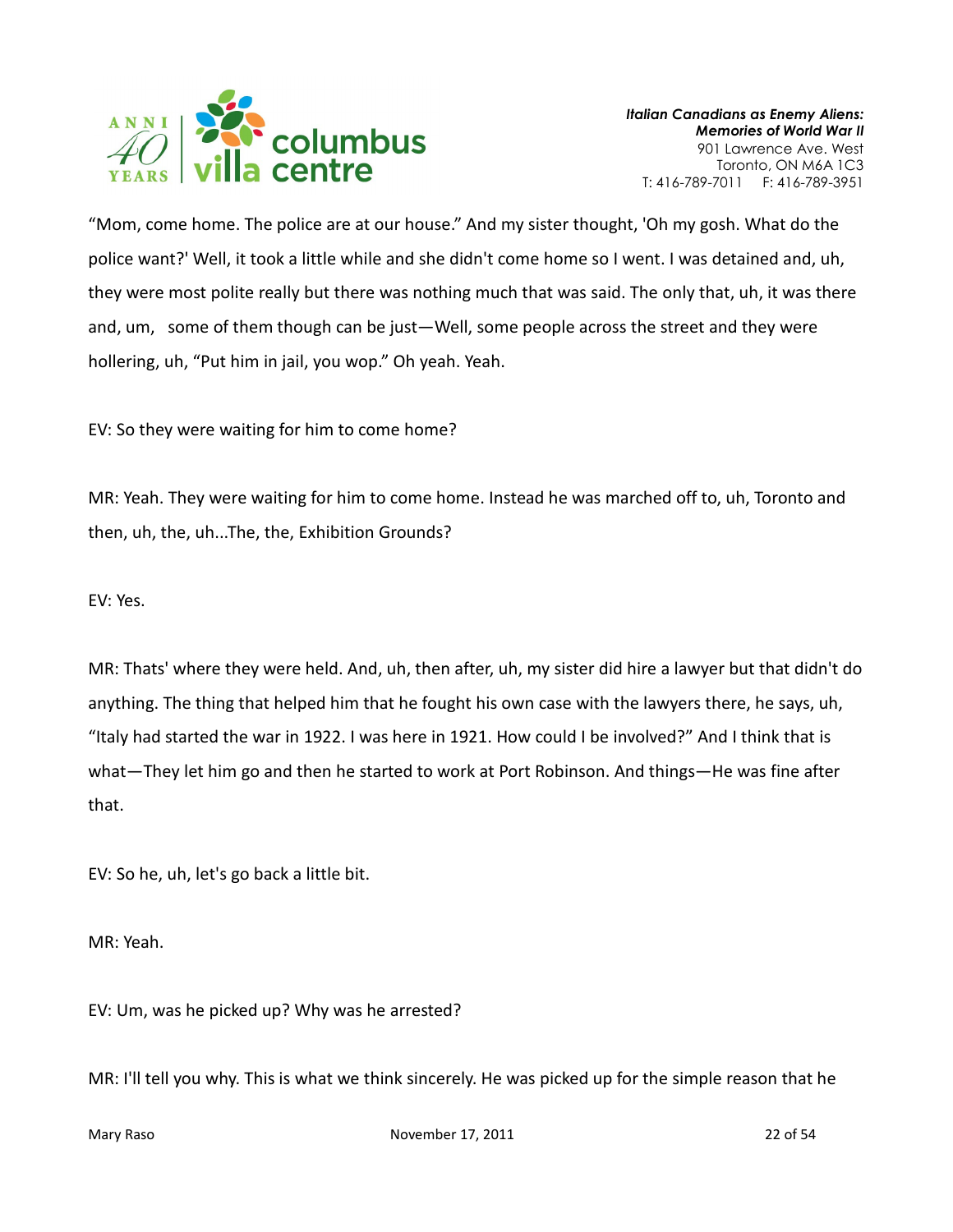

started the Sons of Italy.

EV: In Welland.

MR: In Welland. Yes. A lady had come from Toronto and she felt that, uh—There were more Italians at the time because now not too many people really, you know, carry on. And, uh, you know, so she got him and he thought it was pretty interesting. He says, "We have nothing of our own here.' You know. So they would have the dance sometime or a show. It didn't go much further than that.

[fades out at 00:24:28] [fades in at 00:24:29]

EV: So your brother-in-law was—

MR: Was taken. My dau—My sister was waiting for him to come home. Well, he didn't come home. As a matter of fact he was marched to Canadian Exhibition Grounds and, uh, I hear that there were quite a few Italian anyway, well known people. He didn't know them, but through the papers. You know, 'cause it was nothing that special. Although they dined. Where would they have dined? At, uh, Roberto's. A lot of times maybe in the church. And there was a hall that nobody really, uh, um, used. Not used, but you know, well, we'll say, used, but nothing, they had a dance or something like that. There was nothing unusual. No.

EV: So—

MR: No.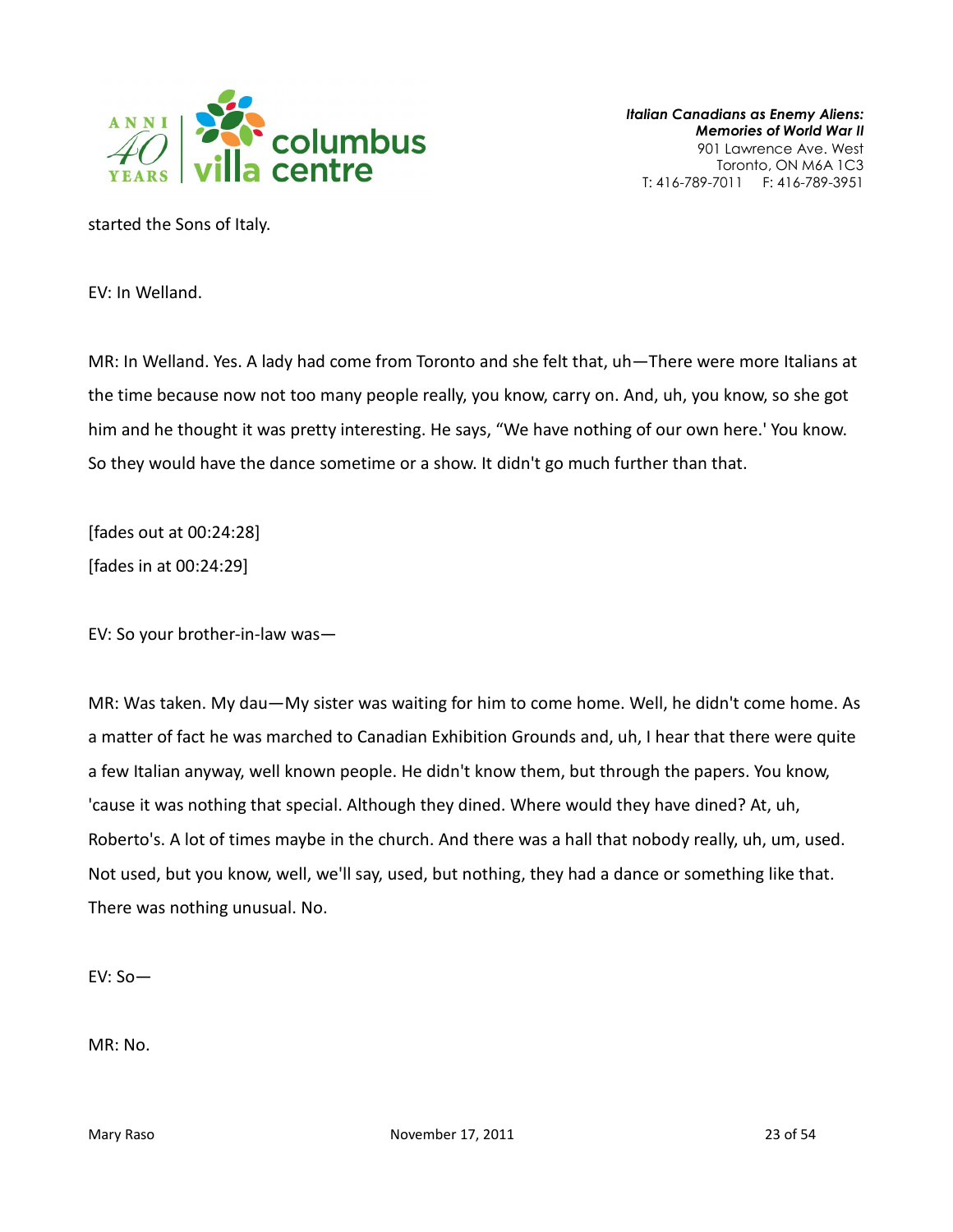

SC: So was there a specific club house for the Sons of Italy or did they just—?

MR: Uh—

SC: Like you mentioned they used the church hall—

MR: I think they used to—now that—I don't think it was the Italian hall. They just used it, you know, I think. Yeah. And, uh, you know, and like his, uh, mother almost got sick over it. Poor thing. She was on in years. And, uh, you know, it, uh, it was funny. You know, all of a sudden, you, you're minding, you know you, you did what you thought was inevitable and here you are, you've got your fingers in the trap. You know, 'cause knowing that my brother-in-law wouldn't, uh, you know, uh...

EV: So he, he was founder and president of the Sons of Italy.

MR: Yes. Yes. And it carried on very well under his guidance. More people were coming and people did enjoy getting together for a beer or a glass of wine. Dances, they had dances. And—

EV: And where was this?

MR: This used to be at, what they used to call the Italian hall on Park Street? And, uh—

EV: Is it still there?

MR: Yeah. Yeah.

EV: That's not the Dante Club, uh—?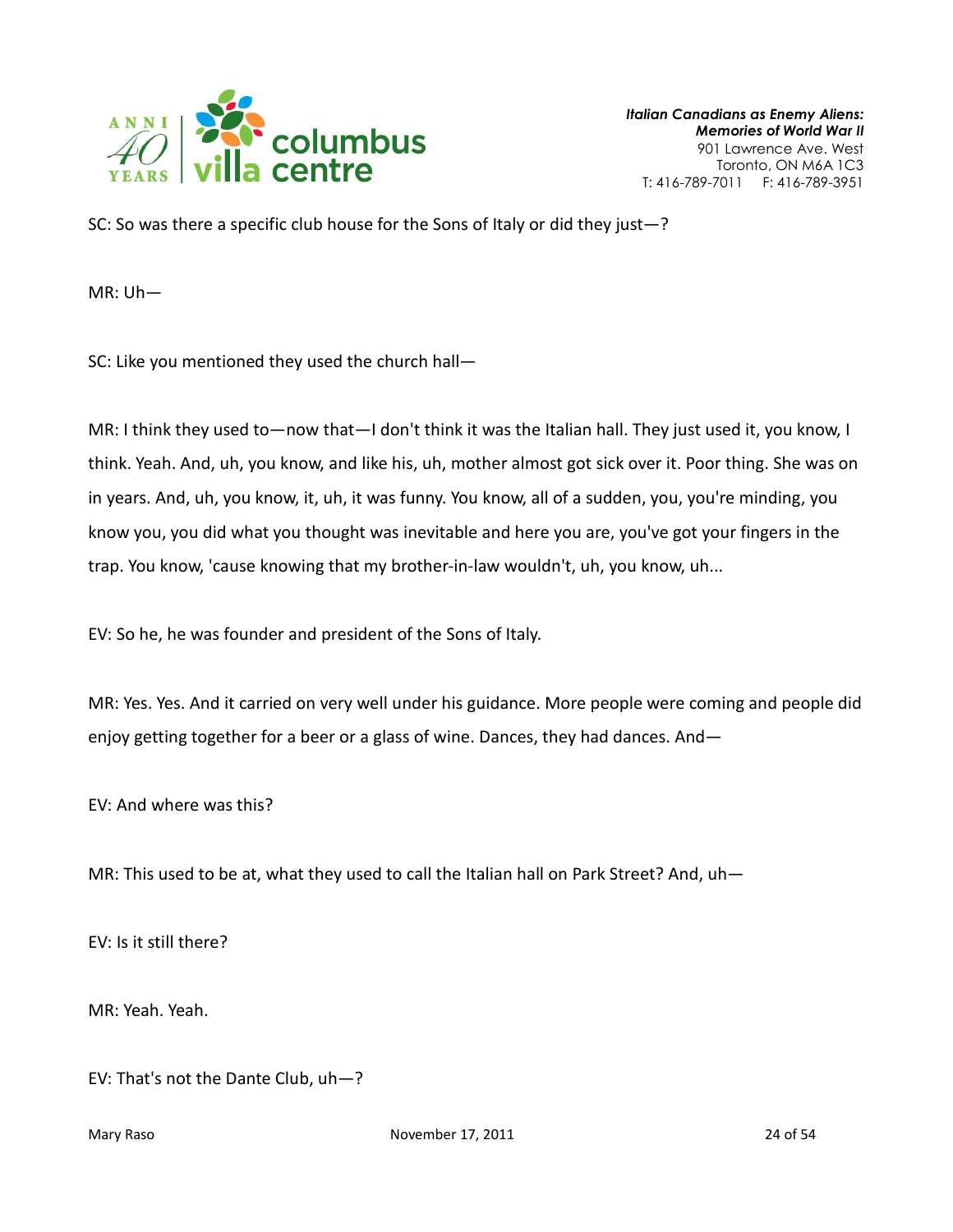

MR: No, no, no. That they built just a few years ago. That's more of a hall to make money. What they do with it I think is—It's not political at all. It's one man owns it and, you know. But there then it was a lot of the people that were in business, Italian, they did come, they did help, you know. And, uh, uh, there was a respectful society. Of course, my brother-in-law was looked up to. You know, and anybody that goes he was looked up to. Maybe that's what was brought him in. We don't know. We don't know anything from—

EV: That's sort of typical because—

MR: Yeah.

EV: —those that were part of the Sons of Italy, at least the presidents—

MR: Mmmhmm, mmmhmm.

EV: —or those in the executive—

MR: Uh huh.

EV: —uh, were arrested.

MR: Yeah.

EV: Uh, but tell me, uh, after the, after he was arrested—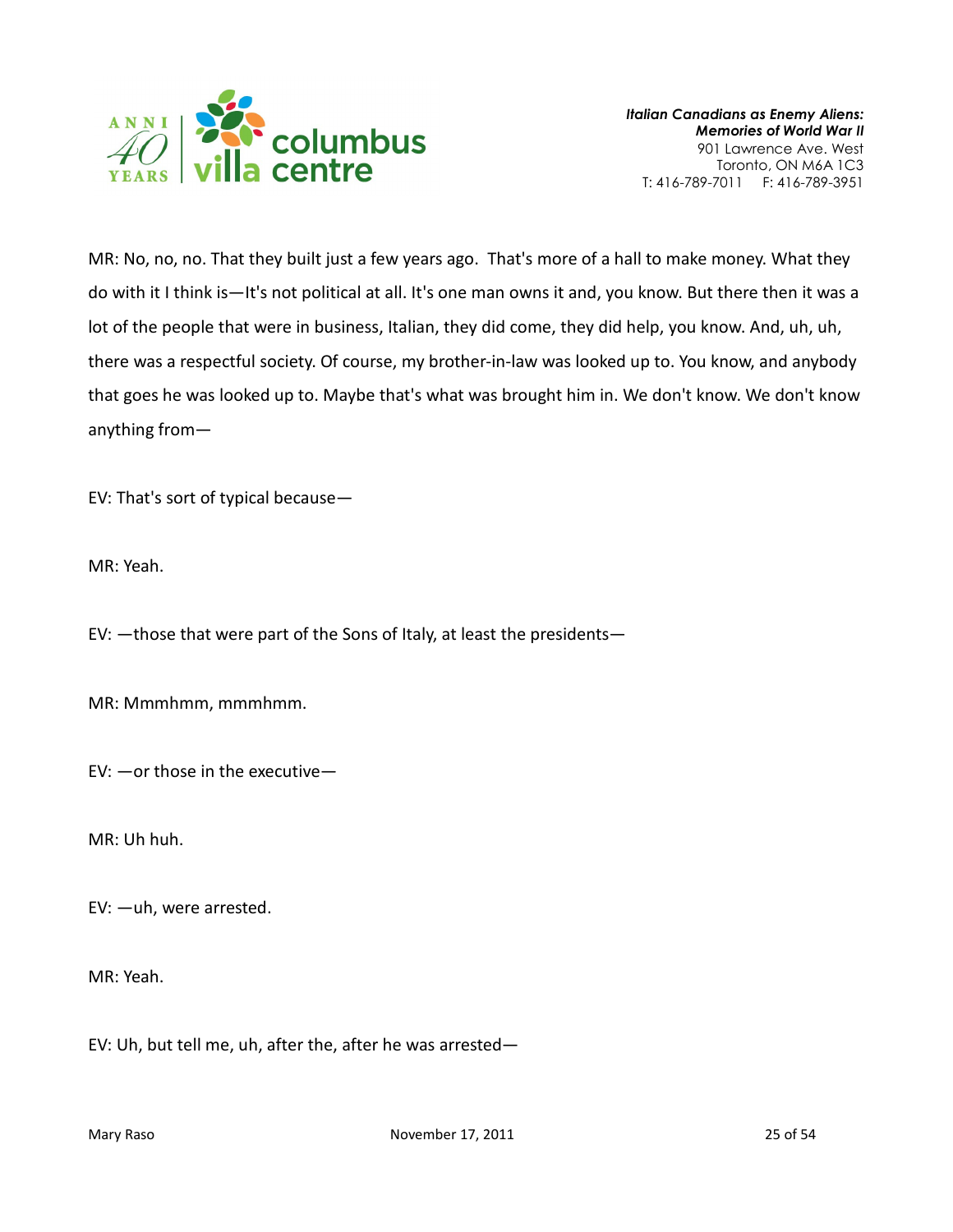

MR: Uh huh.

EV: —did he go—What happened to the Sons of Italy? Did it, uh, fall apart—?

MR: Well, it did. It did fall apart. There was no way. I don't think there was one meeting after.

EV: Yeah.

MR: No. No. There was no meeting. As a matter of fact, I was one of those too. What did I, I joined, What did I go? Three or four times and, uh, my brother-in-law says, "Be [unknown] so you can read," you know? I don't think I read more than once. But, uh, no. We were afraid.

EV: Right.

MR: We were afraid, you know. And, uh, uh—

EV: So d—, he was taken. Do you know anything about how he was taken? He was taken from work to the CNE and then—?

MR: I would imagine that, that, this deal with the city officers. This is all the, the mounted police. And, uh, those were the rules. Whether, some of them, there was one man that was not very respectful. And, uh, his wife quizzed my sister one day and, uh, they didn't even take, let her take her in the kitchen. They brought her in the cellar. Bomb or something, I don't know. They're be afraid of a bomb themselves.

SC: Now, when the RCMP came for the first time to the house do you remember what they asked?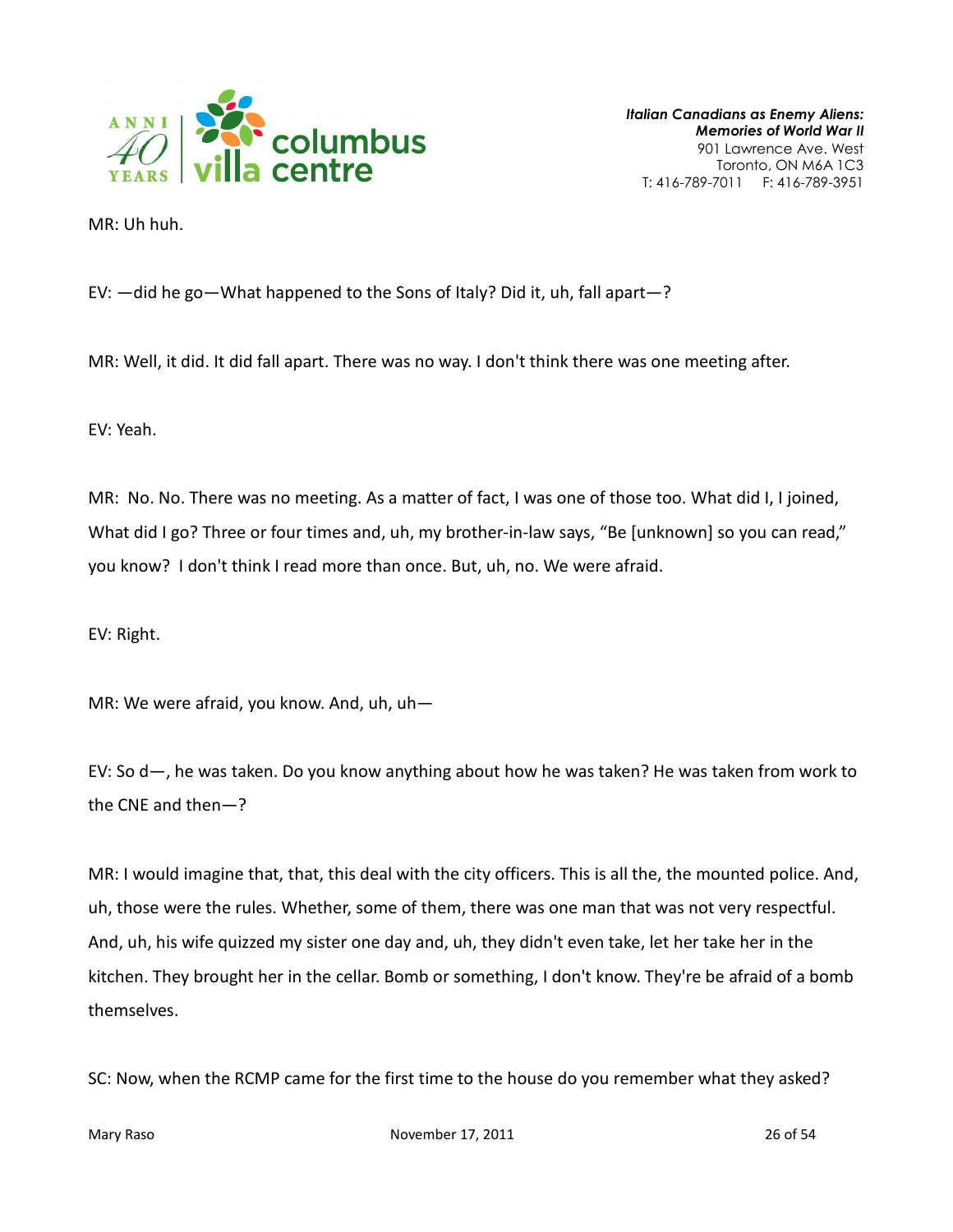

MR: I really wasn't until later. Or, you know, yeah. So I didn't—

SC: Okay.

MR: No.

SC: And when they took your brother-in-law away, did they—

MR: F—

SC: —tell your sister where they were taking him?

MR: No.

 $SC: -or...$ 

MR: She didn't know anything.

SC: Okay.

MR: No. He was taken from where he worked and, uh, taken to Toronto and then when the police, police after came to pick her up they told her that she was, you know, that he was in Toronto. Yeah. And, uh, so—

EV: How long after did you find out—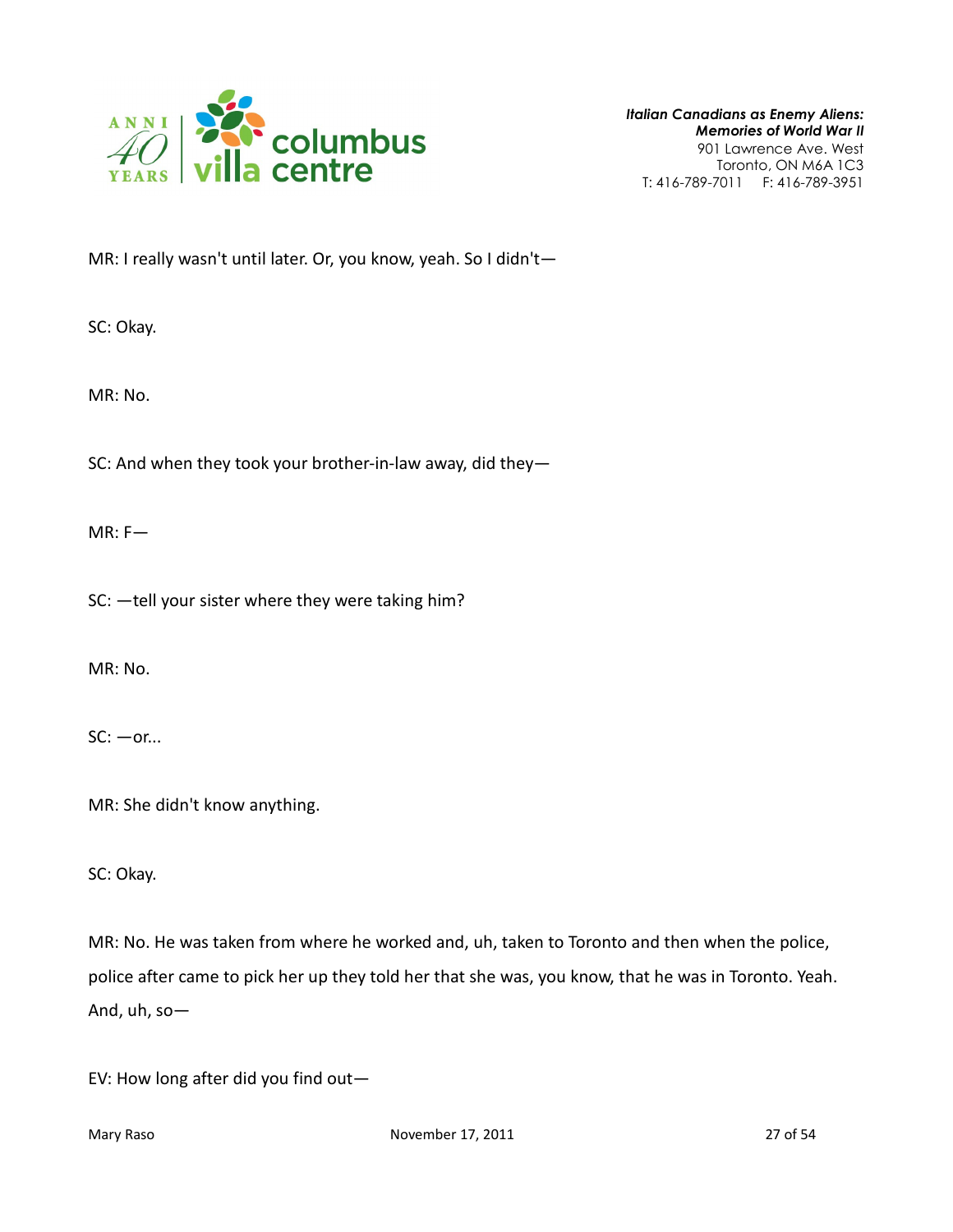

MR: Uh—

EV: —where he was? Because he—

MR: Oh, we caught, caught wind of it right way. He realized. Yeah. They realized. I'm sure they must have told him when they took him that, uh—

EV: But how long did, how long did your sister was it before your sister found out?

MR: Same night.

EV: Oh, same night.

MR: Same night. And, uh, uh, really, I think he was in, in June he was taken. And about Easter time he was out. He was not there at all. Not long at all.

SC: And this is 1940?

[00:29:54]

MR: Yeah. Yes. It was June the  $10^{th}$ . It was kind of funny. We had to cancel our date because, uh, you know, it was alarming[?], really. So we just so disappointed and, uh, so we postponed it 'til later and, uh, uh, you know, there's another thing too. My sister was con—Her money was confiscated. Her property, she had to leave. They didn't own the property but she had to leave. It was Cordage property where he worked. And, uh, you know, so, um, uh, the, the, what, uh, I, I think that, that, that was it.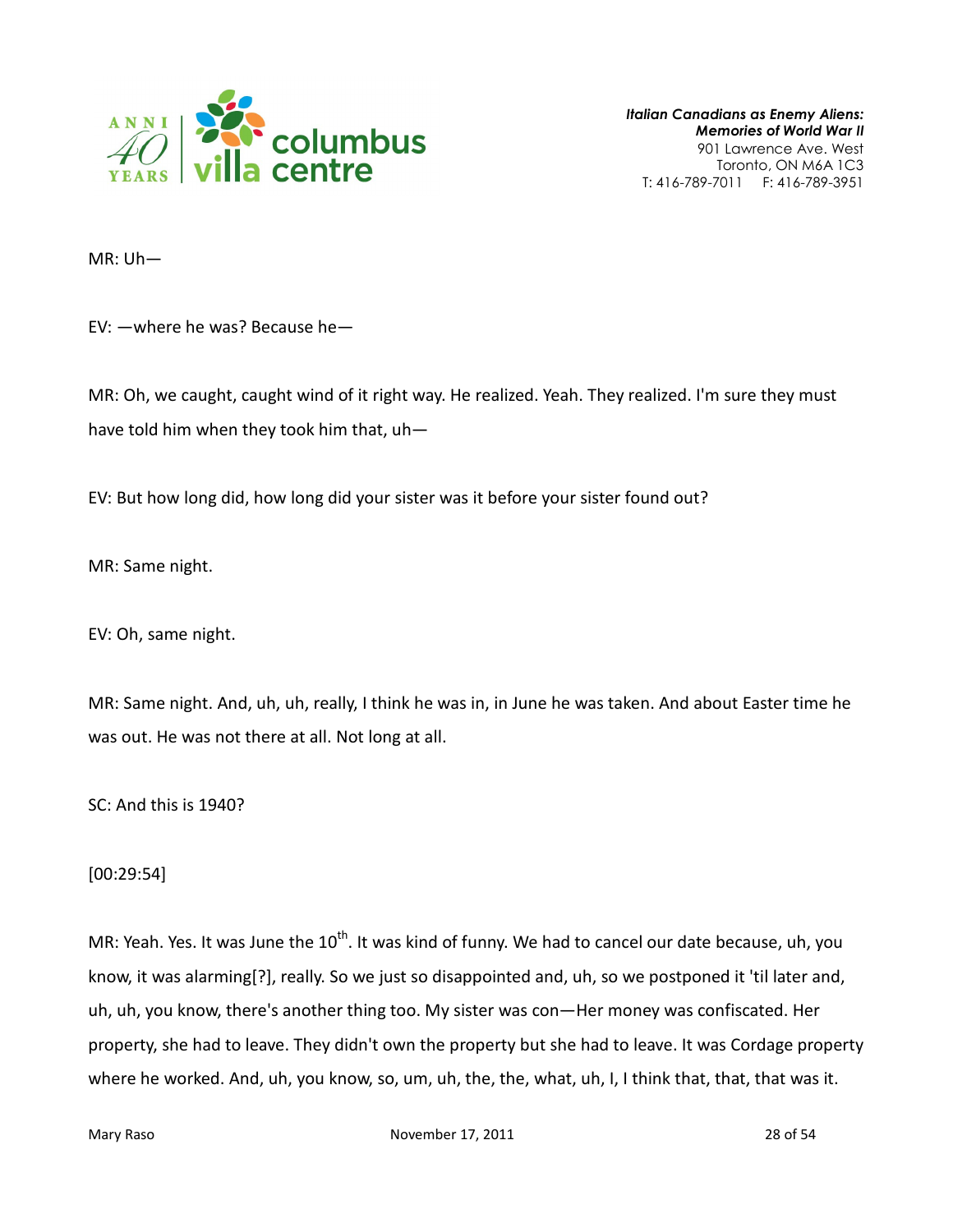

Like, it was Cordage property and they, they, they weren't mean but they could be saucy sometimes, you know.

EV: So what happened after? Did they get back, the property back or?

MR: No, no, no, no, no, no. No. No.

SC: And then so where did she go to live once she had to leave her home?

MR: Oh all the times she was called for me for interviews. 'Cause the husband—The wives of the— Police people did their bit of work too. You know, we were all, uh, you know, hand printed too. I didn't have to go because I, uh, no—

SC: What did they—Did your sister—Where did she go and live once they, uh—

MR: She came to our house.

SC: Okay.

MR: And we didn't, uh—have that much room. My poor sister. She had a lovely home. And, uh, she was living, sleeping, on mattresses in the house: her, her mother-in-law and two little girls. And they were with my mother. They were okay, you know. But, uh, tremendous, you know. You're put down to nothing. And he was a respectful man. So many times, one of the first there—it didn't have to be Italian, just anybody. You know. And, uh, he was a good citizen. I admire him very, very much, you know, and admire the work that he did because he was an intelligent man but he was never, other than being the president of the society. There was no one else to take that place. There was no one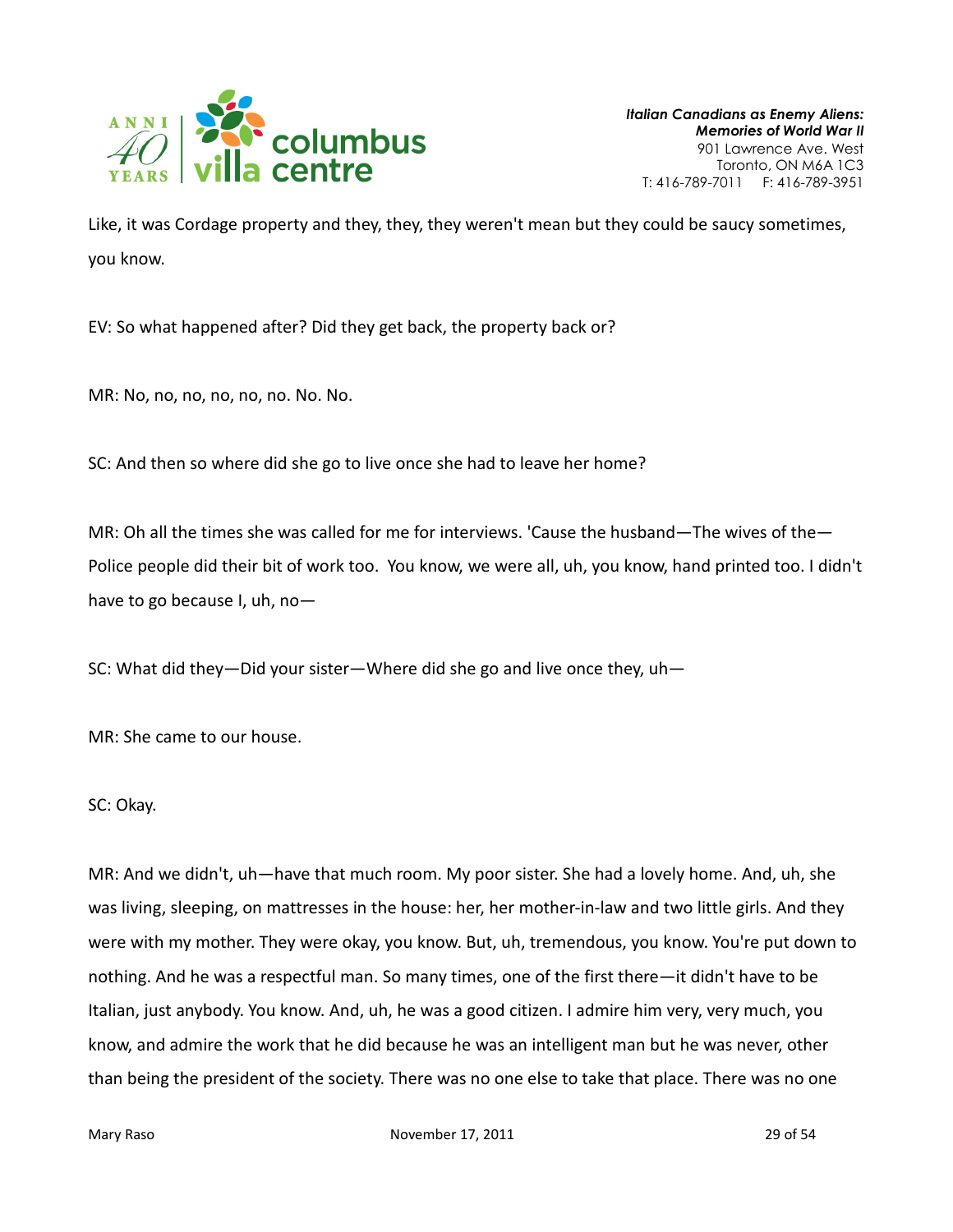

else to take that place. He was a—There was a doctor, you know Dr. Malidla[?]. Dr. Malidla or Dr. Scozzafave[?].

EV: Yeah.

MR: And, uh, he was a grand man. Very, very, nice. In those days if you did have the money the doctor would come and would come at night too. But today if you don't have, uh, um, you know, you don't have an appointment six months ahead you're out. But him, very, very nice.

EV: So they took him too?

MR: Oh yeah. Yeah.

EV: Why do you think they took him? Doc—

MR: That same reason.

EV: But he was a doctor.

MR: Yeah, yeah, you know, and he was no more—I didn't see him or have heard that he took or went to a meeting. No. He didn't. I know that we had a Catholic society in our church. And, uh, his wife attended. You know, I don't think that would have anything. You know.

SC: And which—

MR: Uh—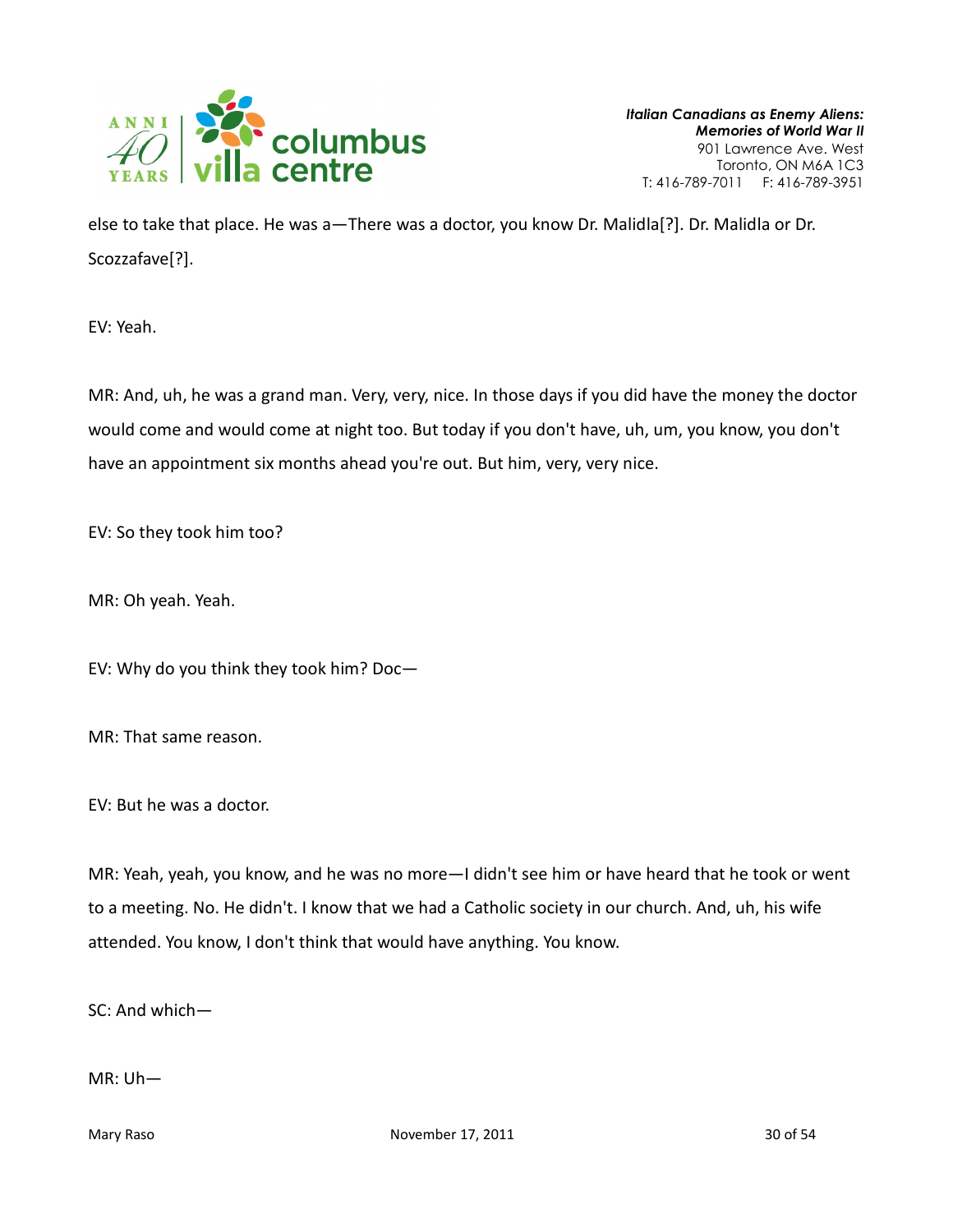

SC: Which church was this?

MR: Pardon?

SC: Which church was this?

MR: St. Mary's Church. [laughs]

EV: So you think just because, um, Dr. Scozzafava[?] was a, was a doctor—

MR: Y—

EV: —was a prominent member in—

MR: Yeah.

EV: —that means—

MR: Yeah.

EV: —they took, they arrested him as well.

MR: That's the respect they had for the Italian people.

EV: Yeah.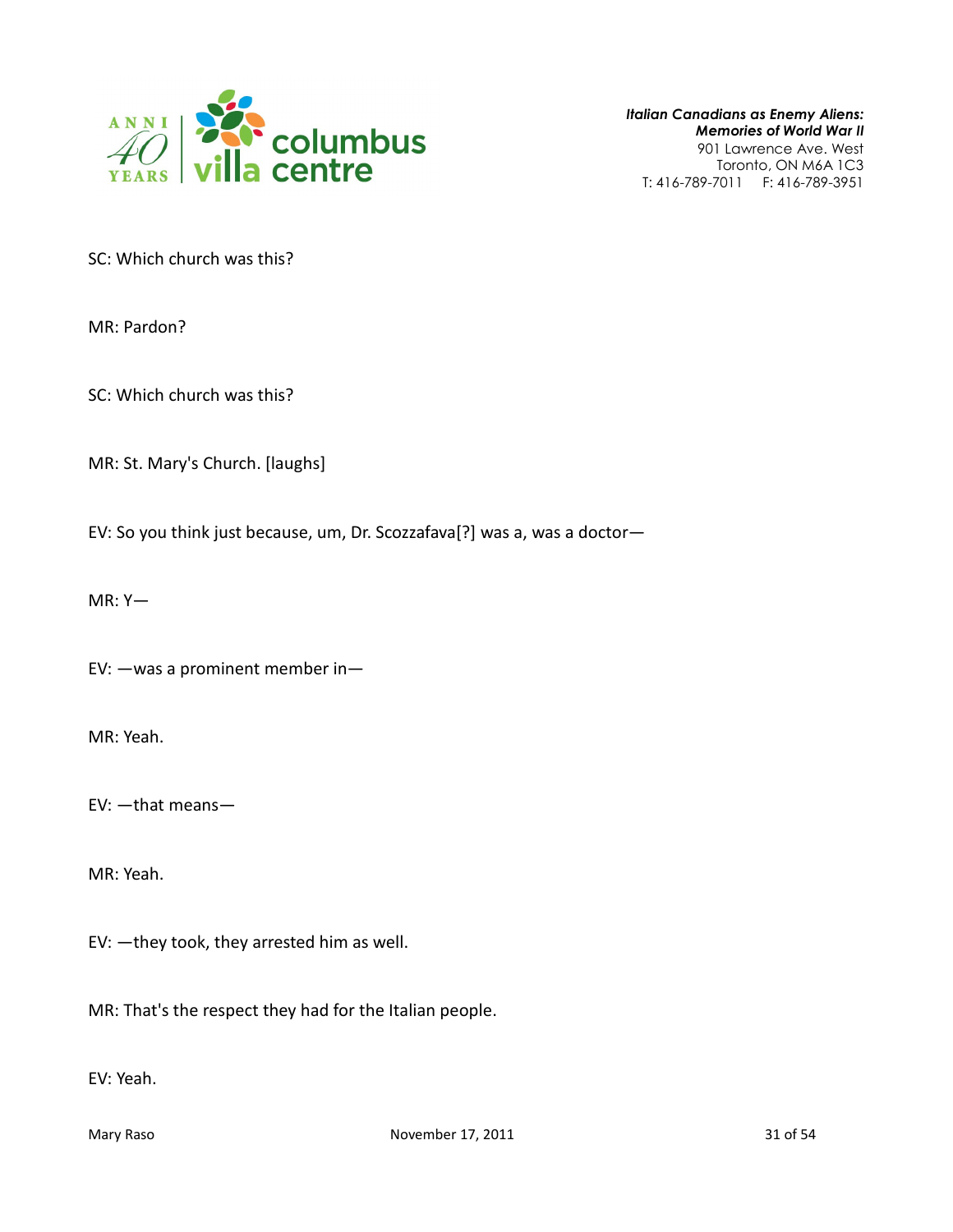

MR: 'Cause that man didn't do anything, honestly. Like I said, I bet you ten to one he lost a lot of money when he died. People, you know, we felt sorry for him because, you know, we used to go to him and that doctor, as a matter of fact, my dad worked at the Cordage, but, uh, uh, in those days hardly anyone worked. You know, but he had a pretty good little job. We were 6 children in the family. Well, anyway, uh, gee, what am I leading up to? You know, well, this is it. Dr. Scozzafava[?] found out— I was always having a sore throat. Uh, well, he came and noticed I was getting too many sore throats and, uh, he, um, he approached the Rotary Club and he said, "Mr. Calarco[?] can't, uh, pay. The children are always sick." We got our tonsils out for nothing.

SC: Hmm.

MR: That was that man. Very nice man. See, at times like that I think nobody, you know, everybody's so upset that if they don't do their job, you know, but, uh, it was a mix up.

EV: So you think because they, your, your brother-in-law and the doctor were—

MR: They were—

EV: —were members of probably the two—

MR: Yeah. Yeah. Yeah.

EV: —prominent—

MR: Yeah. Exactly. Yeah.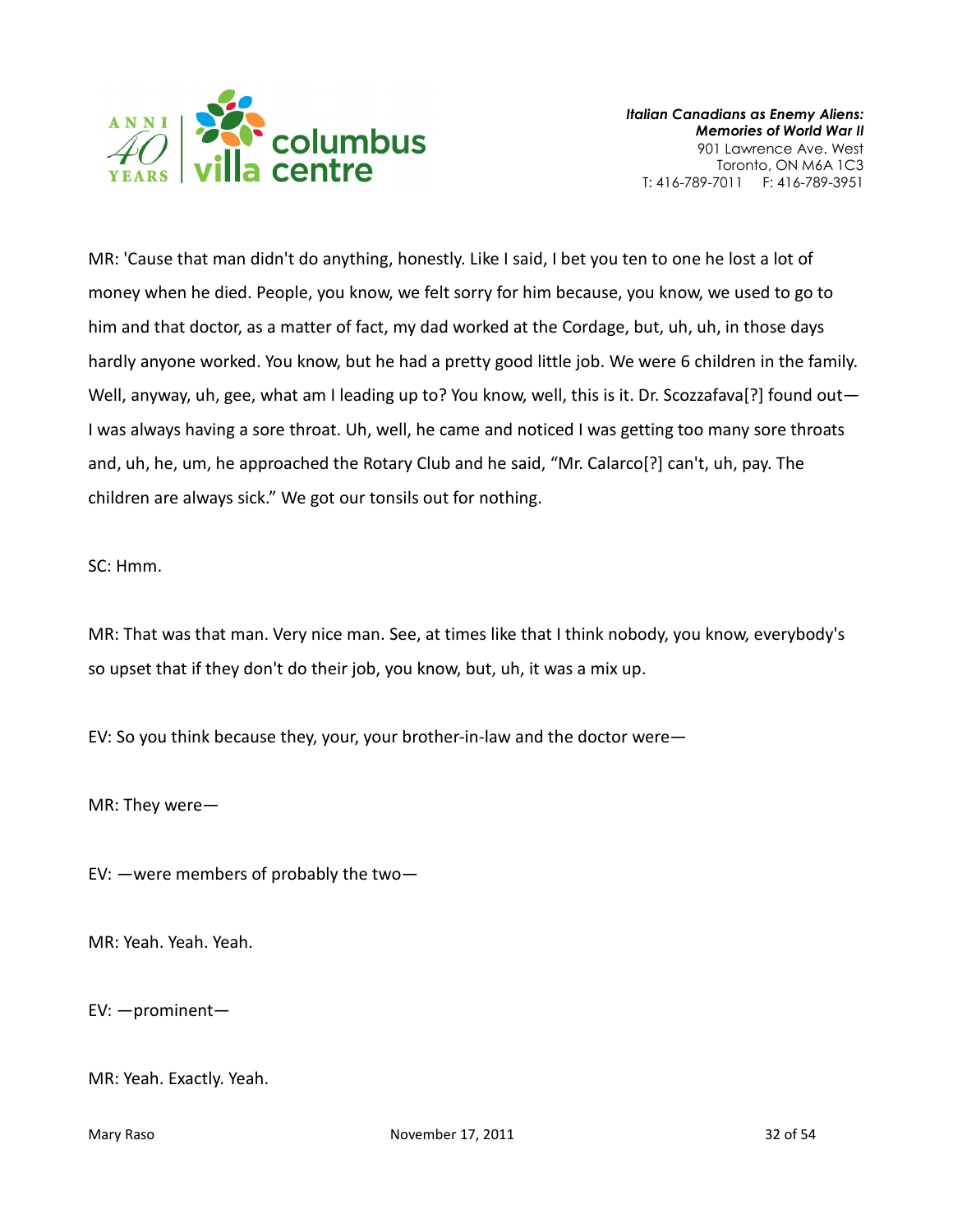

EV: Yeah.

MR: 'Cause the doctor was well known and respected. My husb—My son-in-law, my son-in-law— My brother-in-law was not, but you know, had he gone to school, he was very, very bright. And he came from, uh [unknown]

EV: Yeah.

MR: And, uh, he was just a boy when he came. And,  $uh -$ 

EV: Mary, can I ask you, uh, when—You said that when they came, when the RCMP came to the, your sister's house—

MR: Uh huh.

EV: —the neighbours were calling you names.

MR: Well, it was the neighbour across the street called him a wop, "Take him away." We didn't even know there was that kind of a war yet.

EV: Yeah.

MR: 'Cause it's only about a day or two later, if it wasn't just the next day. Yeah. It's a one neighbour, yeah. But the lady next door she was very British and still she was good friends with, uh, my sister. Not everybody felt like that. You know, you, uh, get, uh, uh—I don't know. I don't know just how to put it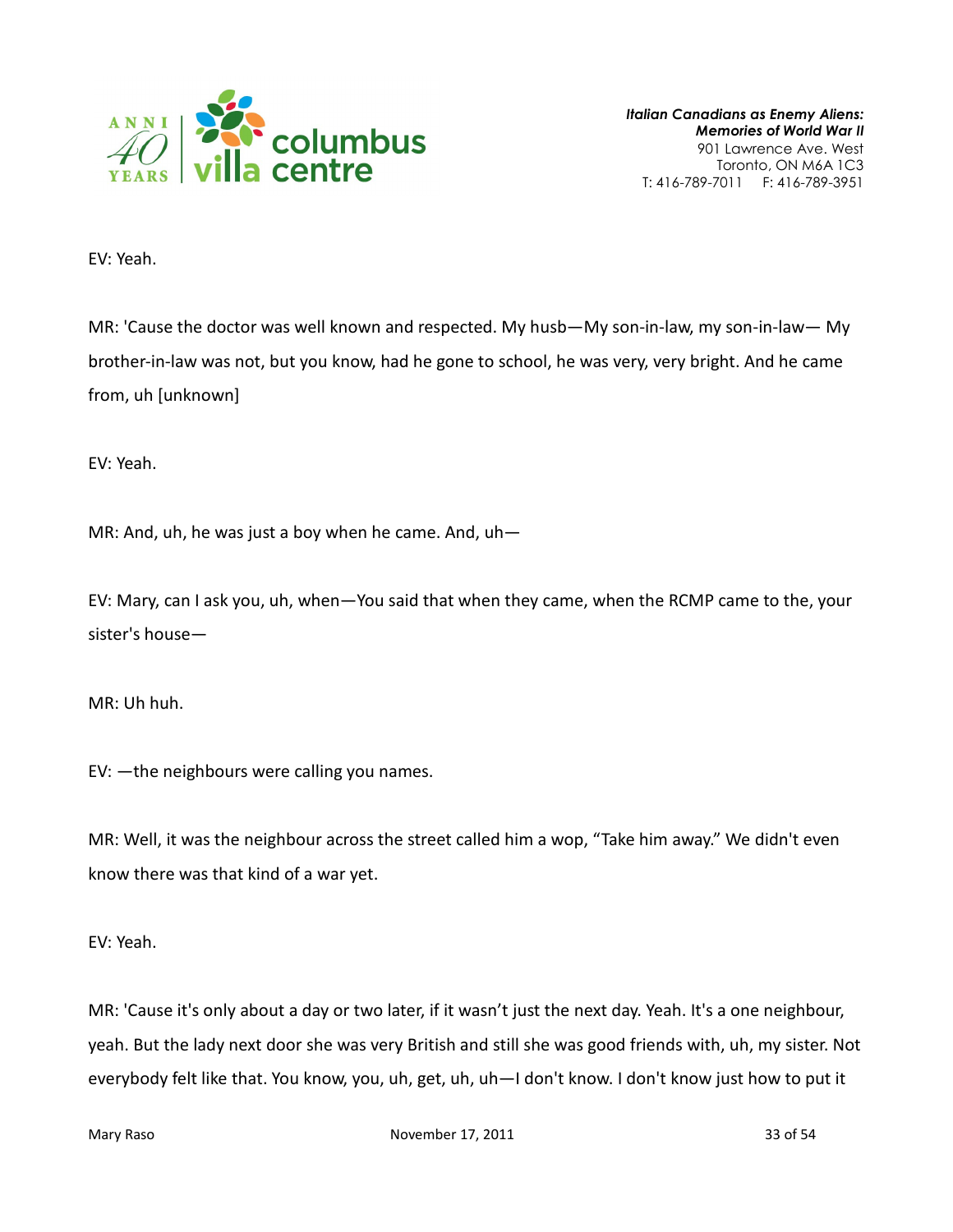

really but it's really. Um, but it's, you know, it was, it was tough.

EV: Now, when your sister came, your sister and her daughters—

MR: Yeah. Yeah.

EV: —and her mother-in-law—

MR: Yeah.

EV: —came to live with you, uh, did you experience any discrimination or any problems?

MR: No. No. No, no. No. No. But they confiscated the money and I think they gave it to him after he came home from the camp. I don't think they even took anything. No. No.

EV: But they didn't—They still didn't have a place when he came home.

MR: When, when he comes home it was easy because he started to look for an apartment and, uh, right away, you know, otherwise she couldn't go anywhere. She was alone.

EV: Yeah.

MR: You know.

EV: Yeah.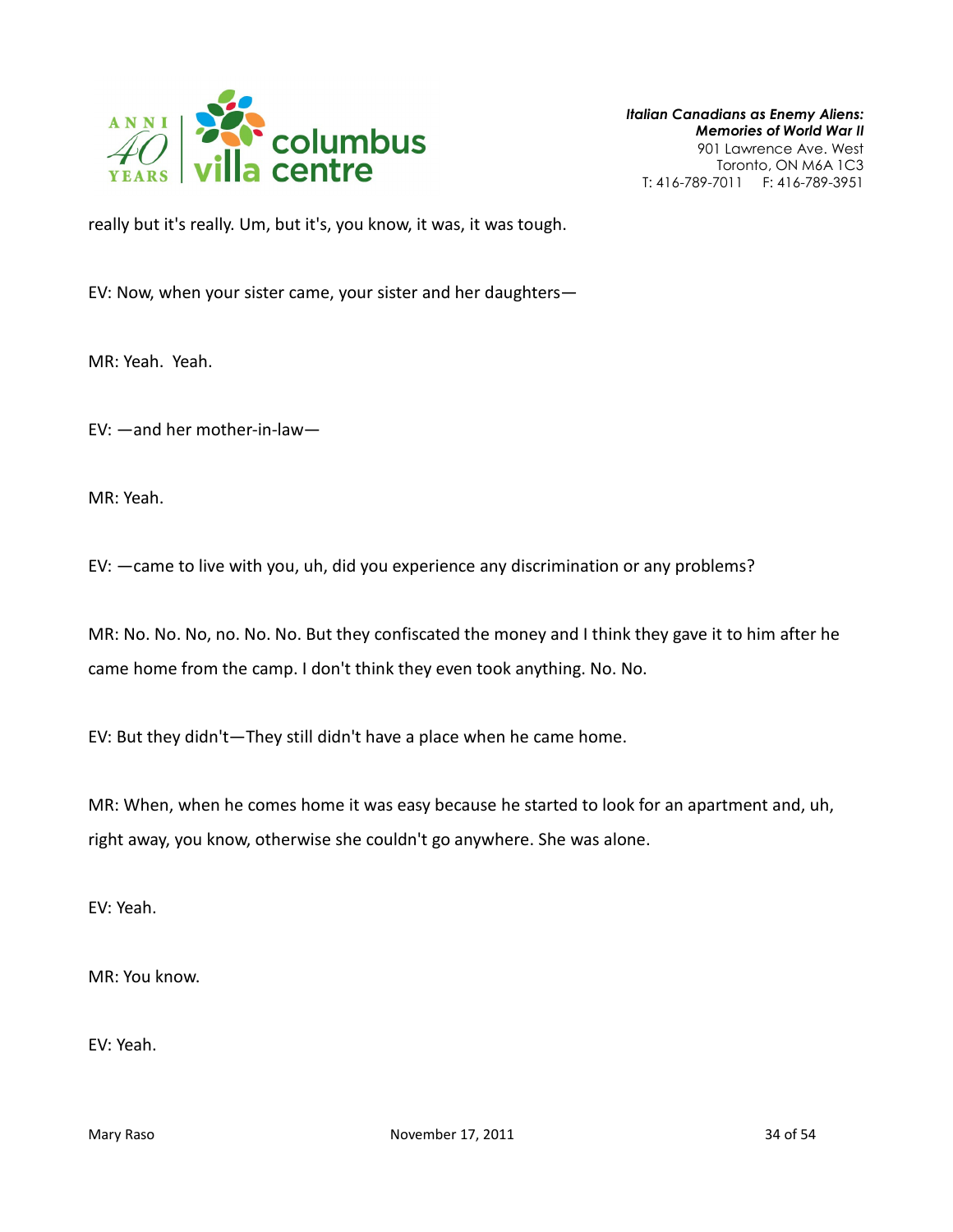

MR: And, uh—

EV: Now do you know anything about, uh, uh, what happened to him, his life in the camp and that sort of thing?

MR: Well, he said that they had to cook for their own meal. They cooked their own meals. Um, often times they would go into the forest. About food he never really complained. No. And, uh, there was, uh, a very well to do man from Toronto. He was, uh, put in there too and, uh, he got a carton of cigarettes in those days, they were really large, and gave a package to all of them. And I think that my brother-in-law during his stay there learned how to carve. And he carved spoons and forks and, you know. He, uh, they had to keep busy, you know.

EV: So how long was he there?

MR: About, not quite a year, about nine months, ten months, something like that.

SC: And when he came back did he speak, speak about his experiences or was he—?

MR: No, no. He spoke. He spoke. Yeah. Yeah.

EV: A lot of people don't.

MR: No. No.

EV: Sorry, a lot of people didn't.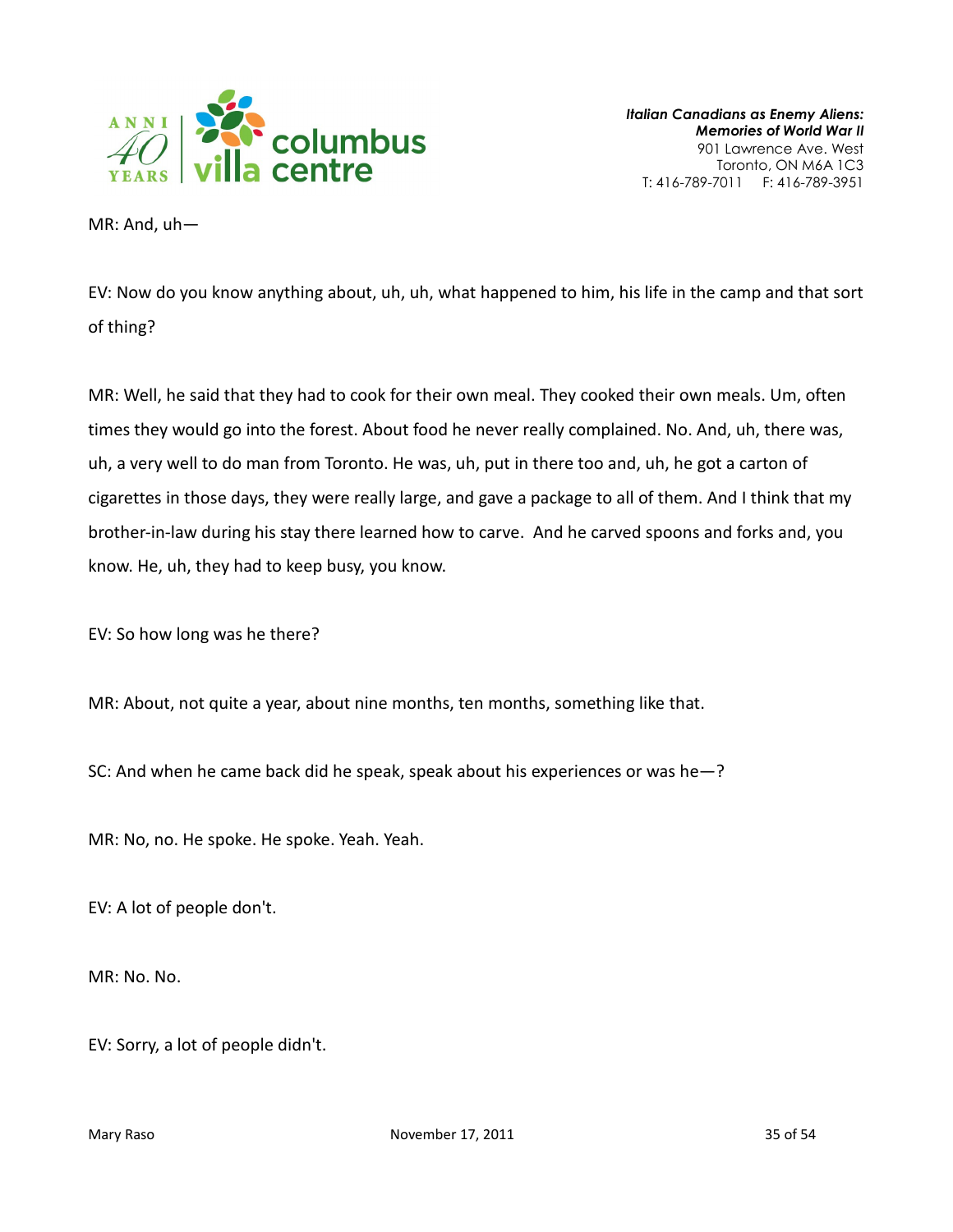

MR: Well, to tell you the truth if it wasn't for her [points off screen] I wouldn't have either.

EV: Yeah.

MR: [laughs]

EV: Yeah.

MR: She's a good little girl.

EV: Yes, she is. [laughs]

MR: [laughs]

SC: Um, and while your brother-in-law was, um, either at the Exhibition Grounds in Toronto or Petawawa, were, was your sister-in-law, was your sister, sorry, ever able to go visit him or?

MR: No. No.

SC: No?

MR: That was taboo. No. No. She never saw them the nine months. Although she would sent him parcels—

SC: Okay.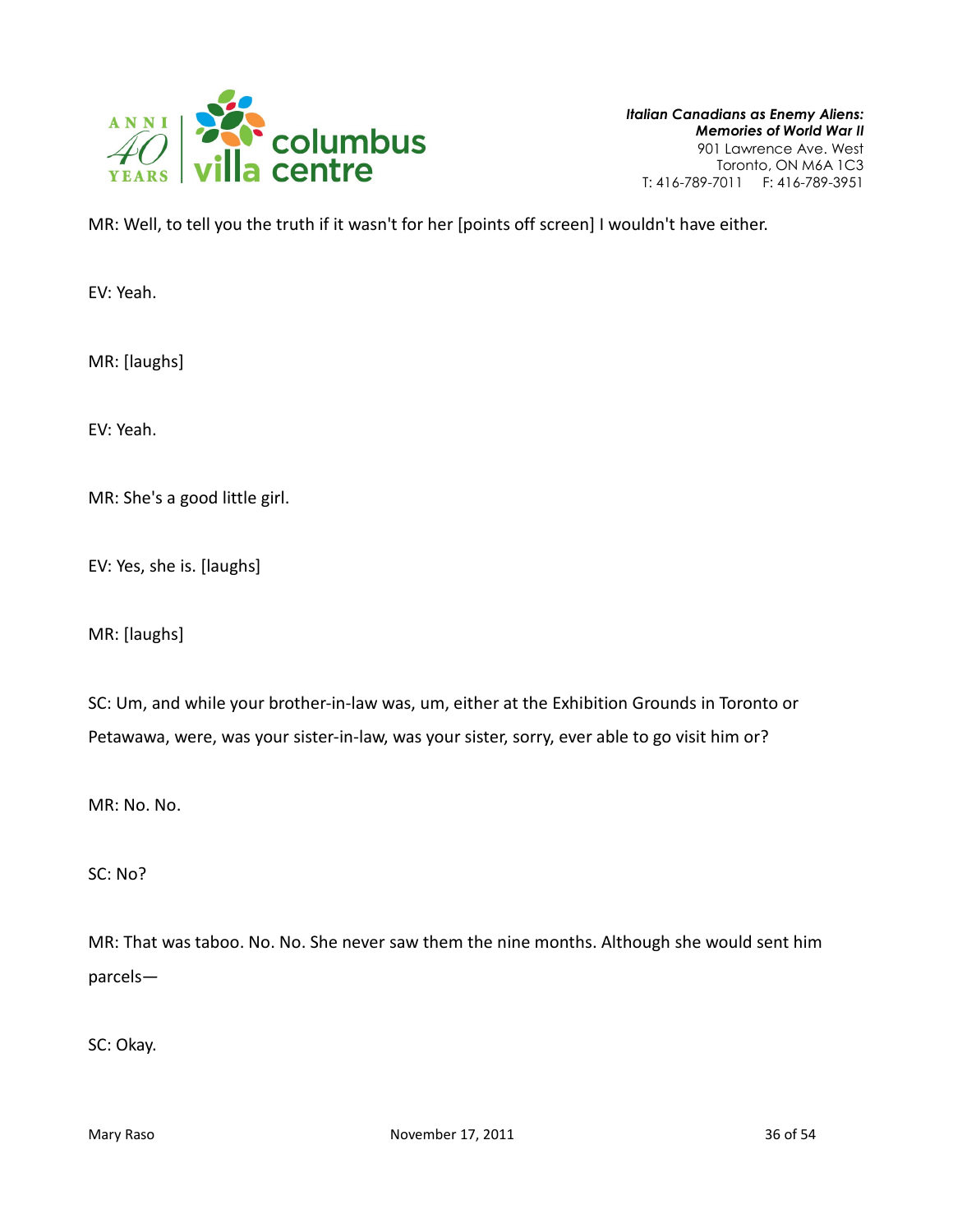

MR: —you know, dried food and they, yeah. A lot of them don't like to—I think for the fear, I didn't like it. You know and I thought, I've had a lot of time to think about it, I wasn't especially fond. But I just thought, 'Well, it's just trying to. [picture fades at 00:38:46 but sound remains] Nothing can happen.' You know? You know. We always had this fear. You know. But maybe not them. [picture returns at 00:38:54] Maybe others. You know? Uh, politics are funny, funny person.

EV: When he was in the camp and, I mean, she wrote letters, do you know if—

MR: He wrote letters to his wife, yes.

EV: Did, uh, and the food, the parcels, were that—Did he receive everything?

MR: Yeah. Yes, he did. Yeah. Yeah. Yeah.

EV: Do you know anything else? Can you tell us anything else about what happened in the camp?

MR: No. He says they had good companionship. But they were all, uh, you know, "What am I here for?" You know? "What am I here for?" That's about all you get. You know.

EV: They were never given any explanation—

MR: No. No. Mmm mmm. Mmm mmm. No. No.

SC: Do you know if he ever stayed in touch with, uh, people that he met in the camp?

MR: Oh yeah.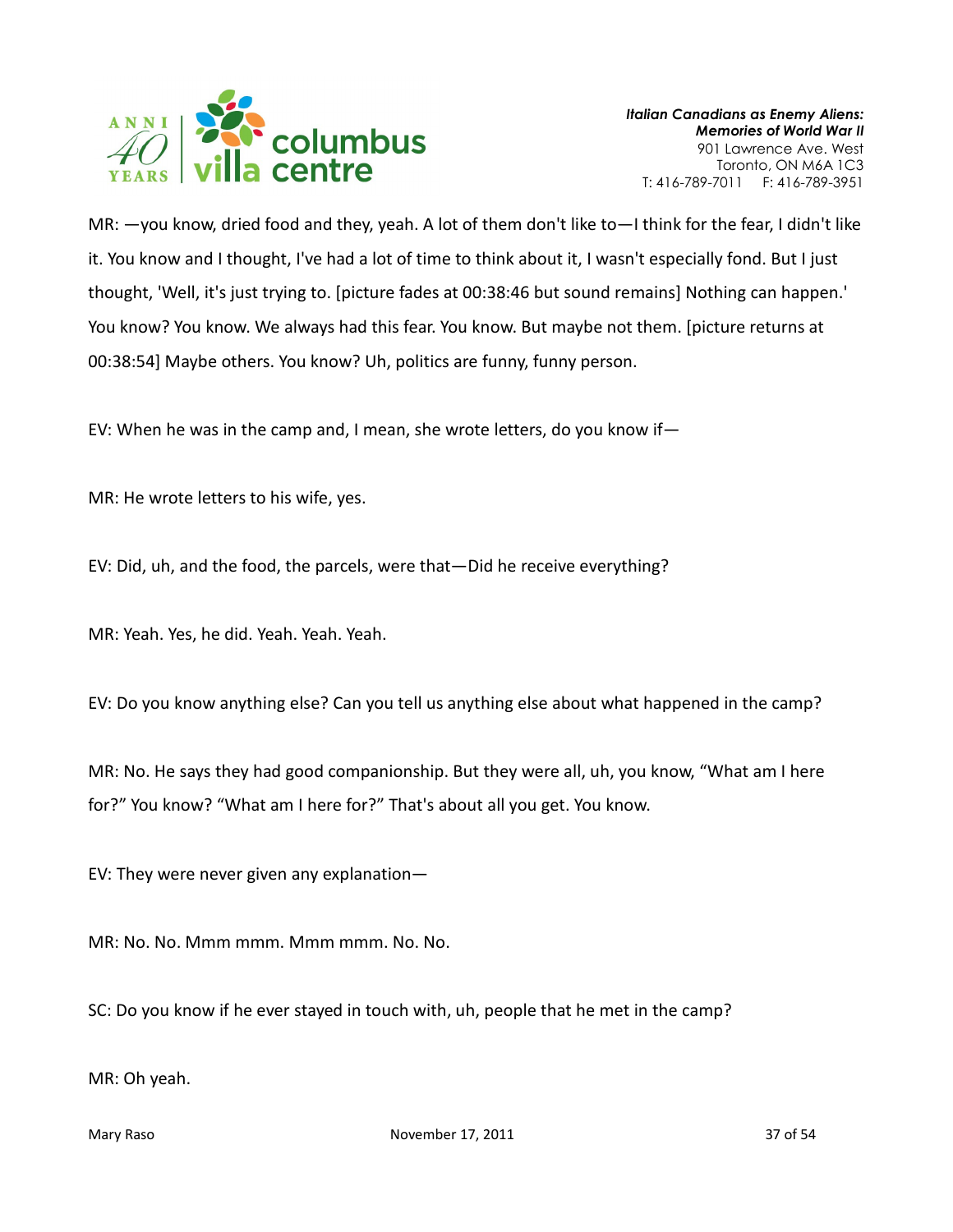

SC: Yeah.

MR: Yeah. I don't remember them all but, uh, there's, uh, there was a good bunch in the Falls and, uh, they kept friends but they were what you would call a, uh, pisan from Italy, so naturally, you know. But, uh—

[00:40:06]

EV: So, Mary, when he came back—

MR: Mmmhmm.

EV: —can you tell us something about how he got back on his feet, how he got going—

MR: Well—

EV: —was he discriminated?

MR: —the friends, the friends that he had before he [laughing] contacted them and, uh, he got a job at, uh, Port Robinson. And he was, uh, welder. He made good money.

EV: Hmm.

MR: And, uh—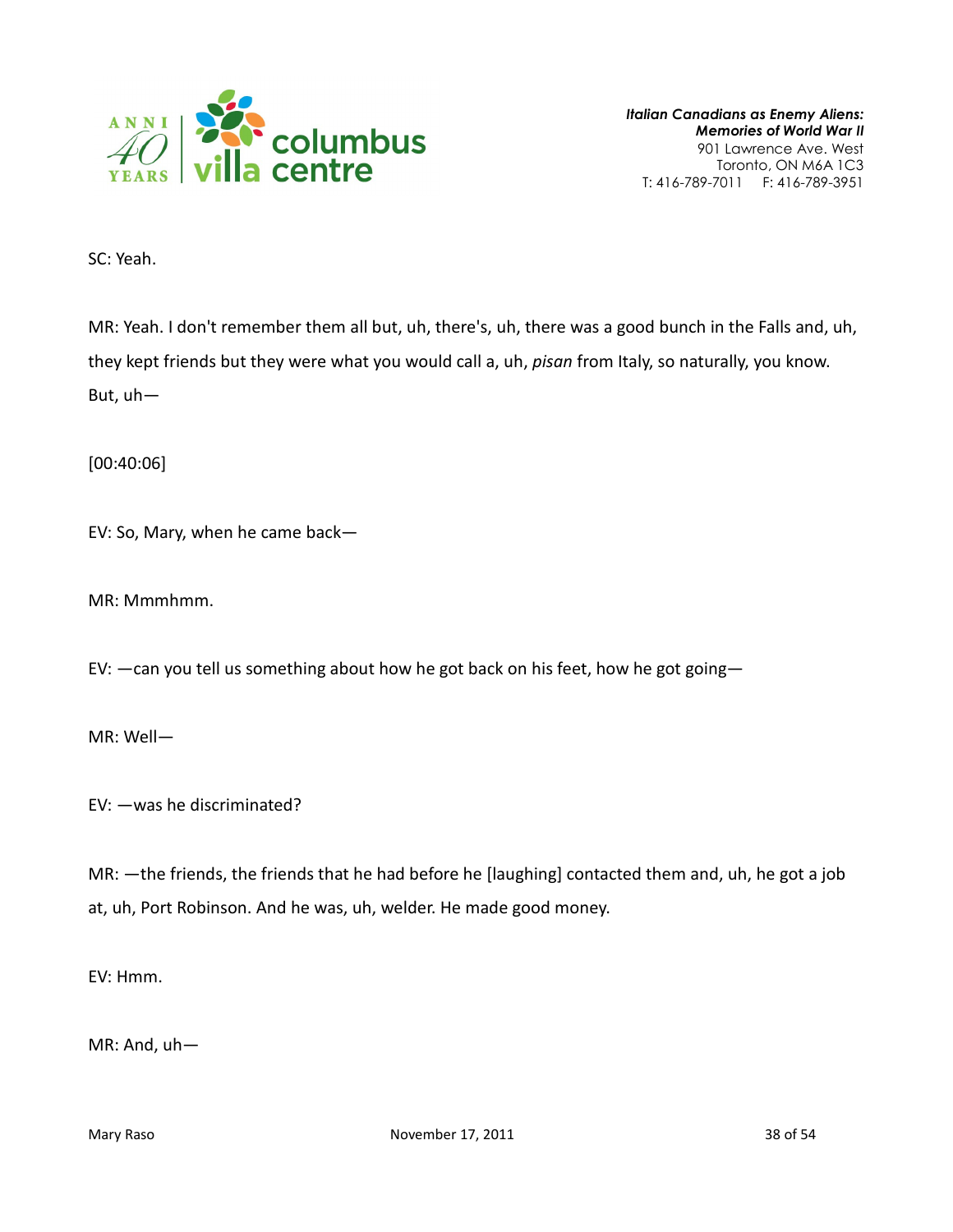

EV: He didn't have any, he didn't experience much? Would you say he experienced—

MR: No. Once it was over, it was over. There was nothing. We all had bad thoughts 'cause we feel that it shouldn't have happened.

EV: But the friends that he had, that helped him get a job and all that, were they all Italian?

MR: Oh yeah.

EV: Yeah.

MR: Yeah. Yeah

EV: So—

MR: The, uh—I'm pretty sure they were all Italian. But I think you didn't need anybody. You would go personally. They needed help, they'd hire you. I, I don't think anyone had to go for it, really. You know, and, uh—

EV: And you think, um, that within the non-Italian community was there, did, did you still feel—

MR: No, the, the there was still a [unknown] with the Italian, you know, the Italian and the—Not too long because Italian people are nice and, uh, the British, we lived with them for years. You know, we, sometimes we admire them and sometimes they admire us. We're just human beings.

EV: Yes.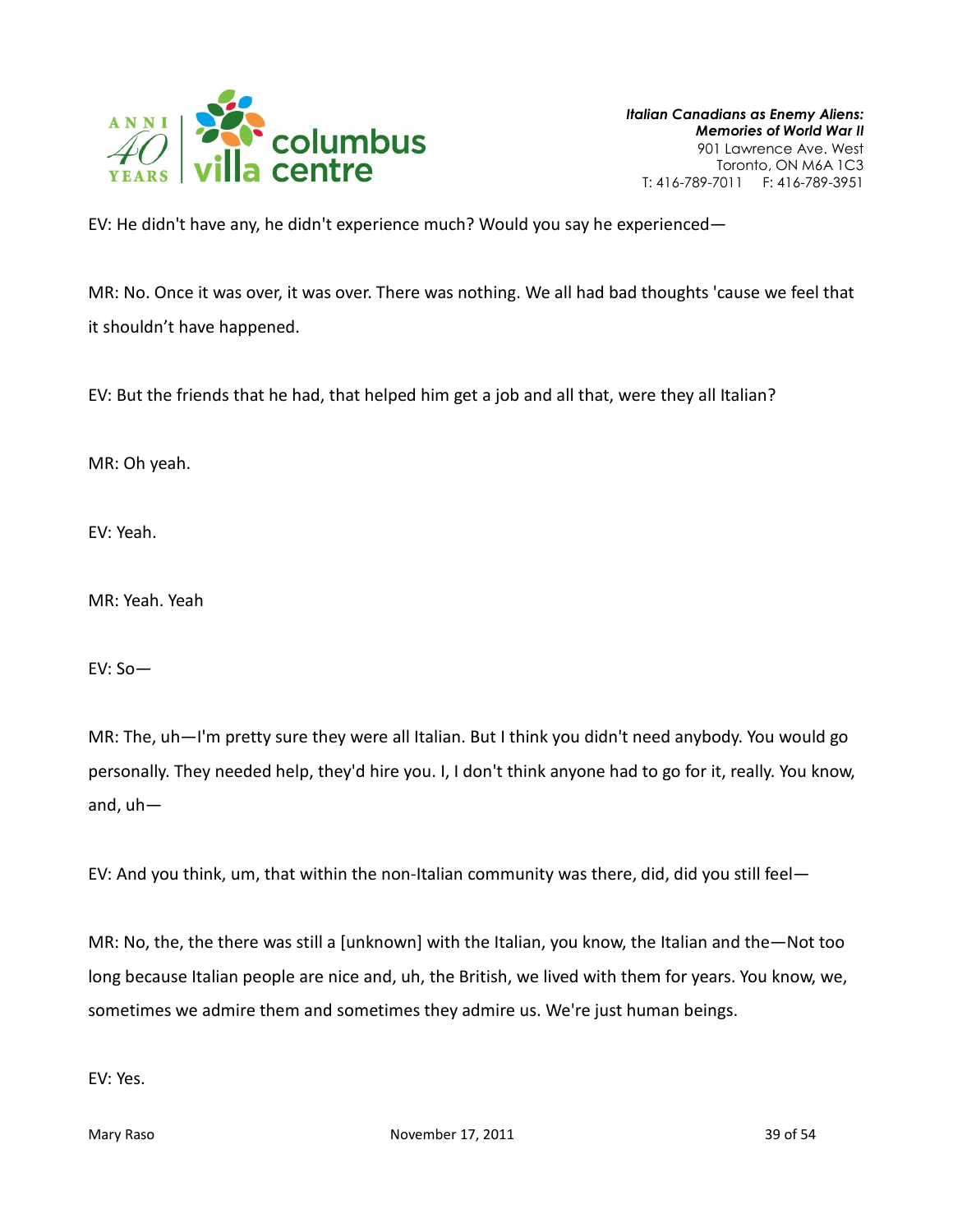

MR: You know, really.

SC: I had a question going back, um—

MR: Yeah.

SC: —I forgot to ask. You mentioned about the fingerprinting—

MR: Yeah.

SC: —that some people had to go. Now, um, where would they have to go do this, how often?

MR: They had this little place that I told you, the Italian club?

SC: Mmmhmm.

MR: And sometimes they had to go to city hall.

SC: Okay.

MR: The police were there. And everybody who was, uh, not English[?], they had to go or the police would be after them. Yeah.

SC: And then did they have to continually check in after? Or was it just you go once and then you're...?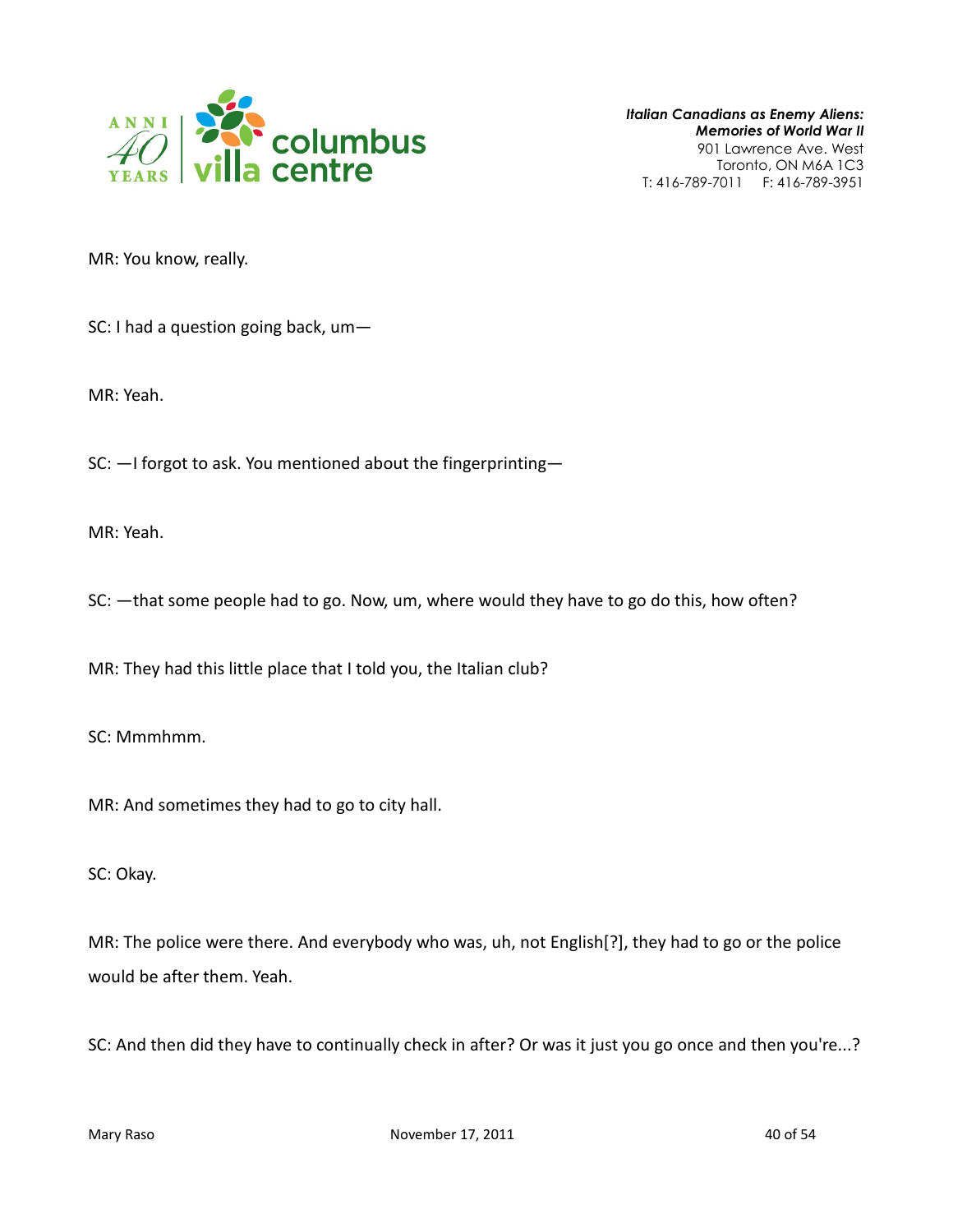

MR: Well, they, with my brother-in-law was through the war, really because everybody was still fingerprinted right through the war.

SC: Okay.

MR: Yeah.

SC: And when he came back did he ever have to, did he have to regularly check in with city hall or was he free?

MR: No. They didn't bother him anymore. No. No. No. And then he had that going for him because, uh, you know, he, uh, uh, more or less he wasn't there when, uh, you know, Mussolini was, uh, there. Just—

EV: You said your husband had to go get fingerprinted.

MR: Yeah, yeah.

EV: How often?

MR: I kind of think—Gee, you know, I'd have to say once a week.

EV: Really.

MR: It was quite often they had to go.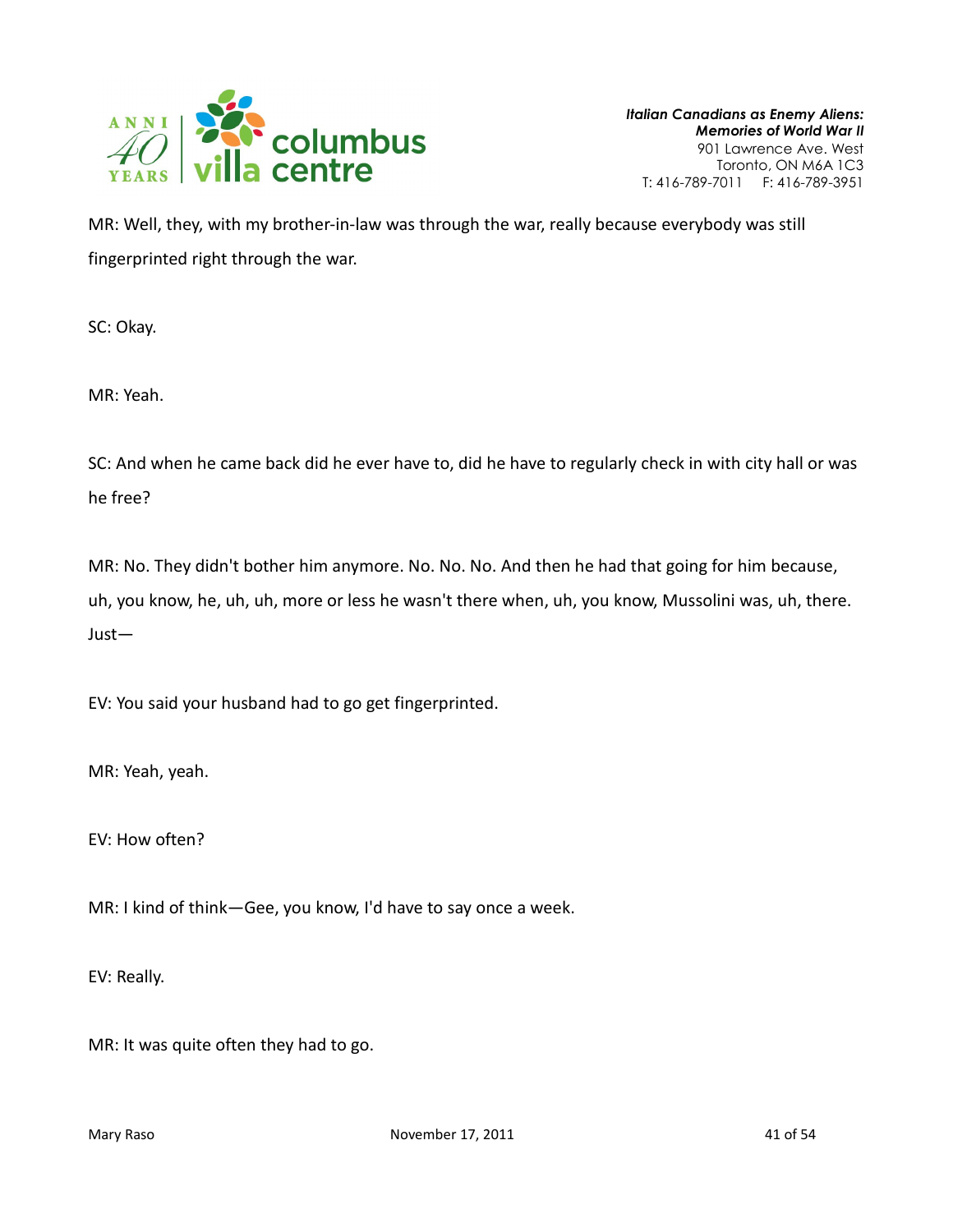

EV: So all, all those who were born—

MR: Yeah. Yeah. Yeah. Yeah. Just the ones that were born. Like, myself, I was married to one, no. They didn't bother me.

[fades out at 00:43:09] [fades in at 00:43:10]

SC: Okay. I was just going to ask, um, there were a few more people interned, uh, from Welland?

MR: Uh—

SC: And I believe we spoke about them.

MR: The La Bosco[?] girls.

SC: Yeah. So, um,—

MR: I think—

SC: The first person is, yeah, Verna La Bosco. [?]

MR: Yeah. She wasn't—

SC: What can you tell me about her?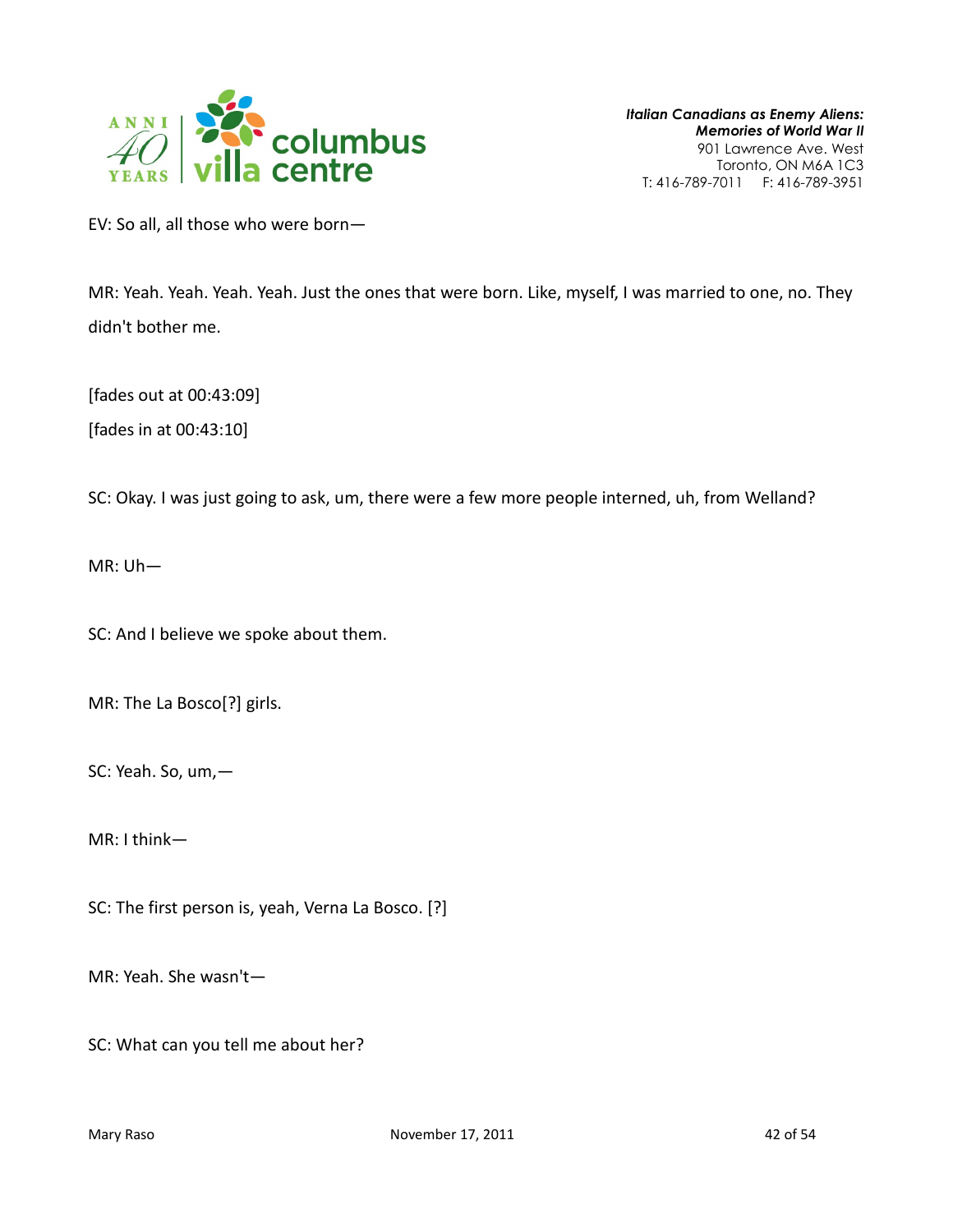

MR: What could I tell you? She taught school. She was working for a, she was working for the government. Uh, she went, uh, for somebody else she read the office of the beer parlour. She was a very wonderful girl. I took, this is where I learned my Italian.

SC: So she was the Italian teacher.

MR: Yeah, well she was Canadian born—

SC: Okay.

MR: —but, uh, yeah. She just taught Italian.

EV: So this is Verna and her sister, the two of them? Was it?

MR: Uh—

EV: Do you remember?

MR: Verna...No, it was just—Verna was not married.

EV: No.

MR: No. No. I don't think so.

EV: So how—Do you, do you know anything about what happened to them? To her?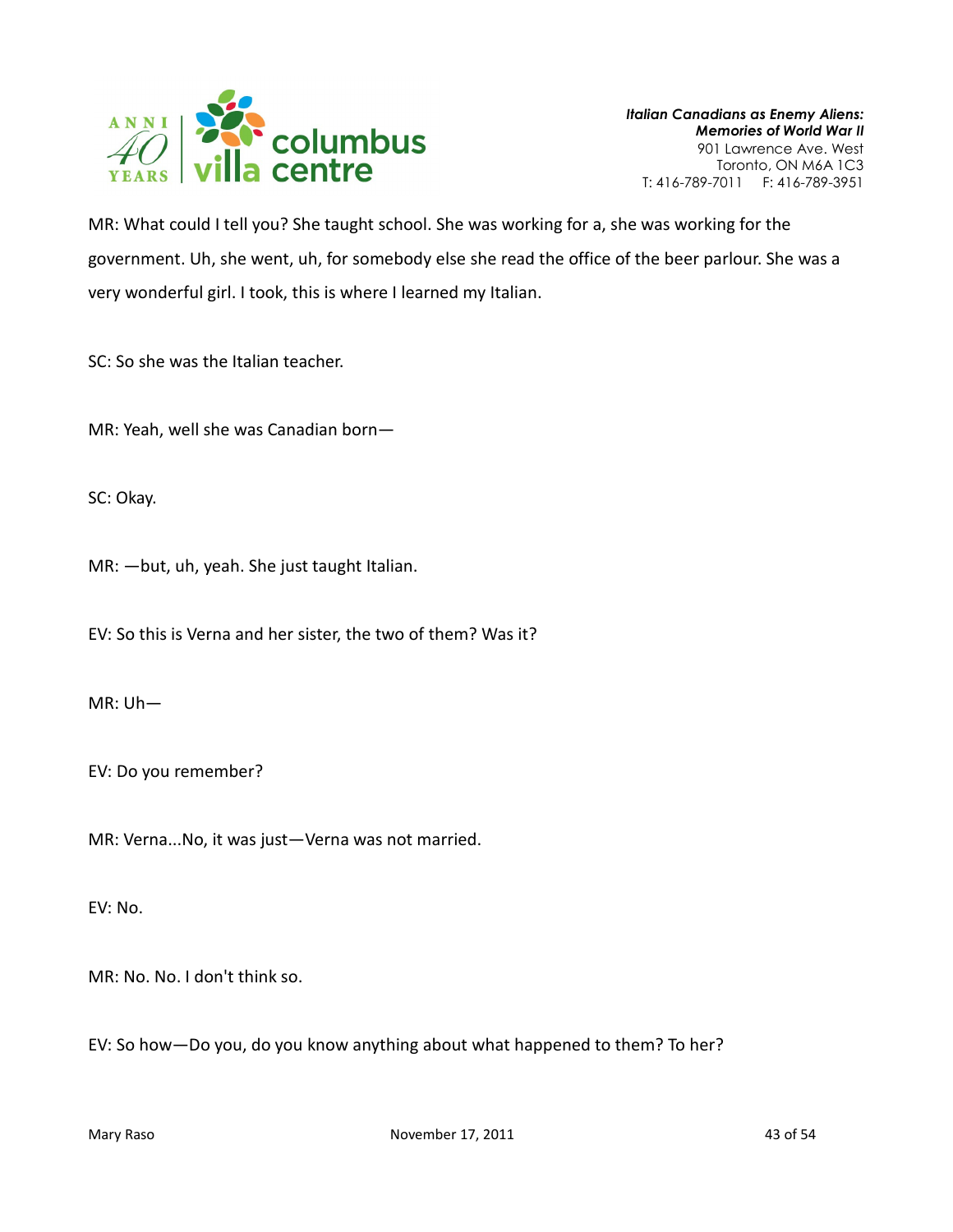

MR: Well, I think she must have taken her in because she taught Italian school.

EV: Yeah.

MR: That's the only reason we can think. 'Cause she was an honourable girl.

SC: You said she worked for the brewery and—?

MR: Yeah.

SC: Okay.

MR: Mmmhmm.

SC: And did she, was—After the war did she continue to work there or did she—?

MR: No. I don't think so. She was a primary worker. No. She started her own business. And she used to sell china too.

SC: Okay. Also in Welland still?

MR: Yeah.

SC: Okay.

MR: So when I went there I took over. [laughs]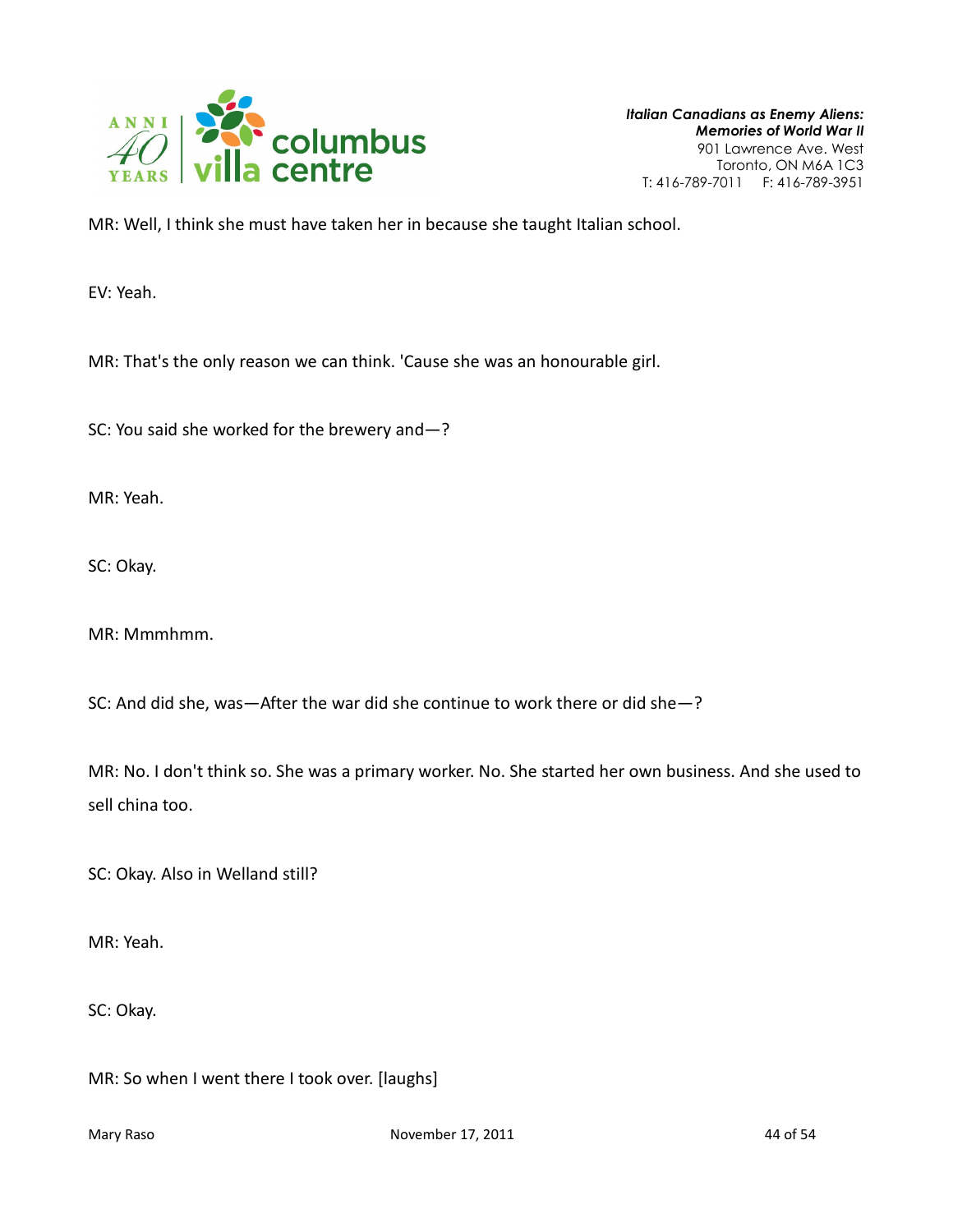

SC: Do you remember what the name of her store was?

MR: Ah sure, Mavern[?]. Mary, Ma from Mary, and Vern, she had another sister, Verna, and, uh, yeah.

SC: Okay.

MR: So it was the two sisters, actually.

EV: Sorry, one is Verna, the other one was?

MR: Mary.

EV: Oh, Mary. But Verna was arrested.

MR: Yeah. Yeah. Yes. Verna was elected. Yeah. Oh, she was wonderful.

EV: You bought them out.

MR: [laughs]

EV: Did you?

MR: I did.

EV: Yeah. [laughs]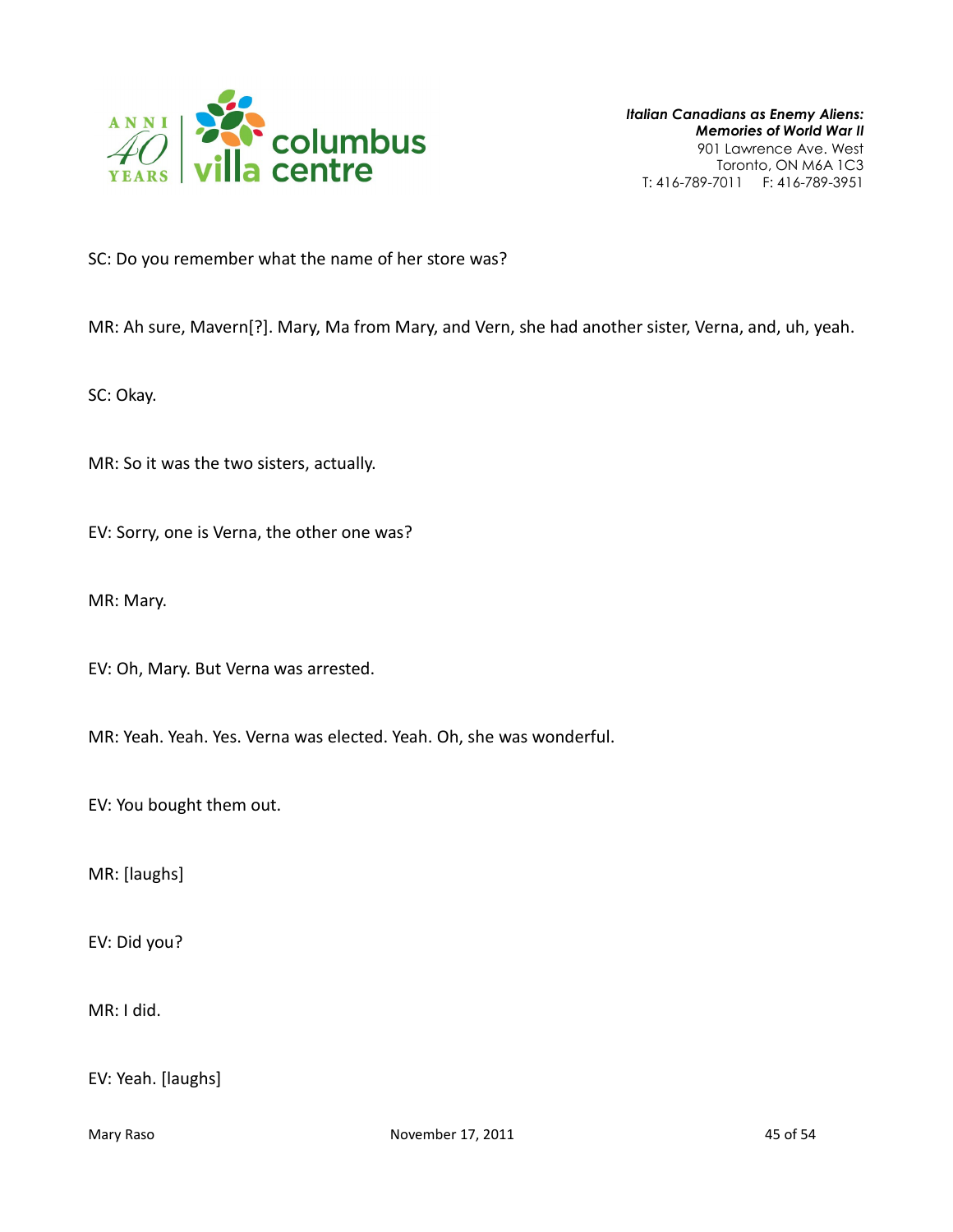

MR: As a matter of fact she said, you know when she found out she said, "She'll never make it." Not only that, I had three stores.

EV: Wow.

MR: It's just, don't push people. And you've got to have a good job and the price has to be good. You can't absorbent prices and—Like, what I did, uh, I sold the same as the big stores because, uh, you know, if they could get it at one price, I could sell it at mine. So I got them to give me a, a discount, like the big stores. [shrugs] All made the same. Yeah. I love business.

EV: Um, do you know anything about Giuseppe Returra? [?]

MR: He was a teacher.

EV: Yeah.

MR: He taught with Verna.

EV: Ah.

MR: And, uh, I don't think he was a teacher by trade. You know, he just, like myself, you know, teaching the Italian. But he stayed and once the war—I don't think he was here during the war. Once the war broke out he went to the States. He wasn't here all the time. Nice man. We enjoyed having him as a teacher.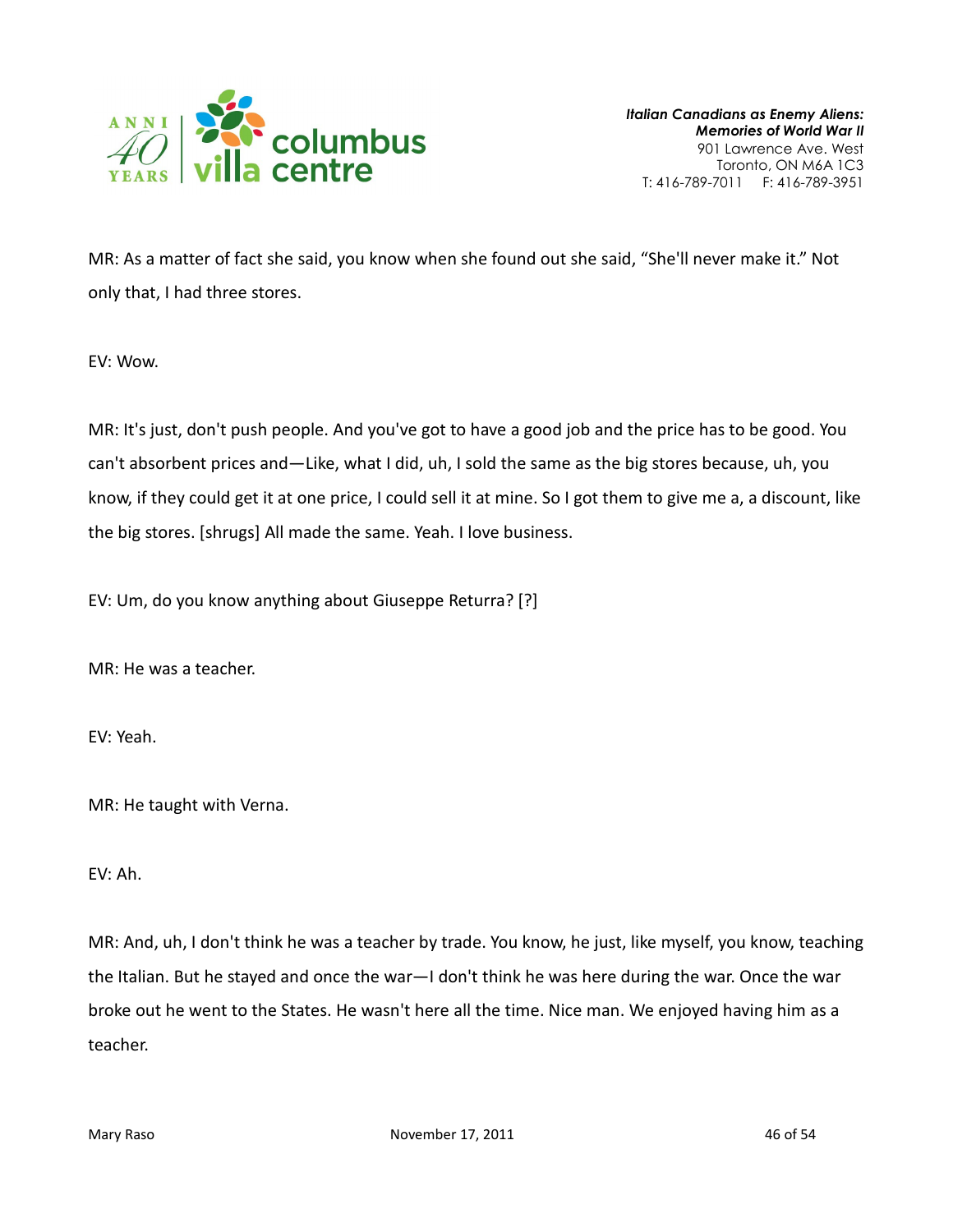

SC: Do you know what—

MR: Nice—

SC: Sorry.

MR: Nice looking man too. [laughs]

SC: Do you know what he did aside from teaching Italian class?

MR: He worked in a factory.

SC: Okay.

MR: Yeah.

SC: The Cordage factory as well or—?

MR: No. No. It wasn't the Cordage. I think one of those steel plants.

SC: Right.

MR: Yeah.

SC: Okay. Um, there's also a, um, and then Dr. Scozzafava[?] who you mentioned. Yes.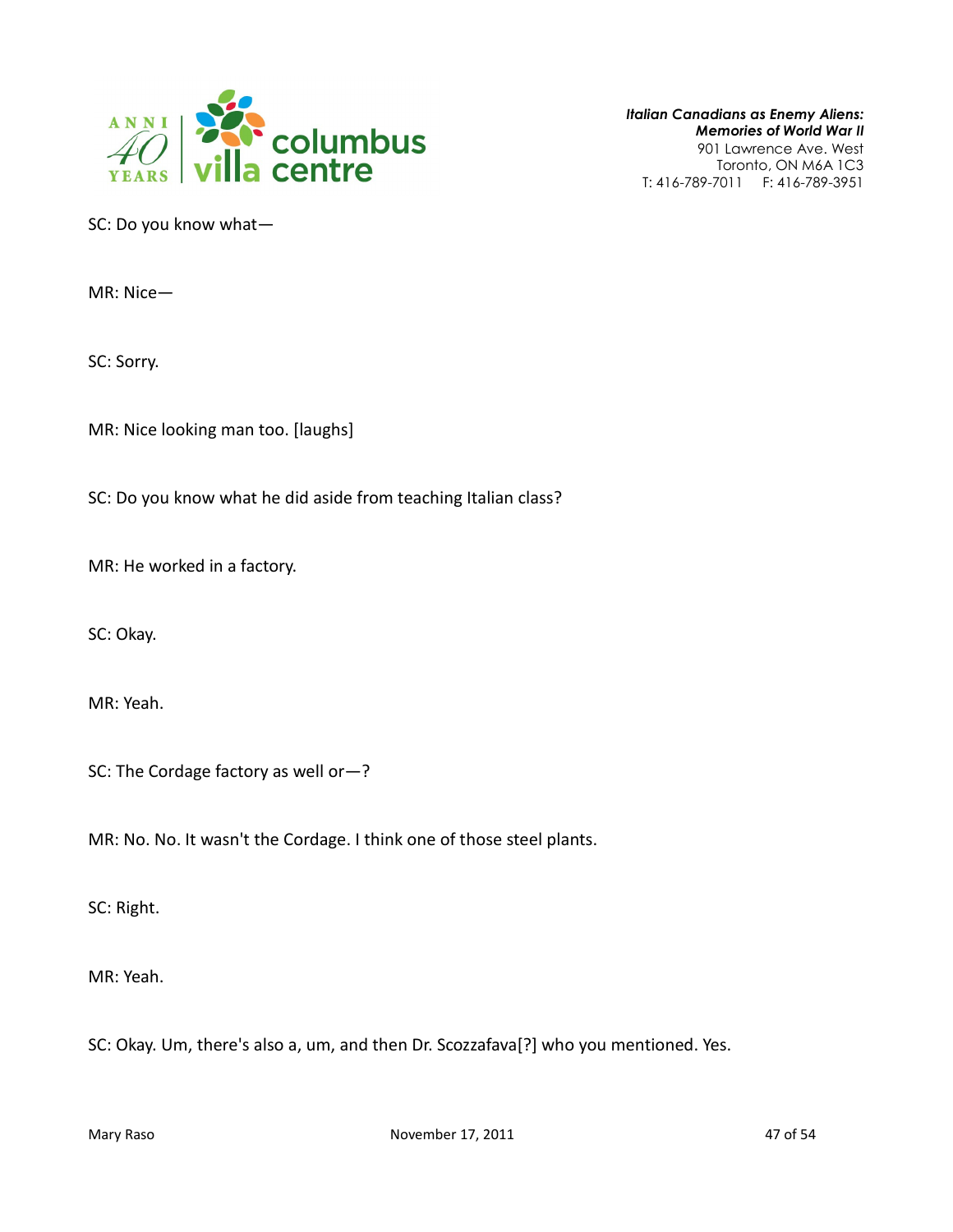

Italian Canadians as Enemy Aliens: Memories of World War II 901 Lawrence Ave. West

Toronto, ON M6A 1C3 T: 416-789-7011 F: 416-789-3951

MR: Yeah. Oh, that was such a shame.

SC: Yeah. Um...

EV: [Unknown – very quiet]

SC: Yeah. Go...

MR: His wife was from Northern Italy. And, uh—

SC: Which one was that?

MR: His wife was—

SC: Scozzafava? [?]

MR: Mrs. Scozzafava[?] was from Northern Italy.

SC: Okay.

EV: And—

MR: And she was gorgeous. A beautiful Italian lady. Yeah. Very nice.

SC: And did you ever know an Antonio Nero? Also—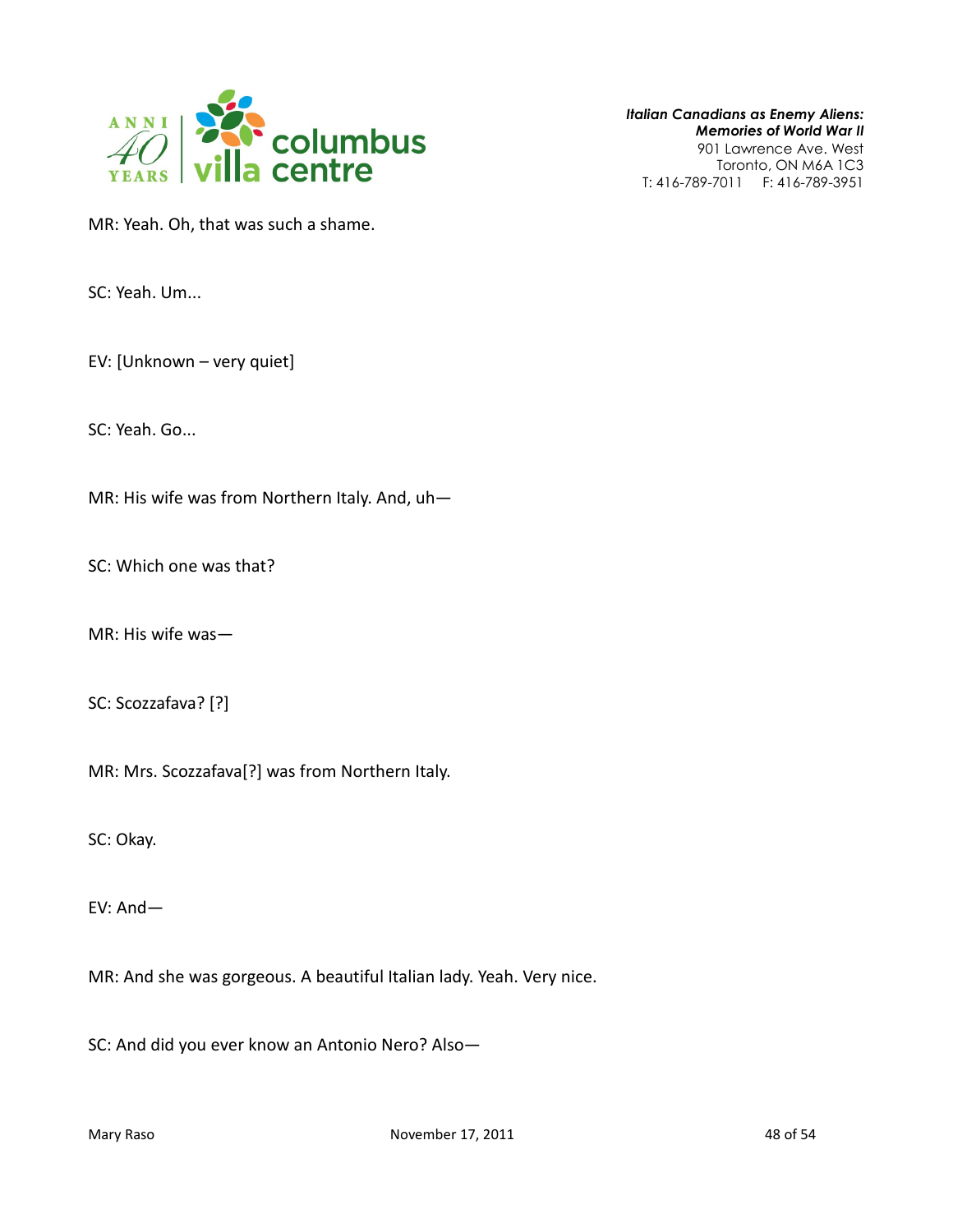

MR: Yeah. [laughing] He was just a grocer in town. He didn't have anything—"Don't take old Mr. Nero." [laughs] They used to sit on the bushels of potatoes, bushels of apples. You always find some [unknown] You were afraid to go in. [laughs] Yeah.

SC: Do you remember what the name of the grocery was?

MR: Nero's Grocery.

SC: Pardon?

MR: Nero's grocery.

SC: Okay.

MR: Nice man.

SC: Where was—

MR: He was on East, uh, King Street.

[fades out at 00:47:57]

[fades in at 00:47:58]

SC: Do you feel that the Italians who were interned should seek any, um, compensation from the federal government?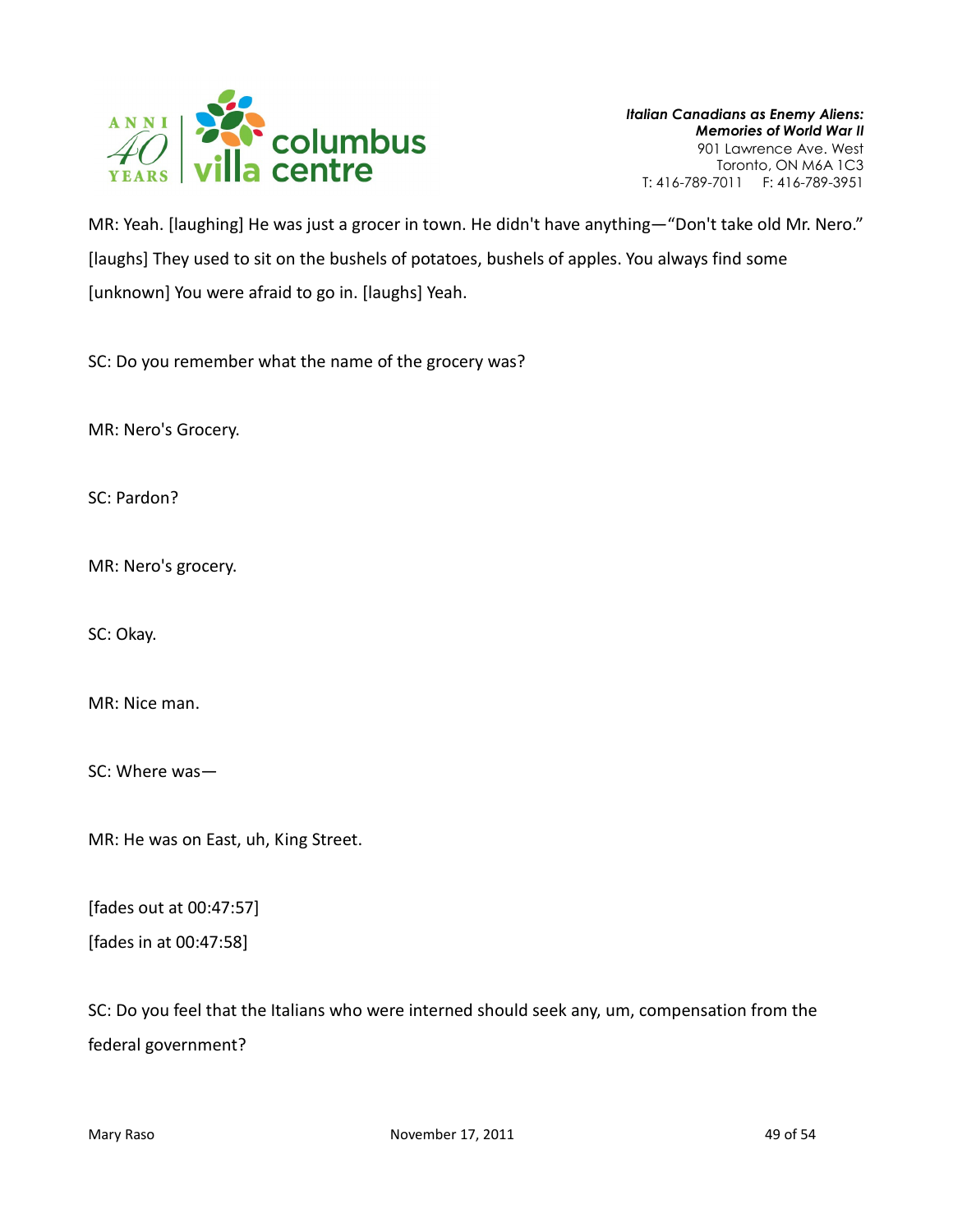

MR: No.

SC: No.

MR: Not at all. They were nearly all workers anyway. I don't think there were any that were on—if they are, there were, I don't know. You know, no. Little jobs, even at the street, cleaning the street. They worked.

SC: Mmmhmm. Mmmhmm.

EV: What are your final views about that, that whole era? The era where you were—What do you think about that, uh—

MR: Well—

EV: —what do you think about the way the Italians were treated?

MR: It's, uh, it wasn't—It was there—We did have peace other than the Depression where people weren't working and, uh, a lot of them had to be supported by the Canadian government. There's no question about it. But, uh, then when, uh, the war broke out, you know, men went to work. All of them went to work. And there was no such thing, people or properties. No. It was just the difference in politics. There was no rotten core. Our girls marry, uh, English boys and vice versa. There's nothing. My brother, yeah, one of my brothers married an Irish girl. And, uh, no. No. It was just sad. And, you know, over in, uh, Europe things weren't at peace. And it had to come to something. And who knows, uh, what else? You know. Uh, this is what I feel anyway.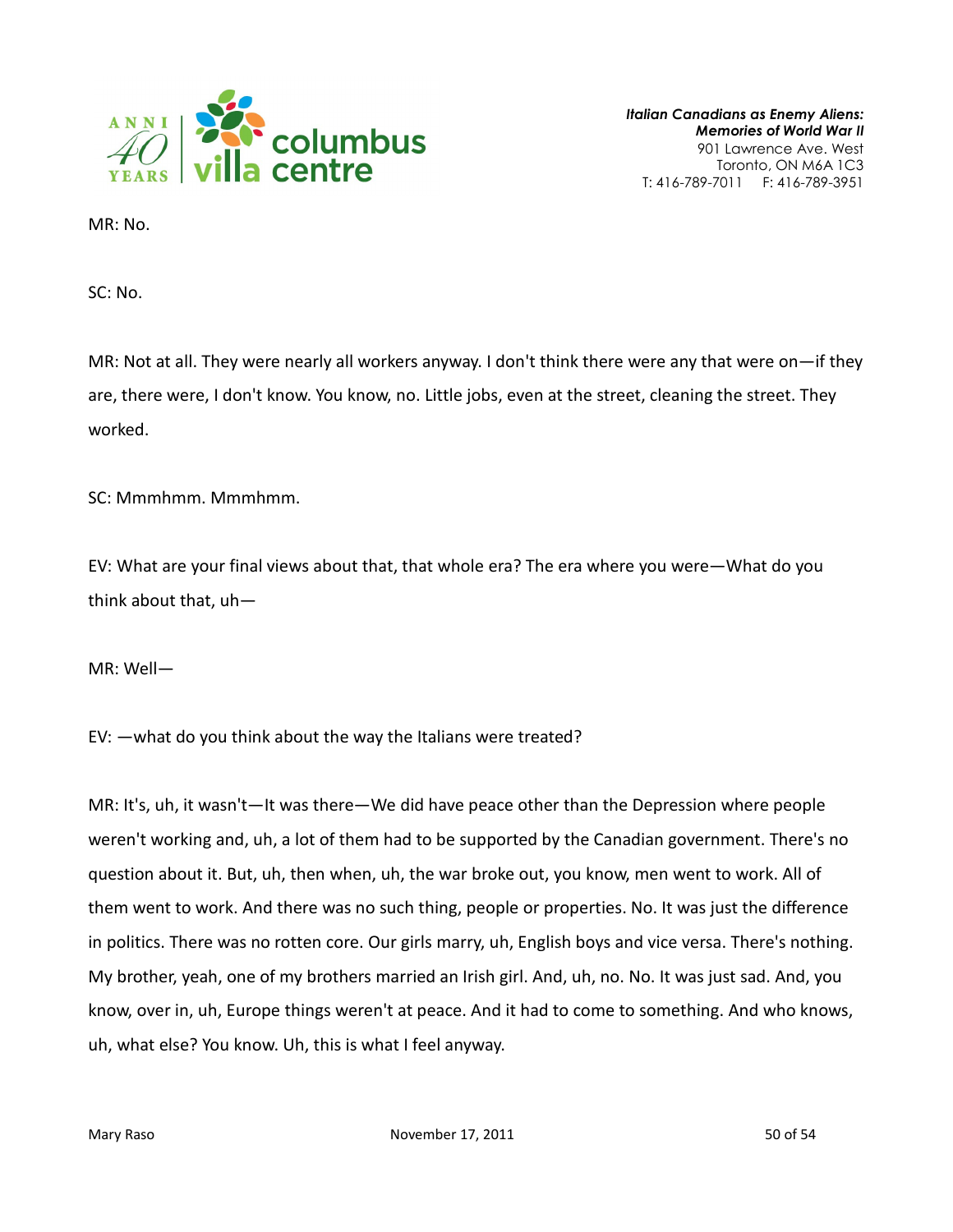

SC: That's right.

MR: I was just, like I said I was, I was just 18 at the time when all of this happened and, uh, I'm old enough to remember. You know, yeah. Uh—

SC: Can I ask you one more question just about the Italian community in general in Welland at the time?

MR: Pardon?

SC: Uh, just a question about the Italian community in Welland—

MR: Yes.

SC: —at the time. Now, did they, did they all seem to really work together? Were there any divisions? Was there—

MR: No. They took their chance just like anybody. And, like, uh, there's, uh, uh, uh, like, one that hires. If he likes one more than the other it's up to him to take who he wants. There was never any discrimination like that. No. No.

SC: Great! I think that—

MR: Yeah.

SC: —covers everything.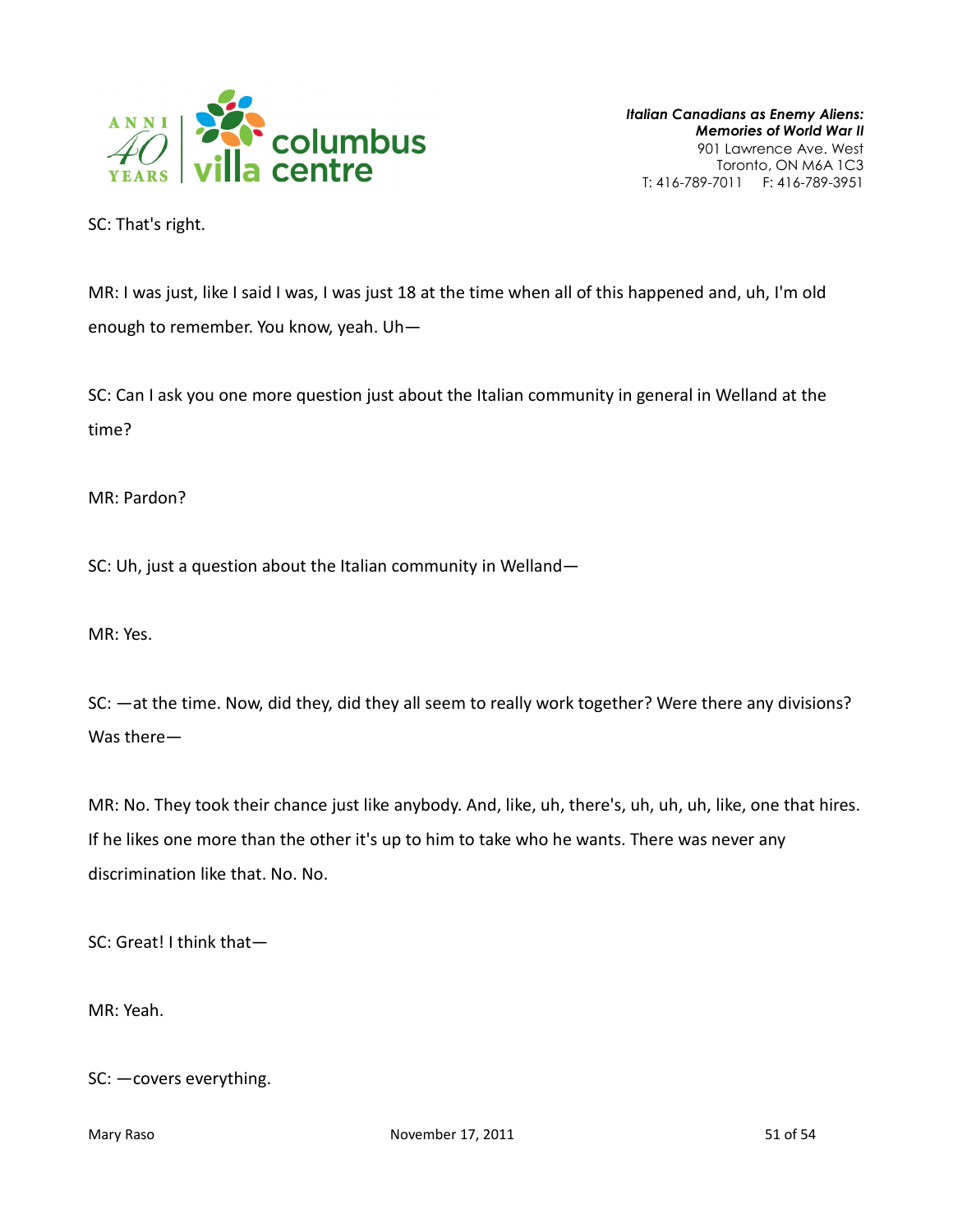

MR: Yeah.

EV: Thank you so much.

SC: Thank you.

MR: [laughing] You're very welcome. I hope I don't have to go to jail for this.

SC: Oh, certainly not.

EV: No.

SC: No, no.

EV: Why? Are you afraid of that? No.

MR: Oh sure.

EV: Why?

MR: We went through horrible things during the war, you know. And actually, uh, you know, I could have been watched too. Although I was good. I'm sure I was watched. And the English people if they don't talk, you know. He did. Our Italian people are the same I'm sure. You know. And, uh, the war lasted a long time. It's a long time. But, you know, a lot of people made coverage.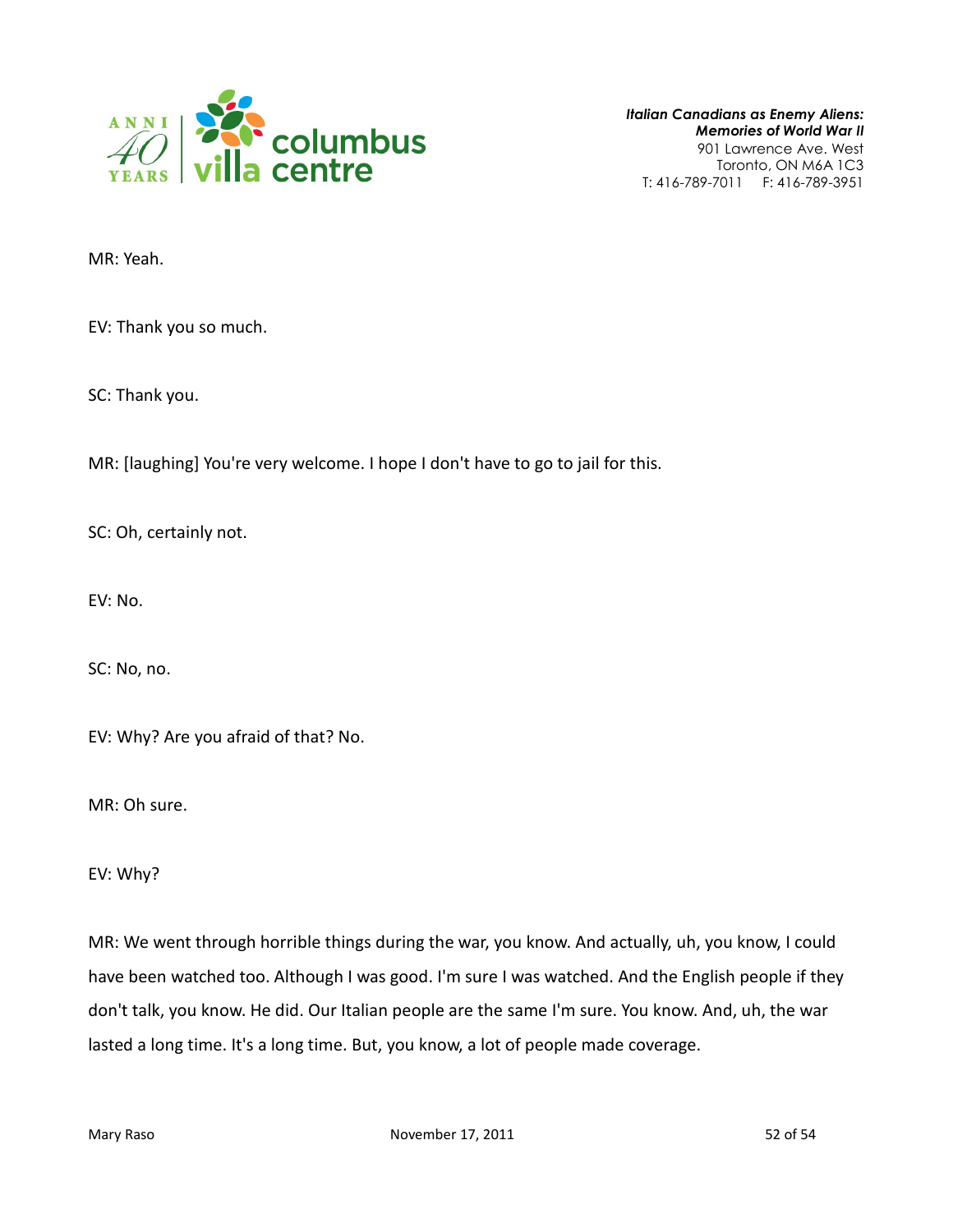

EV: You need not worry, Mary.

MR: [laughs] Well, it wasn't very easy. If my brothers didn't have the position, I would never have done—I ran the post office, as a matter of fact, for six or seven years.

EV: Oh.

MR: Yeah.

SC: And when was that?

MR: Uh, 1939 to, I think, 194—. 1939 to 1945.

SC: Hmm.

MR: Yeah. Then I started—It was taking so much time. But, uh, it was foolish. I should have kept, you know, I opened more stores. [laughs]

SC: Hmm. [laughs]

MR: [laughs] You know, these things, believe me, they're God-given.

EV: Yeah.

MR: They're God-given. I never thought.